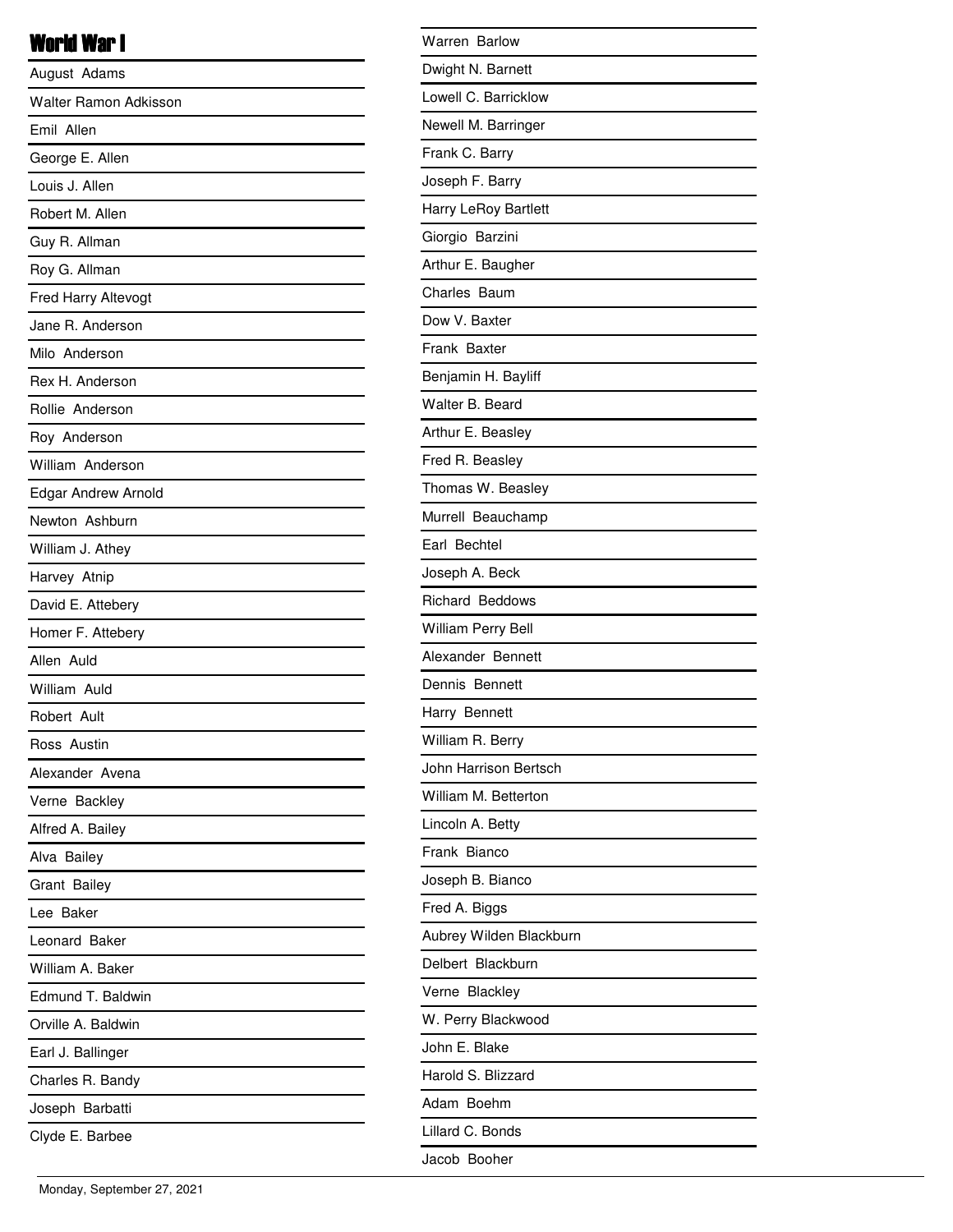| John Booher            |
|------------------------|
| Perry A. Boone         |
| Teddie M. Boone        |
| Edwin Rollin Boosinger |
| John A. Borgic         |
| Merle R. Bost          |
| Oscar Bost             |
| Shelby Bost            |
| Newell Bote            |
| Freeman P. Botkin      |
| Lester V. Botkin       |
| <b>Walter Botkin</b>   |
| Ray McKinley Bottomley |
| Michael R. Bourey      |
| Andrew Bourke          |
| Daniel Bourke          |
| Robert C. Bowles       |
| Ben H. Boyd            |
| Carroll M. Boyd        |
| Edward P. Boyd         |
| Henry W. Boyd          |
| William Boyle          |
| Ernest Bradshaw        |
| Henry Charles Bradshaw |
| Charles Brady          |
| John M. Braye          |
| Orlo Brees             |
| John F. Breitenbach    |
| Stephen W. Briggs      |
| Francis J. Brooks      |
| John W. Brooks         |
| William W. Brooks      |
| Ernest L. Broughton    |
| Raymond Jackson Brown  |
| Russell Brown          |
| Earl D. Brue           |
| Donald Bryan           |
| James D. Bryan         |
| Herman Buckles         |
| Joseph J. Buckles      |
| William Ray Buckles    |

| Frank R. Bullard        |
|-------------------------|
| Arch A. Bunton          |
| Pete Bussio             |
| Fred E. Butler          |
| Glenn R. Butler         |
| Harry O. Butler         |
| James Harold Cadman     |
| Frank J. Calcia         |
| William T. Callahan     |
| Pete Calufetti          |
| Frank Camp              |
| Earle B. Campbell       |
| Bert Camplin            |
| R. V. Canaday           |
| Warren Canaday          |
| Ralph C. Cannon         |
| Arthur Carlock          |
| Charles E. Carlock      |
| Harry S. Carlock        |
| Louie Carlock           |
| Alvin S. Carriker       |
| Harry G. Carriker       |
| Charles Carter          |
| Frank Carter            |
| Clarence G. Case        |
| John W. Casey           |
| Henry Cash              |
| Leo Cassidy             |
| Oda F. Caulk            |
| Ralph L. Chambers       |
| Chalmer Champe          |
| James Thomas Champley   |
| Ranson T. Chandler      |
| Adrien Charyeron        |
| Clarence "Pat" Chaudoin |
| George R. Chaudoin      |
| Mike Chervenak          |
| Howard L. Christian     |
| Alexander Christy       |
| Ettore Cinotti          |
| Enrico Cioni            |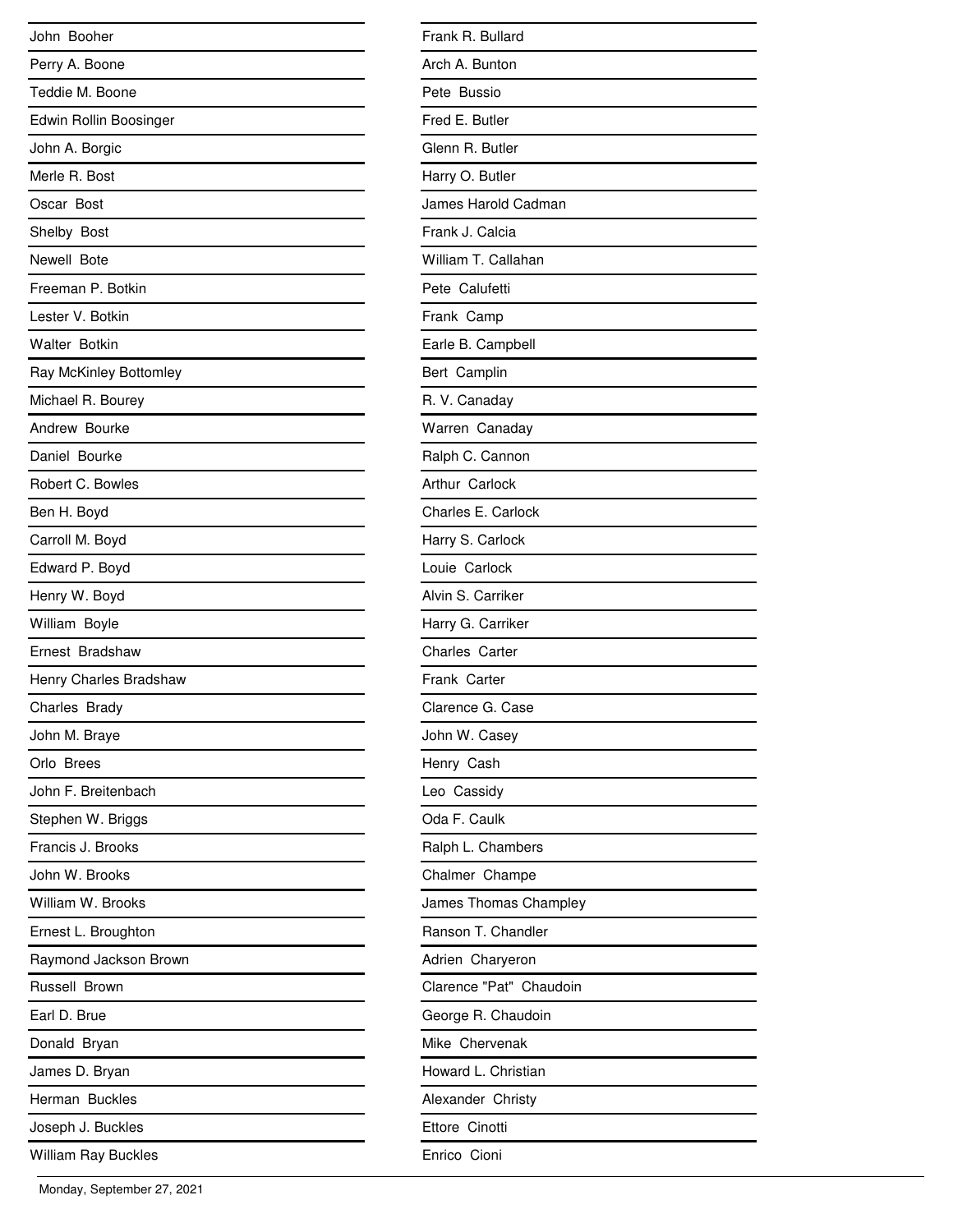| John F. Clark               |
|-----------------------------|
| Oren A. Clark               |
| Linton C. Claypool          |
| Elzya D. Cline              |
| Charles C. Clotfelter       |
| Clifford H. Clotfelter      |
| George Abner Clotfelter     |
| Hugh Clotfelter             |
| John Edgar Clotfelter       |
| Joseph Cobianchi            |
| Frank Codemo                |
| John Codemo                 |
| Lawrence R. Codemo          |
| Anthony Coderko             |
| June Coffey                 |
| George A. Cole              |
| <b>William Emerson Cole</b> |
| June G. Collins             |
| Welby G. Collins            |
| James Clinton Colvin        |
| <b>Henshaw Combs</b>        |
| Charles D. Compton          |
| Remann Compton              |
| Raymond S. Conley           |
| John J. Conlon              |
| John J. Conway              |
| William D. Conway           |
| <b>William Albert Cook</b>  |
| August H. Cooler            |
| Alva Cooper                 |
| George R. Cooper            |
| George Glenn Cooper         |
| Harry Cooper                |
| Lane Reed Cooper            |
| Adolph Corazza              |
| Raymond B. Cox              |
| Louis B. Coyle              |
| Cecil H. Cramer             |
| Theodore Cramer             |
| <b>Charles Homer Cress</b>  |
| Clement C. Cress            |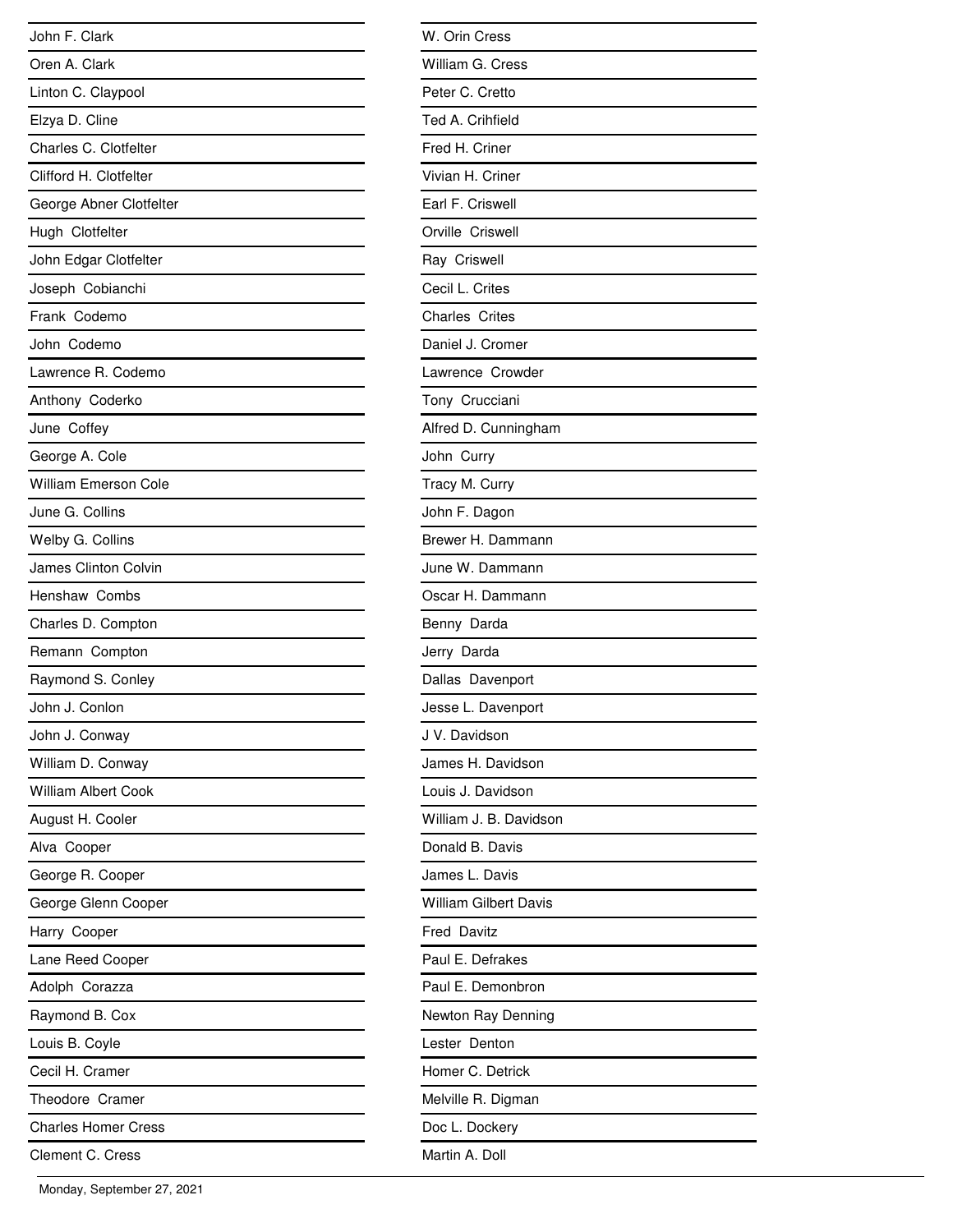| Louis Donato                 |
|------------------------------|
| <b>Albert Howell Dorsey</b>  |
| Amos H. Dort                 |
| Joseph Abner Dort            |
| Ora R. Dougherty             |
| <b>Edmund Turner Douglas</b> |
| Leon R. Douglas, Jr.         |
| Otis J. Downs                |
| Willis A. Downs              |
| Frank B. Doyle               |
| Michael Drabant              |
| William M. Draper            |
| Mike M. Dukas                |
| Allan Duncan                 |
| Frank Edwin Duncan           |
| Charles W. Dunlap            |
| Lewis B. Dunn                |
| Roy G. Dunn                  |
| Carl Ross Eagle              |
| Fred H. Eaton                |
| George S. Eddington          |
| Harvey Victor Eddington      |
| Otis G. Eddington            |
| Allen Leroy Edwards          |
| Arthur E. Edwards            |
| Cary W. Edwards              |
| Earl H. Edwards              |
| Floyd S. Edwards             |
| Lester Franklin Edwards      |
| Ross Edwards                 |
| Wayne R. Edwards             |
| William J. Eickhoff          |
| Oliver C. Elliman            |
| Joseph Perry Ellington       |
| Ralph M. Ellington           |
| Cecil Clari Ellis            |
| Erman Ellis                  |
| Fred Ellison                 |
| John L. Emry                 |
| Chester R. Ennis             |
| Carl B. Ernst                |

| Frank A. Ernst            |
|---------------------------|
| Loyd T. Ewick             |
| Mike Faletti              |
| Dallas Fardell            |
| Chester Farmer            |
| Lorenza Fasella           |
| Harold E. Fasick          |
| Leroy Fath                |
| Robert Faudi              |
| Earl Felkel               |
| <b>Edward Fellis</b>      |
| William W. Fellis         |
| James Ferguson            |
| Tony Ferrari              |
| Clinton M. File           |
| Harrison G. File          |
| George Halbert Finley     |
| Eugene Fiocchi            |
| Joseph Francis Fitzgerald |
| Charles A. Flesch         |
| Henry J. Flesch           |
| Robert T. Fletcher        |
| Henry Folkerts            |
| Orville F. Force          |
| Walter W. Fowler          |
| William Fowler            |
| John R. Fox               |
| Daniel Frain              |
| Paul T. Frakes            |
| Horace N. Fraley          |
| Herbert Wayne Frame       |
| Otis A. Frame             |
| Walter O. Frame           |
| Earl Franklin             |
| Jesse Franklin            |
| Amal C. French            |
| Florian Frey              |
| William A. Frick          |
| LaMar H. Friesland        |
| John Frigo                |
| Fred Fugate               |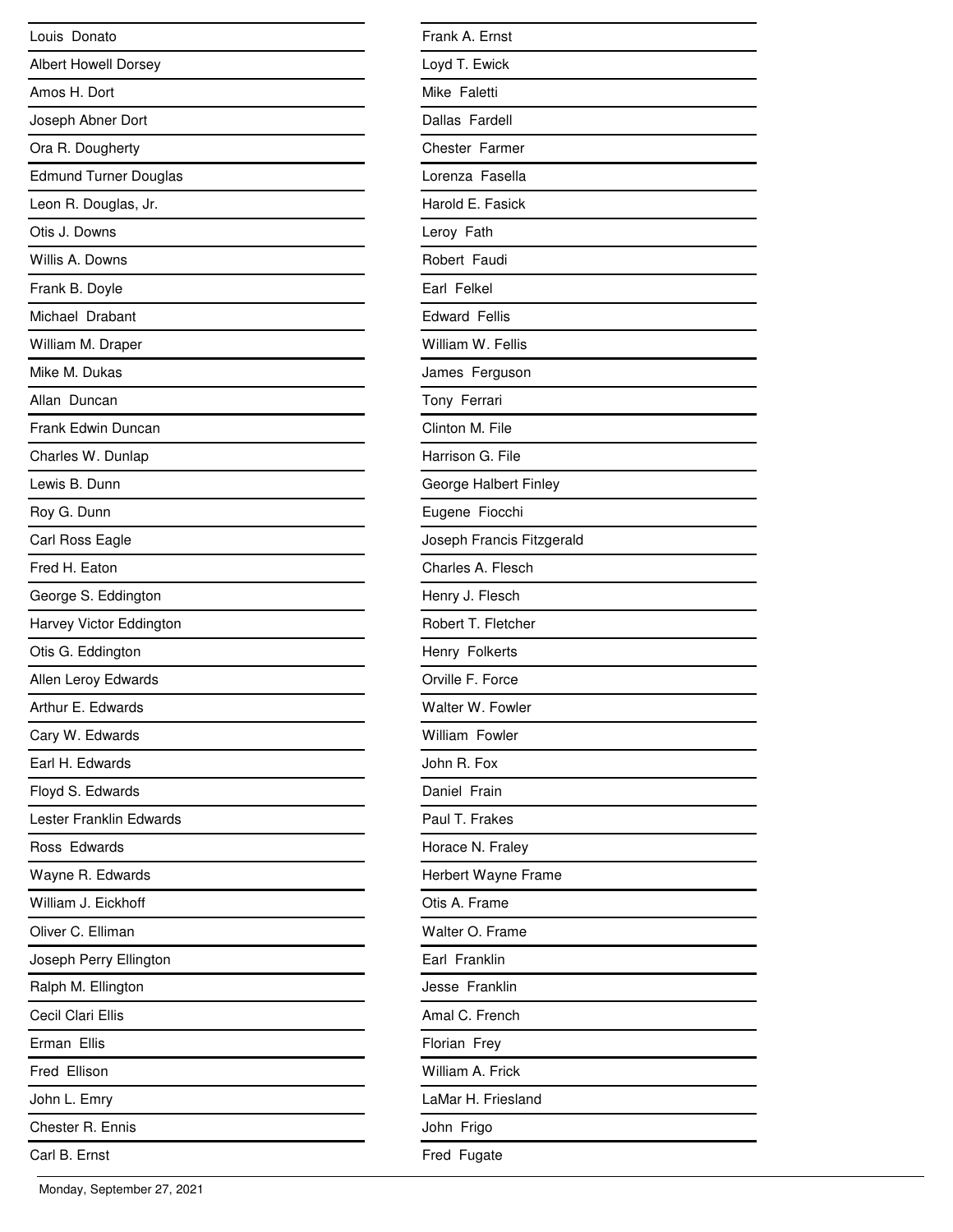| Harry C. Fuller     |
|---------------------|
| Valle Funk          |
| John R. Gaddis      |
| Louis E. Gardels    |
| Walter D. Gardels   |
| Joseph T. Gardner   |
| Glenn Garland       |
| David T. Garwood    |
| William Gaskell     |
| Edgar Gates         |
| John Gates          |
| James L. Geer       |
| Arnold W. George    |
| Frank Gerhard       |
| Lloyd L. Giberson   |
| Roy Gilmore         |
| Spiro A. Ginos      |
| John Glasgow        |
| Clinton A. Godown   |
| Walter L. Goff      |
| John L. Good        |
| Ira O. Goodnight    |
| Roy E. Gorsage      |
| Paul William Graden |
| John Ray Graham     |
| Peter M. Graham     |
| William E. Graham   |
| Carl P. Grantham    |
| Emory A. Grantham   |
| Kenneth Grantham    |
| Newton Grantham     |
| Fred L. Grassel     |
| Arthur R. Green     |
| Franklin Green      |
| John E. Green       |
| Patrick Greenan     |
| Harry W. Greene     |
| James Cooper Greene |
| Earl Grimes         |
| Thomas Grimes       |
| Cecil Grimm         |

| William L. Groves      |
|------------------------|
| Anton Gruciana         |
| Enos E. Guill          |
| Harold L. Haag         |
| Benjamin Hadley        |
| David Hadley           |
| Frank Haigh            |
| Earl Haley             |
| Festus E. Haley        |
| Francis A. Haley       |
| William Halford        |
| Francis R. Hall        |
| Jesse L. Hall          |
| Oney B. Hall           |
| Welman Haller          |
| Vance W. Halley        |
| Vern R. Halley         |
| John Hamilton          |
| Robert A. Hamilton     |
| Edgar C. Hammond       |
| George Hammond         |
| Carl S. Hampton        |
| Perry S. Hampton       |
| Michael Thomas Hamrock |
| Olin Handshy           |
| Hubert J. Harmer       |
| Walter Harp            |
| Dallas T. Harrell      |
| Frank C. Harris        |
| Homer Harris           |
| John E. Harris         |
| William D. Harrison    |
| George E. Harrold      |
| Herbert Harston        |
| Loyd Havron            |
| Harry Hawkins          |
| Kline V. Hawkins       |
| Ernest O. Haynes       |
| Andrew G. Hefley       |
| Harry L. Hefley        |
| Loyd S. Hefley         |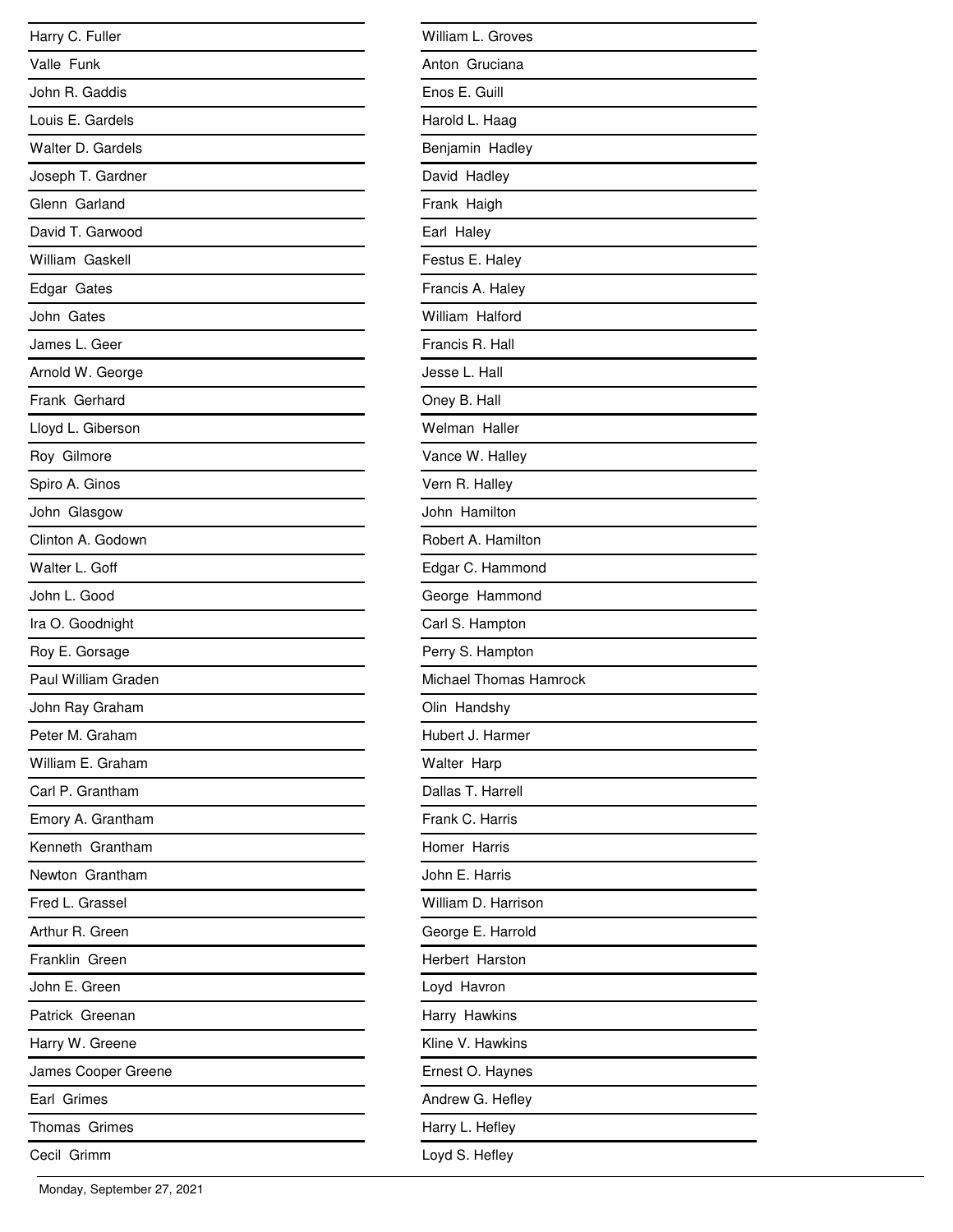| Ray E. Hefley                |
|------------------------------|
| Daniel Tullman Hefley, Jr.   |
| Edward H. Heitmann           |
| Charles Helfer               |
| Earl E. Hendricks            |
| Sadie Hendricks              |
| Ira C. Hennemeyer            |
| Harold Herman                |
| <b>Milton Clarence Hiatt</b> |
| Herbert S. Hicks             |
| George H. Higbee             |
| Edward B. Hilger             |
| Charles Jefferson Hill       |
| Chester L. Hill              |
| Robert E. Hiller             |
| Casper Hinkle                |
| Chester Hoard                |
| Herman E. Hobbie             |
| Walter A. Hodges             |
| Charles C. Hoes              |
| Olin Hoes                    |
| Clyde Hofacker               |
| Willie Holler                |
| Ira L. Holmes                |
| John Holmes                  |
| Paul A. Hoover               |
| Harold Hope                  |
| Owen Hopley                  |
| Philip Hopley                |
| Smith Hornback               |
| Lawrence W. Hossman          |
| <b>William Christ Huber</b>  |
| George A. Hudelson           |
| Willie C. Hudson             |
| Keith Hudspeth               |
| Dorsey F. Hughes             |
| Lee Hughes                   |
| Oscar L. Hughes              |
| Jesse C. Hults               |
| Paul K. Humpreys             |
| Stephens A. Hutchins         |

| William G. Hutchins         |
|-----------------------------|
| Charles Irwin               |
| Dan Isaacs                  |
| Earl Isaacs                 |
| Glenn lvy                   |
| Jesse J. Ivy                |
| Ross M. Ivy                 |
| Torney P. Ivy               |
| Joe Jagodzinski             |
| <b>Andrew Carstens Jane</b> |
| Theodore Janssen            |
| Emile L. Jarrard            |
| John J. Jasecko             |
| Mike Jasecko                |
| Stephen L. Jasecko          |
| Thomas A. Jasecko           |
| William A. Jasecko          |
| Earl M. Jenkins             |
| Charles F. Jessup           |
| James A. Jett               |
| Lloyd D. Jett               |
| Clinton D. Johnsey          |
| Lloyd M. Johnsey            |
| Ernest L. Johnson           |
| Fred B. Johnson             |
| John M. Johnson             |
| Leo Johnson                 |
| Oscar Johnson               |
| Ralph P. Johnson            |
| Charles Jones               |
| David C. Jones              |
| Dwight F. Jones             |
| Edgar Jones                 |
| Ernest M. Jones             |
| Hiram J. Jones              |
| John L. Jones               |
| Joseph L. Jones             |
| Joseph W. Jones             |
| Lawrence B. Jones           |
| Leslie C. Jones             |
| Lloyd T. Jones              |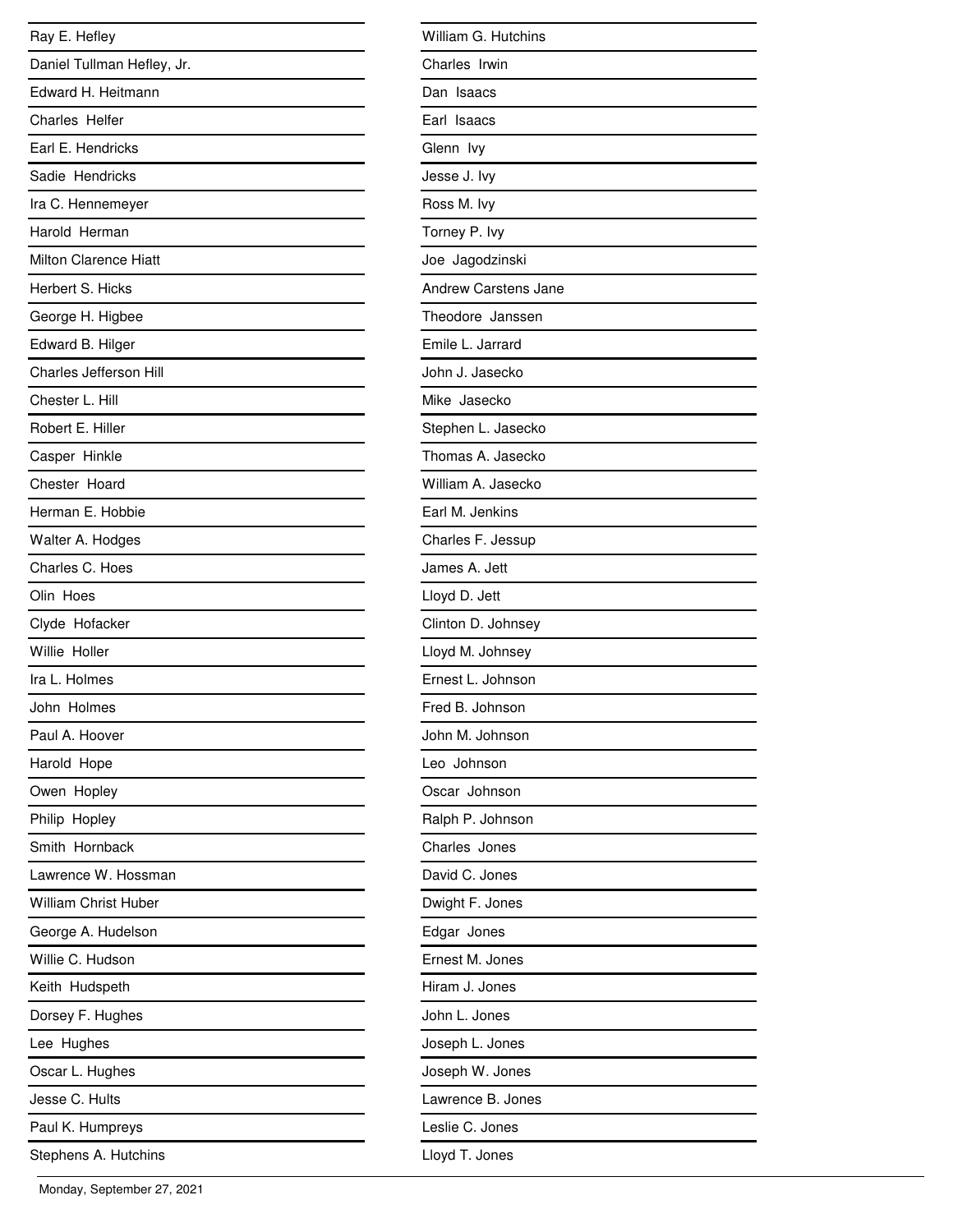| Perry Lee Jones                  |
|----------------------------------|
| <b>Thomas William Jones</b>      |
| Thomas G. Jones                  |
| William J. Jorn                  |
| Shirley P. Joyce                 |
| Edwin H. Jung                    |
| Charles E. Kaiser                |
| John Kalvaitis                   |
| Marian Kartovh                   |
| George L. Katzenmaier            |
| Harry Kelley                     |
| Chester Kelly                    |
| Coy G. Kelly                     |
| Foster R. Kelly                  |
| Myron Kelly                      |
| Robert V. Kelly                  |
| Vaugh Kelly                      |
| <b>William Milton Kerr</b>       |
| Clem Kershaw                     |
| Thomas F. Kershaw                |
| James S. Kessinger               |
| Solomon F. Kessinger             |
| <b>Emery Francis Killpatrick</b> |
| Herbert Wayne Killpatrick        |
| William E. Kilpatrick            |
| Basil C. King                    |
| Chester A. King                  |
| Henry F. King                    |
| John William King                |
| William C. King                  |
| John A. Kinski                   |
| James G. Kirkman                 |
| Emma M. Klar                     |
| William E. Knodle                |
| Alfred Knott                     |
| John Knott                       |
| Roy F. Koontz                    |
| Frank Korbar                     |
| Wilbur Kortkamp                  |
| Andrew J. Kubayko                |
| John Joseph Kubayko              |

| Leo Philip Kubayko      |
|-------------------------|
| Ernest Kuethe           |
| John C. Kuhl            |
| Burrell D. Lack         |
| Harold D. Lack          |
| Vern Lack               |
| Elmer Lafavers          |
| William Lafavers        |
| William Lanigan         |
| Frank J. Laurant, Jr.   |
| John Laurent            |
| Jacob M. Law            |
| Victor Lawitch          |
| Laren L. Lawler         |
| Paul A. Lawler          |
| Forrest L. Laws         |
| Joel W. Laws            |
| Justin E. Laws          |
| Vivian Laws             |
| Percy J. Lawson         |
| Walter A. Lee           |
| William F. Leighs       |
| Otto Leitschuh          |
| Cyrel L. Lewey          |
| David L. Lewey          |
| Glenn H. Lewey          |
| Nolan W. Lewey          |
| Wayne Lewey             |
| Edward R. Lewis         |
| Guy E. Lewis            |
| Harry M. Lewis          |
| Loren Lewler            |
| Martin Limper           |
| Albert William Lindberg |
| Winfred L. Lindley      |
| George W. Lindsay       |
| Ivan M. Lingle          |
| Glen B. Linxwiler       |
| Cecil Lipe              |
| Clarence Lipe           |
| Perry Levern Lipe       |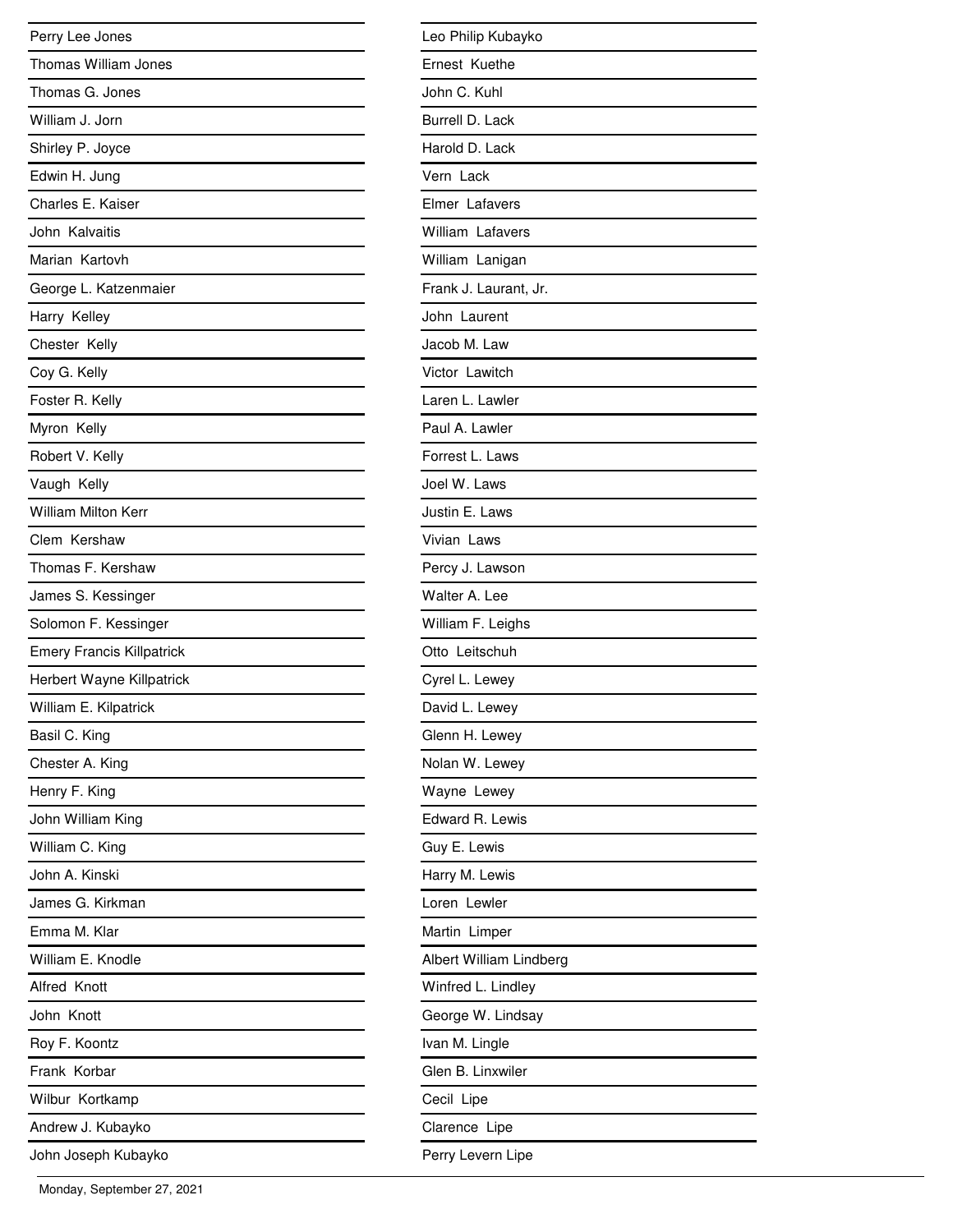| Roscoe E. Lipe                   |
|----------------------------------|
| Clyde F. Livingston              |
| Herman A. Long                   |
| James E. Long                    |
| Leonard H. Long                  |
| Guy M. Loring                    |
| Omar A. Loucks                   |
| G. M. Loving                     |
| Harry Lowe                       |
| Homer Luck                       |
| Lester E. Luck                   |
| Roscoe H. Luck                   |
| Dwight R. Lyerla                 |
| Ray E. Lyerla                    |
| Arnold G. Lynn                   |
| Fred S. Lyons                    |
| Noble T. Macbeth                 |
| Claude S. Mace                   |
| Albert R. Mack                   |
| Dan Wilson Maddox                |
| Charles H. Madge                 |
| John C. Maguire                  |
| Samuel E. Maguire                |
| Joe Major                        |
| Harry E. Manley                  |
| Thomas Manley                    |
| Tomie A. Manley                  |
| Arthur E. Mann                   |
| Fric Mann                        |
| Ivan K. Mann                     |
| John Mann                        |
| Baxter Mansfield                 |
| <b>Charles Wendell Mansfield</b> |
| Frank Scott Mansfield            |
| Jesse Mansfield                  |
| Lewis A. Mansfield               |
| Truman Mansfield                 |
| Frank J. Manton                  |
| John W. Manton                   |
| Harvey Manuel                    |
| John W. Manuell                  |

| Edwin H. Marburger              |
|---------------------------------|
| Frank L. Markel                 |
| Charles L. Marks                |
| <b>James William Marks</b>      |
| John Peter Marks                |
| Francis G. Marshall             |
| John A. Marshall                |
| Earl Martin                     |
| Jesse R. Martin                 |
| John L. Martin                  |
| Roscoe C. Martin                |
| Frank N. Mason                  |
| Harold Masur                    |
| Raymond Masur                   |
| Lloyd C. Mathewson              |
| Jesse Matthews                  |
| <b>Richard Matthews</b>         |
| Frank J. Mauton                 |
| John W. Mauton                  |
| Alex Maxwell                    |
| William Maxwell                 |
| Alva L. May                     |
| Emery F. May                    |
| Henry A. May                    |
| William E. Mayfield             |
| William McBeth                  |
| Asa H. McCaslin                 |
| George McClaine                 |
| Harvey McComas                  |
| Charles McCreken                |
| LaVerne M. McCullers            |
| Clem McCulley                   |
| <b>Carroll Meridith McDavid</b> |
| James Bryan McDavid             |
| John S. McDavid                 |
| John McDole                     |
| <b>Walter McElfresh</b>         |
| Homer A. McHugh                 |
| William R. McIlheron            |
| Gloyd McLean                    |
| Frank O. McMasters              |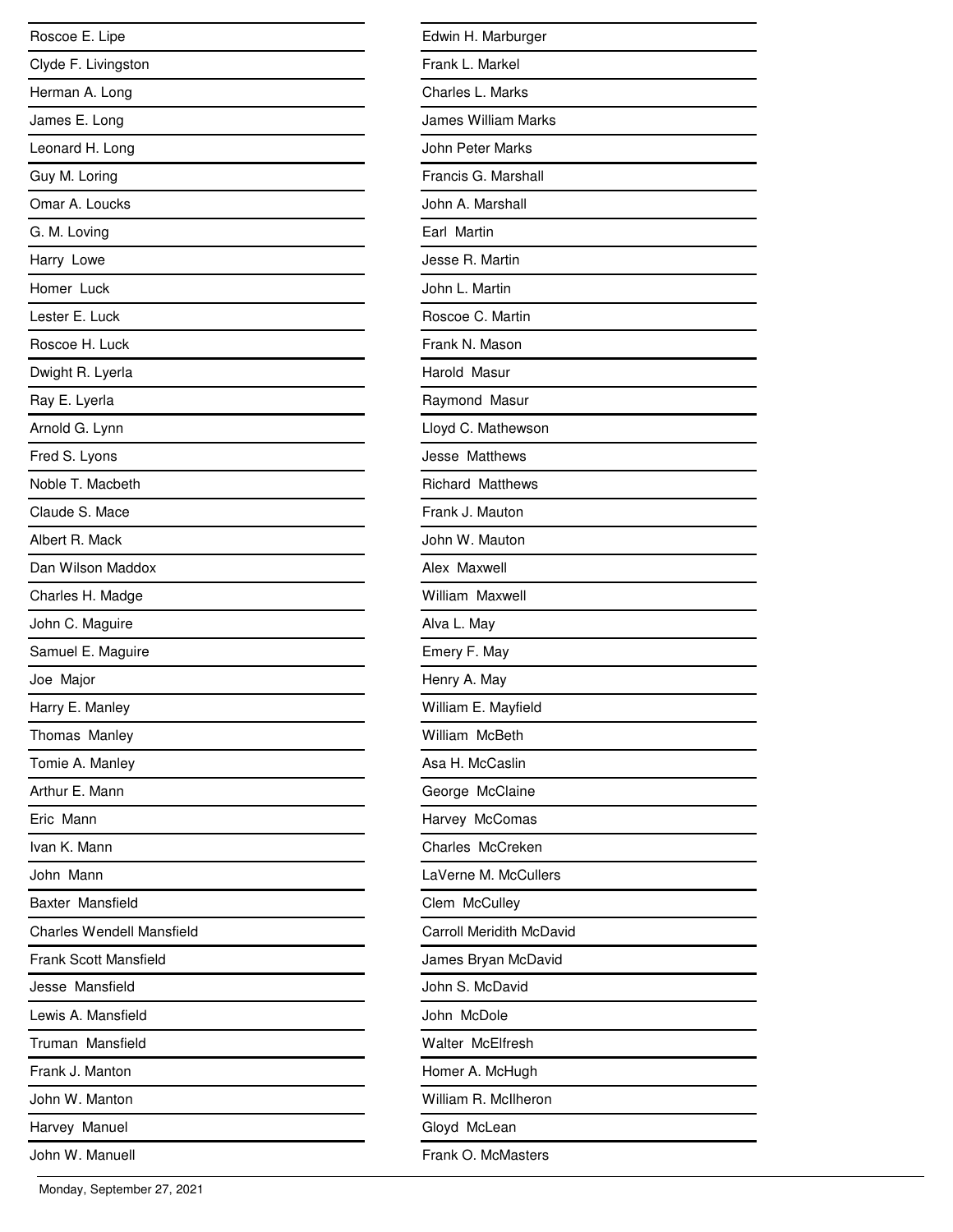| <b>Walter McMasters</b> |
|-------------------------|
| Joseph Mehochko         |
| Paul W. Meier           |
| Jesse Mey               |
| <b>Edward Meyer</b>     |
| Oliver J. Meyer         |
| Walter J. Meyer         |
| Jesse J. Meyers         |
| William H. Meyers       |
| David L. Michael        |
| Fred L. Michael         |
| Wesley Michael          |
| James Michlotti         |
| Earl T. Micnhimer       |
| Angelos D. Milanos      |
| John Chester Miller     |
| John Miller             |
| Joseph Miller           |
| Clark R. Missimore      |
| Clarence O. Mitchell    |
| Frank Mollman           |
| Fred Mollman            |
| Matthew F. Monahan      |
| William H. Moody        |
| Claude E. Moore         |
| Ross L. Moore           |
| Russell J. Moore        |
| Tony E. Moore           |
| Torney A. Moore         |
| Dorris W. Morehouse     |
| Oliver G. Mortimer      |
| Russell J. Mouser       |
| Owen Mowery             |
| Harold A. Moyer         |
| John Muir               |
| Ray L. Munton           |
| Nathan Murphy           |
| Weaver M. Murphy        |
| Charles A. Napier       |
| Glen Ula Neal           |
| Lorin R. Neal           |

| Stacey Neal                 |
|-----------------------------|
| Clarence O. Neathery        |
| Berle Neisler               |
| Harold E. Neisler           |
| Ira E. Neisler              |
| Hardin Nelson               |
| Henry D. Nelson             |
| Robert Nesbit               |
| Charles A. Newport          |
| Willard Leslie Newport      |
| William W. Newport          |
| George Newsome              |
| Leroy Newsome               |
| Leroy E. Newton             |
| Charles W. Nicholson        |
| Robert Nickel               |
| Anton Nicolotti             |
| Clarence F. Nieft           |
| Arthur William Niehaus      |
| Herman L. Niehaus           |
| Clarence H. F. Niemann      |
| Fred Nordi                  |
| Lorenzo Nordi               |
| Ray W. Nuchs                |
| Henry P. Oberkfell          |
| Roy W. Olson                |
| Charles V. O'Neal           |
| Oscar D. O'Neal             |
| <b>Harold Marion Osborn</b> |
| Columbus Oselett            |
| Fred J. Oselett             |
| Albert R. Paden             |
| Clarence R. Padgett         |
| Powell Padgett              |
| Harold P. Page              |
| Raymond R. Page             |
| Robert G. Paine             |
| Albon Paisley               |
| John Panieri                |
| Clarence J. Pare            |
| Lee C. Paris                |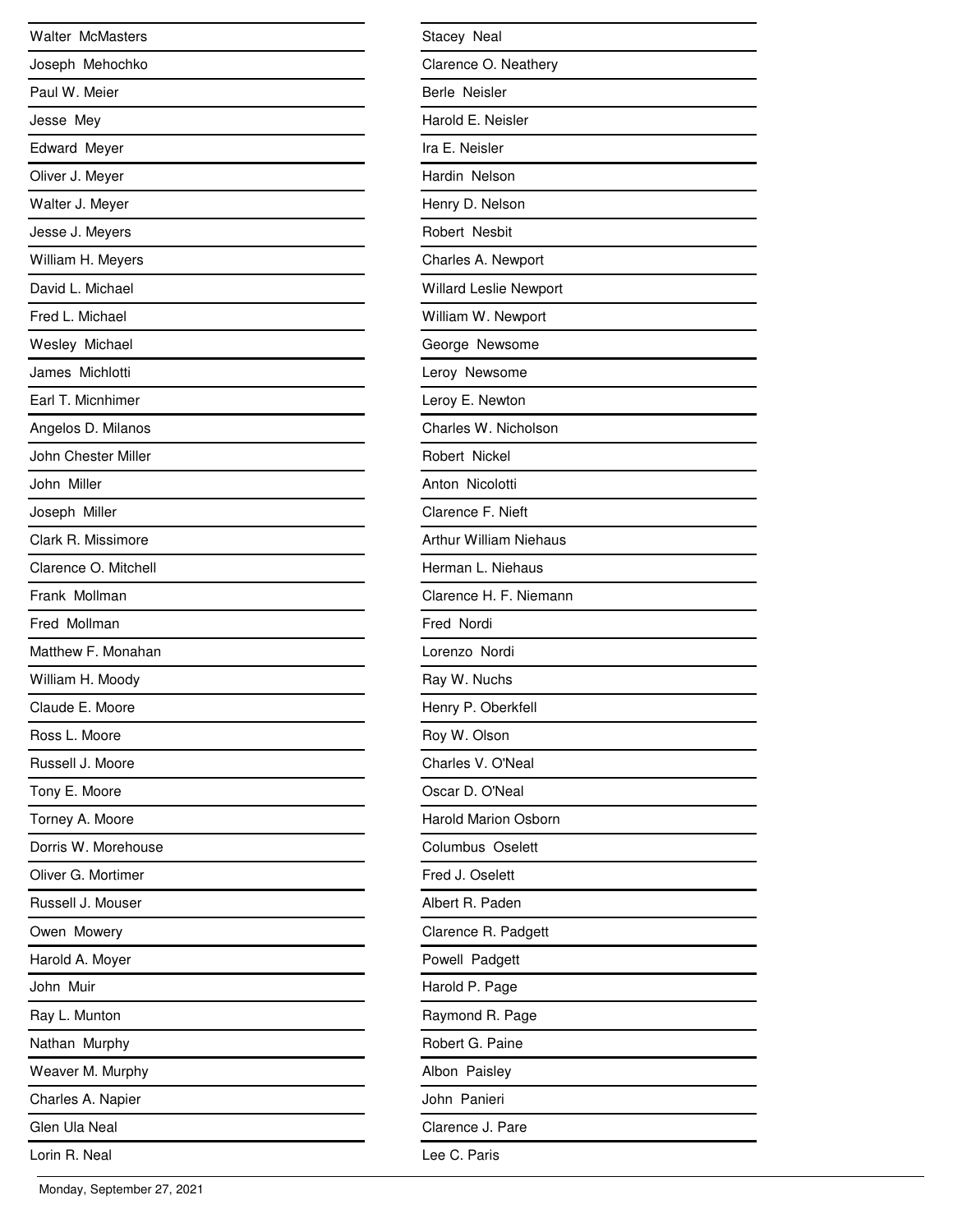| Charles H. Parish              |
|--------------------------------|
| William Parker                 |
| Homer L. Parkhill              |
| George W. Parry                |
| William Payne                  |
| Dale M. Pembroke               |
| Clement T. Pence               |
| Ciro Perfetti                  |
| Roy Perry                      |
| George H. Peterson             |
| Harry W. Pfeifer               |
| Emil Piazza                    |
| William R. Pick                |
| Orville William Pierson        |
| William M. Pierson             |
| Guido Pigati                   |
| Mike Pintar                    |
| Horton M. Pitzel               |
| Price Pointer                  |
| John W. Pollard                |
| Dewey Poteet                   |
| Harley Poteet                  |
| Bert E. Powis                  |
| John Poznic                    |
| Peter Prebak                   |
| Mike Prebeck                   |
| <b>Burrell C. Price</b>        |
| John Proctor                   |
| Gilbert H. Pugh                |
| Harry V. Pulliam               |
| Darby Purdy                    |
| Harry D. Pyle                  |
| <b>Charles Franklin Rainey</b> |
| Elmer Edwin Rainey             |
| George Leo Rainey              |
| Marshall Truman Rainey         |
| Roy Ramey                      |
| Rufus Ramey                    |
| Warren L. Read                 |
| Joseph Westell Reardon         |
| Homer V. Rebman                |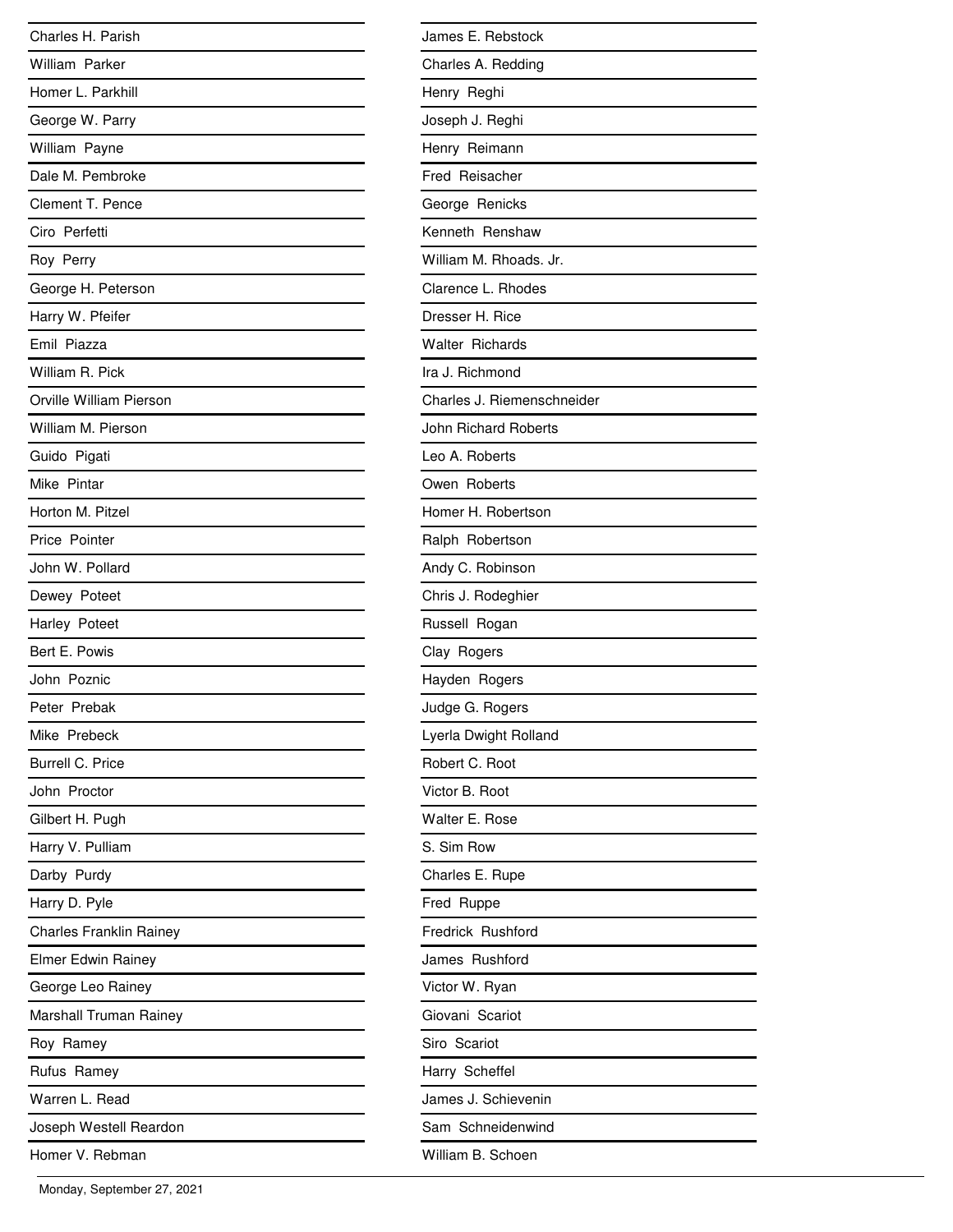| Harry Wayne Schwartz          |
|-------------------------------|
| Albert Scotsgary              |
| Albert R. Scott               |
| Raleigh W. Scott              |
| Alex Sears                    |
| Charles H. Seegar             |
| Henry F. Seegar               |
| John Seelbach                 |
| Louis Seletto                 |
| <b>Herbert Charles Settle</b> |
| Kenneth L. Seymour            |
| W. Burress Seymour            |
| Allie Shackelford             |
| Furman Odell Sharp            |
| Homer A. Sharp                |
| Walter Sharp                  |
| William E. Sharp              |
| Luke Sheahan                  |
| Albert Shena                  |
| Edward Shepard                |
| Harold A. Shindler            |
| Clyde Shipman                 |
| Luther E. Shoemaker           |
| Daniel Shuping                |
| Grace E. Shuping              |
| Walter E. Shutt               |
| Delbert A. Simmons            |
| Joseph Rice Simonin           |
| Ralph Singleton               |
| Joe Skrensky                  |
| Joseph Skulten                |
| Fred O. Slagel                |
| Jesse C. Slagel               |
| Lernen Slagel                 |
| Orville Slagel                |
| Samuel R. Slagel              |
| Vern Slagel                   |
| Jennings Smalley              |
| Lambert Smalley               |
| Thornton Smalley              |
| Bert Smith                    |

| Charles H. Smith      |
|-----------------------|
| Earnest Smith         |
| Fred J. Smith         |
| <b>Isaac Smith</b>    |
| J. Irwin Smith        |
| James C. Smith        |
| James J. Smith        |
| Lester Smith          |
| Loyd Smith            |
| Marion C. Smith       |
| Orville L. Smith      |
| Theodore Floyd Smith  |
| Thomas W. Smith       |
| Walter R. Smith       |
| William Eugene Smith  |
| Jean C. Snyder        |
| Olin Nathaniel Snyder |
| Ross H. Snyder        |
| Thomas Somerfield     |
| Howard A. Souers      |
| Raymond Souers        |
| Jesse Spangler        |
| William E. Spears     |
| Edward H. Speiser     |
| Louis E. Speiser      |
| Joseph P. Spinner     |
| Louis C. Spinner      |
| Glen Garland Spires   |
| Leo W. Spitzer        |
| Herman F. Stamer      |
| Calvin Stanley        |
| Otto C. Steinsick     |
| Earl W. Stephenson    |
| Frank Stephenson      |
| George S. Stevens     |
| Flory V. Stewart      |
| Floyd Stewart         |
| James B. Stewart      |
| Howard B. Still       |
| Harvey Stokes         |
| Arbo J. Stolz         |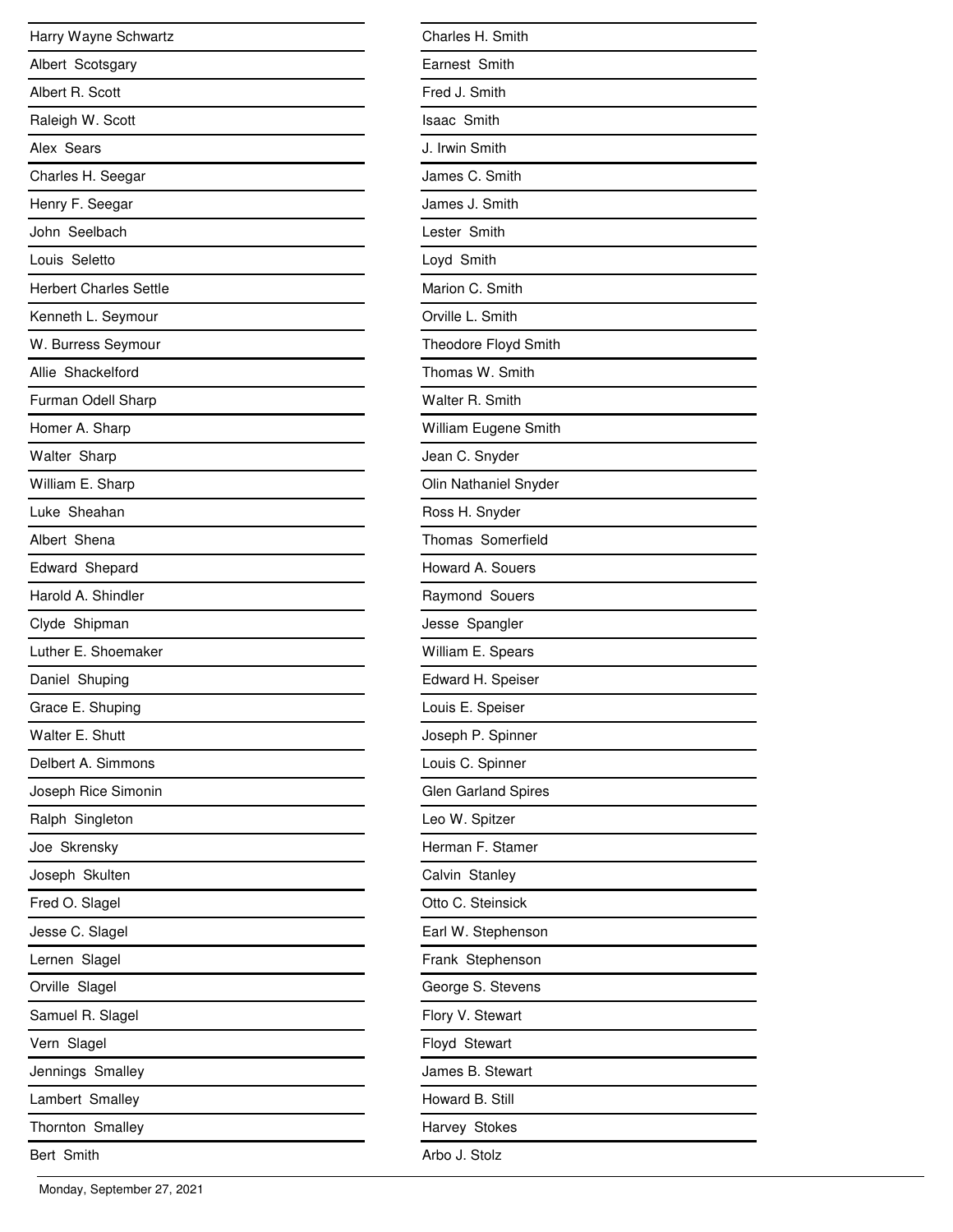| Thomas Stone                   |
|--------------------------------|
| Hugh Stoneburner               |
| Harold A. Stout                |
| Lloyd L. Stout                 |
| Percy Alphonse Stout           |
| John Stramare                  |
| Aaron O. Strohkursh            |
| Charles Stroup                 |
| Bliss E. Sturgeon              |
| Charles W. Sturgeon            |
| George Sturgeon                |
| Lloyd Sturgeon                 |
| Milton N. Sturgeon             |
| Torney G. Sturgeon             |
| Willis B. Sturgeon             |
| <b>Edward Francis Suits</b>    |
| <b>Howard Lamar Suits</b>      |
| Myrtle O. Suits                |
| Charles Sullivan               |
| <b>Herbert Austin Sullivan</b> |
| Raymond Suzzi                  |
| Ray Swann                      |
| H. W. Swartz                   |
| Henry D. Swick                 |
| Robert R. Talbert              |
| Anton Tapparo                  |
| Amos Tarran                    |
| Thomas Tarran                  |
| James A. Tarro                 |
| John A. Tarro                  |
| Dewey B. Taulbee               |
| Floyd Taulbee                  |
| James M. Taulbee               |
| Jesse E. Taulbee               |
| Premo Tavan                    |
| George W. Taylor               |
| Harry Taylor                   |
| Louis A. Taylor                |
| <b>Blanche Telfer</b>          |
| George A. Telfer               |
| Samuel H. Tenison              |

| Forest A. Thacker       |
|-------------------------|
| Henry H. Thacker        |
| Jesse B. Thacker        |
| Wade C. Thacker         |
| Frank Tinnell           |
| Clare Tobias            |
| Leland C. Tobias        |
| George Tollman          |
| James W. Tonks          |
| Lyman B. Towling        |
| Cocca Olean Traylor     |
| Ross Traylor            |
| Eugene Trempala         |
| Troy Trimble            |
| Lester Lloyd Tucker     |
| Orval John Tucker       |
| Benjamin Tudor          |
| Richard Tudor           |
| Jesse W. Turnbow        |
| Thomas D. Uhlry         |
| Henry Underwood         |
| Thomas Underwood        |
| Voris V. Vandever       |
| Harry Morris VanDoren   |
| Paul D. Vanscoyk        |
| James Varda             |
| Monroe F. Vauter        |
| Celestino Vega          |
| John C. Veriecker       |
| William Vigliocco       |
| Jesse G. Vincent        |
| Ralph Burwell Virden    |
| Jay Voyles              |
| Chester A. Walcher      |
| Chester W. Walcher      |
| Michael E. Walcher      |
| Russell Walcher         |
| Otis Waller             |
| William Walls           |
| Frederick W. C. Walters |
| Frank Joseph Wandling   |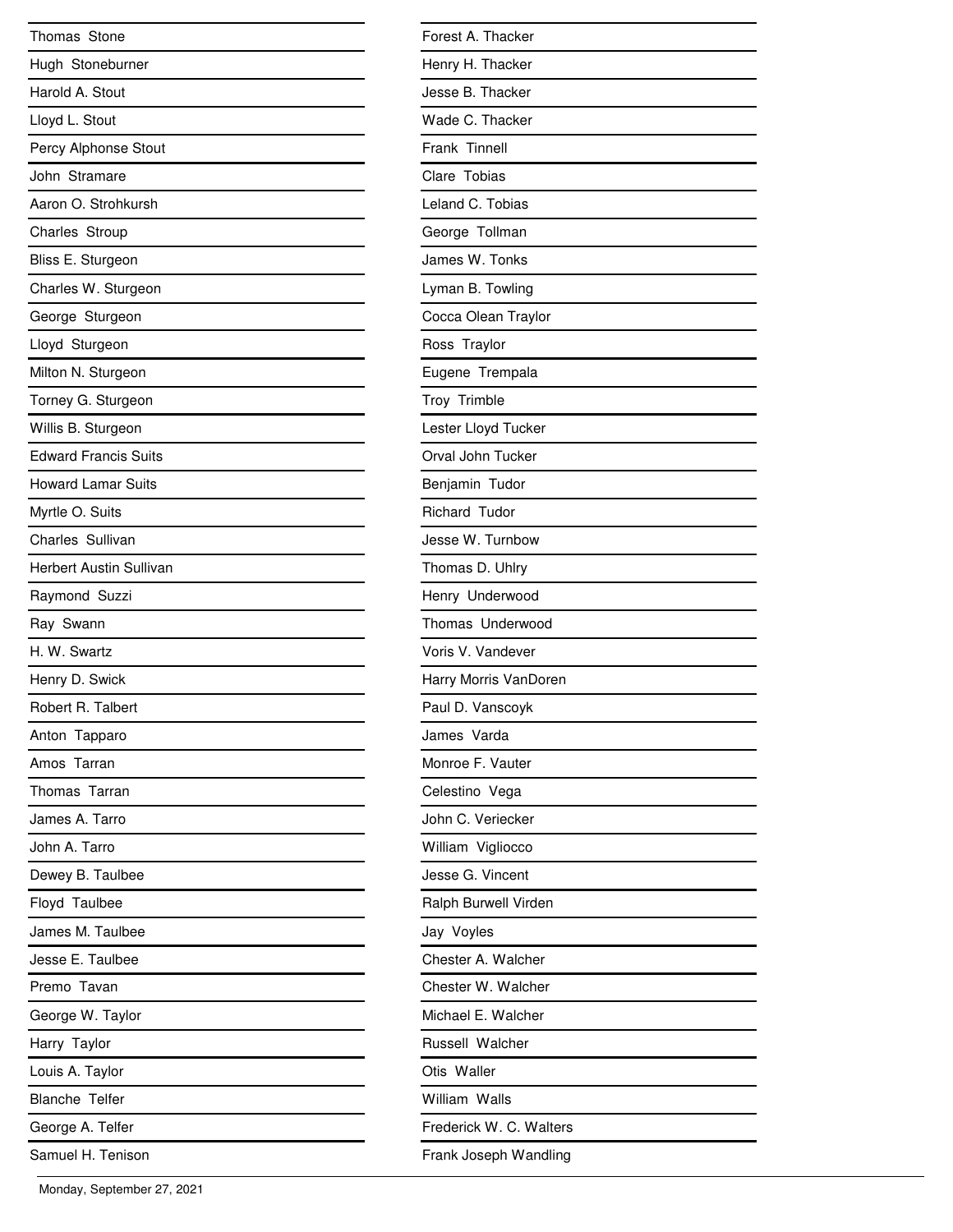| <b>Fred Thomas Warf</b>         |
|---------------------------------|
| Glenn Warf                      |
| Matthew Watchman                |
| Jess P. Waters                  |
| Theodore E. Webb                |
| Henry H. Weber                  |
| Jacob Weber                     |
| Ray A. Weber                    |
| William Weber                   |
| Henry D. Weerts                 |
| Roy E. Wefenstette              |
| Lynn O. Welge                   |
| Henry F. Wempen                 |
| Michael Wesley                  |
| Chester Westbrook               |
| <b>Charles Maurice Westcott</b> |
| Vickers Wetherholt              |
| Corwin R. Wheeler               |
| Charlie C. White                |
| Edward H. White                 |
| Ira W. White                    |
| Sherman N. White                |
| Stephen E. White                |
| William F. Whiteman             |
| Melvin M. Whitlock              |
| Sydney Whittaker                |
| Dewey Whitten                   |
| Jesse Terrell Whitten           |
| Joseph C. Whitten               |
| Allen C. Whitworth              |
| Lamar Whitworth                 |
| Elmer Wiley                     |
| Lemar Wiley                     |
| Joseph T. Wilhelm               |
| Walter A. Williamson            |
| Wayne S. Williamson             |
| Homer Willians                  |
| James S. Willis                 |
| Alex Wilson                     |
| David William Wilson            |
| Earl C. Wilson                  |
|                                 |

| Edgar L. Wilson               |  |
|-------------------------------|--|
| Elmer E. Wilson               |  |
| Walter L. Wilson              |  |
| Wilmer Herschell Wilson       |  |
| William L. Winkelman          |  |
| William H. Winters            |  |
| Charlie G. Wittnam            |  |
| Fred B. Wolf                  |  |
| George A. Wollerman           |  |
| William M. Woods              |  |
| James C. Woolard              |  |
| William B. Worrell            |  |
| <b>Clarence Desart Wright</b> |  |
| Clarence M. Wright            |  |
| Ernest Wright                 |  |
| Harry W. Wright               |  |
| Howard Wright                 |  |
| John Wright                   |  |
| Walter Yeska                  |  |
| Frank P. Yeske                |  |
| Manford Youell                |  |
| Anthony Obediah Young         |  |
| Francis W. Young              |  |
| Randle Young                  |  |
| Roger Young                   |  |
| Angelo Zancaner               |  |
| John L. Zelinko               |  |
| John F. Zellman               |  |
| John S. Zilinka               |  |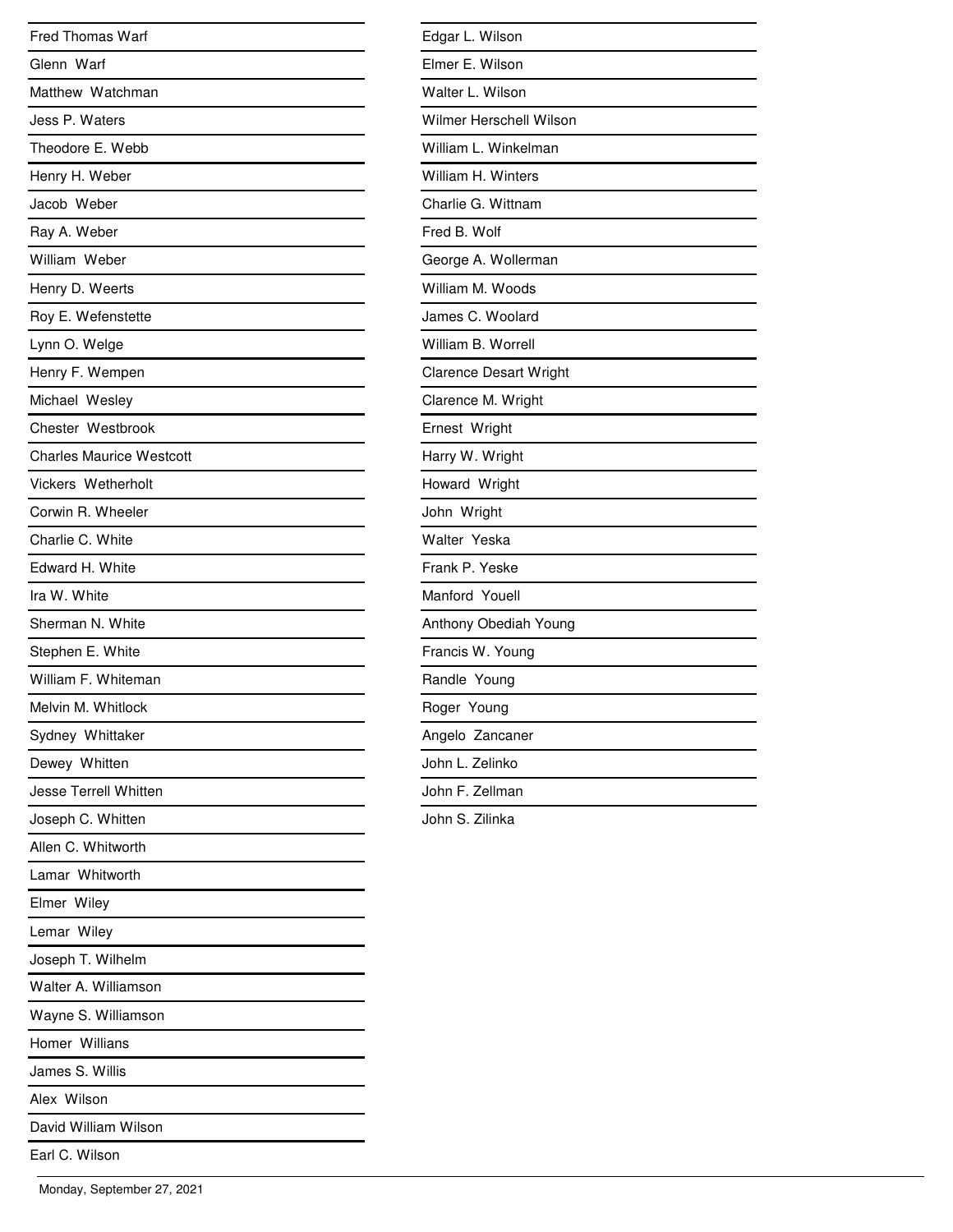#### World War II

| Joel C. Abell                      |
|------------------------------------|
| Joseph Foster Abell                |
| <b>Charles Franklin Abernathy</b>  |
| John V. Abernathy                  |
| Walter D. Abrams                   |
| Frank Adams                        |
| Joe Adams                          |
| Darrel Wayne Alderman              |
| William F. Altevogt                |
| <b>Charles Rupert Alvarez</b>      |
| Cayl E. Alverson                   |
| <b>Granville Theodore Anderson</b> |
| Harold C. Anderson                 |
| Donald H. Andrews                  |
| Harold J. Andrus                   |
| Harold A. Anoe                     |
| Harry E. Anthony                   |
| George Robert Apple                |
| Henry E. Appleton                  |
| Melvin E. Armentrout               |
| John H. Arthur                     |
| Harry L. Ashmore                   |
| Virgil M. Atkinson                 |
| David G. Attebery                  |
| <b>Elmer Charles Attebery</b>      |
| Harold C. Attebery                 |
| Raymond C. Austin                  |
| Jack Bader                         |
| Peter Baird                        |
| Robert Junior Baird                |
| Charles C. Baker                   |
| George William Baker               |
| John W. Baker                      |
| Lloyd Ernest Baker                 |
| Paul Baker                         |
| Willard L. Baker                   |
| Dante Baldovin                     |
| Debs Baldovin                      |
| Giordano Baldovin                  |
| Frank Balon                        |

| Lawrence N. Banchi          |
|-----------------------------|
| Albert J. Bandor            |
| Robert James Bandor         |
| Victor T. Bandor            |
| William M. Bandor           |
| James Bandy                 |
| Loren G. Bandy              |
| Wayne Bandy                 |
| P. M. Bandy, Jr.            |
| Egisto Vincent Barbatti     |
| Henry Thomas Barbatti       |
| Alfred J. Barbetti          |
| George J. Barham            |
| Clarence B. Barker          |
| William J. Barnes           |
| Alvin H. Barnett            |
| <b>Homer Slater Barnett</b> |
| Freddie T. Barno            |
| James C. Barringer          |
| William N. Barringer        |
| Henry Addison Barry         |
| <b>Walter Harold Barry</b>  |
| Arthur E. Bass              |
| William T. Bassham          |
| Louis C. Basso              |
| Robert L. Bates             |
| Edward L. Battiste          |
| John F. Battiste            |
| Eugene M. Bauerle           |
| Charlie C. Beal             |
| Irvin L. Beal               |
| Allegretha Beasley          |
| Arthur Warren Beasley       |
| Frank H. Beasley            |
| Hazel Mae Beasley           |
| Randall L. Beasley          |
| Arthur W. Beck              |
| Louis N. Beck               |
| <b>Powell James Beck</b>    |
| Harry J. Beckemeyer, Jr.    |
| Eudell L. Becker            |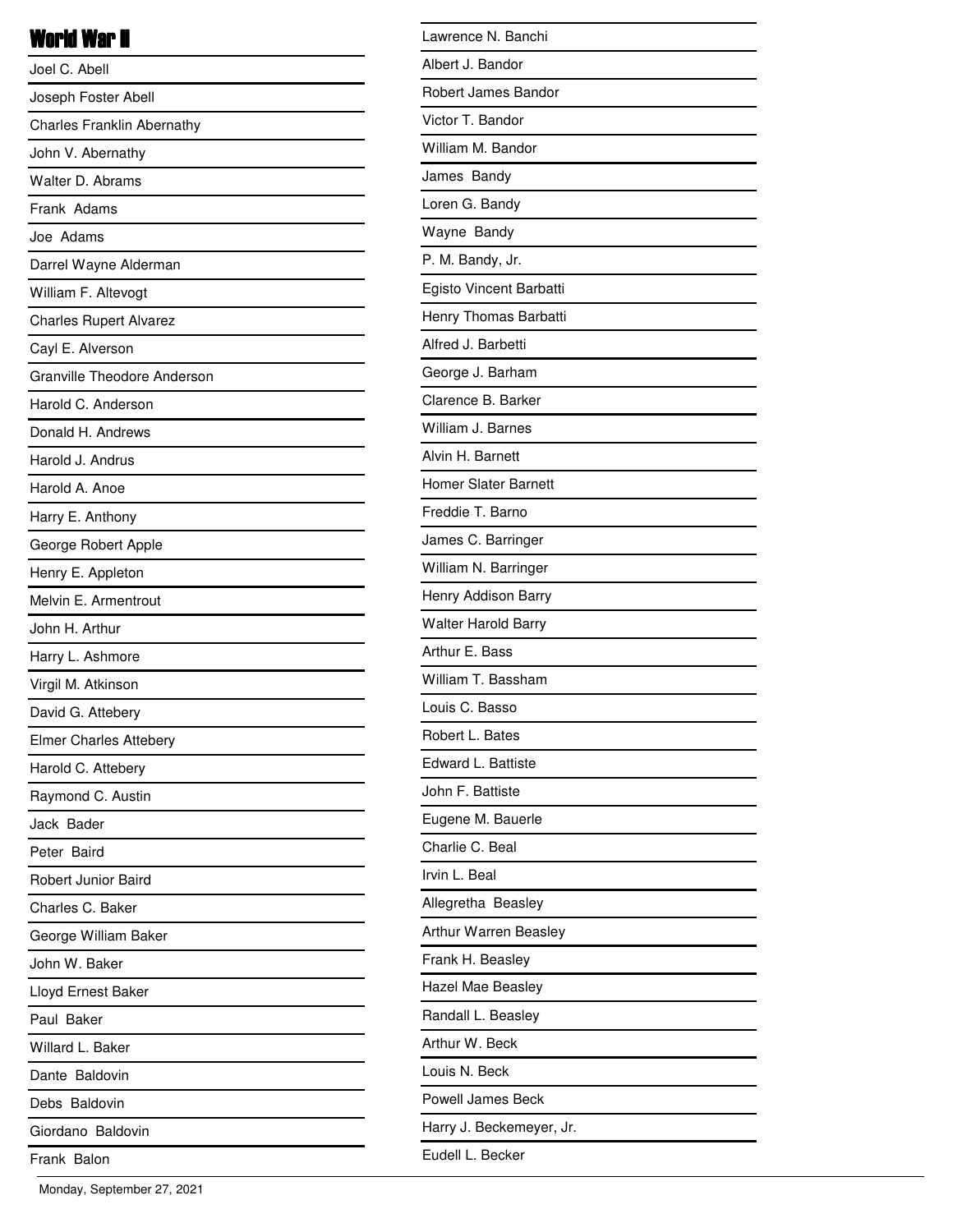| Lawrence E. Becker        |
|---------------------------|
| Lloyd R. Beckham          |
| Francis M. Bednarek       |
| <b>Elbert Noel Beeler</b> |
| Lester J. Beeler          |
| Melvin L. Beeler          |
| Vernon Beeler             |
| Leonard L. Bell           |
| August Louis Benassi      |
| Charles R. Bennett        |
| Donald E. Bennett         |
| James C. Bennett          |
| Earl S. Benny             |
| Stanley E. Benny          |
| Raymond Anthony Bensko    |
| Carson Benson             |
| Gordon E. Benson          |
| Virgil J. Benson          |
| William Oberto Benvenuto  |
| Wilbur F. Bergen          |
| Marvin Ira Bergman        |
| Jesse V. Berkshire        |
| Henry A. Berry            |
| Lester R. Bertolet        |
| Harry E. Bess             |
| John Bess                 |
| John L. Betoche           |
| Charles L. Betterton      |
| Clarence A. Betty         |
| Bedford Billington        |
| Angelo Billo              |
| Rose R. Billo             |
| Frederick E. Birzele      |
| Clement Cary Blackburn    |
| Houston Hickman Blackburn |
| James R. Blackburn        |
| William H. Blackburn      |
| Walter E. Blackwood       |
| Dewitt H. Blankenship     |
| Harold J. Blankenship     |
| Faye Pearl Blunk          |

| Henry M. Boas                  |
|--------------------------------|
| Charles L. Bockstruck          |
| Richard Bogle                  |
| Thomas Bogle                   |
| Irving S. Boguslaw             |
| <b>Clarence Edward Bohlen</b>  |
| Eldred H. Boldt                |
| Arthur B. Boliard              |
| Earl W. Boliard                |
| George O. Bollman              |
| James Wilfred Bolton           |
| Lewis E. Boner                 |
| Frank J. Bonetto               |
| Kenneth Alva Booher            |
| Marion L. Booher               |
| Orville Earl Booher            |
| Alvin L. Boone                 |
| Charles W. Boone               |
| <b>Clinton Duane Boone</b>     |
| Robert Weaver Boone            |
| Ross E. Boone                  |
| Virgil L. Boone                |
| William K. Boone               |
| Nick Bosnak                    |
| Caleb O. Bost                  |
| Virgil O. Bost                 |
| George William Botkin          |
| George Paisley Bourke          |
| Dale H. Boyd                   |
| Harold L. Boyd                 |
| Jesse David Boyd               |
| Theodore Cleveland Boyd        |
| William T. Boyd                |
| <b>William Lowell Brackett</b> |
| Charles D. Braden              |
| Jerald B. Bramel               |
| Ray H. Bramel                  |
| Rex A. Bramel                  |
| Neal Simpson Bratton           |
| <b>Richard Simpson Bratton</b> |
| Stewart F. Brauer              |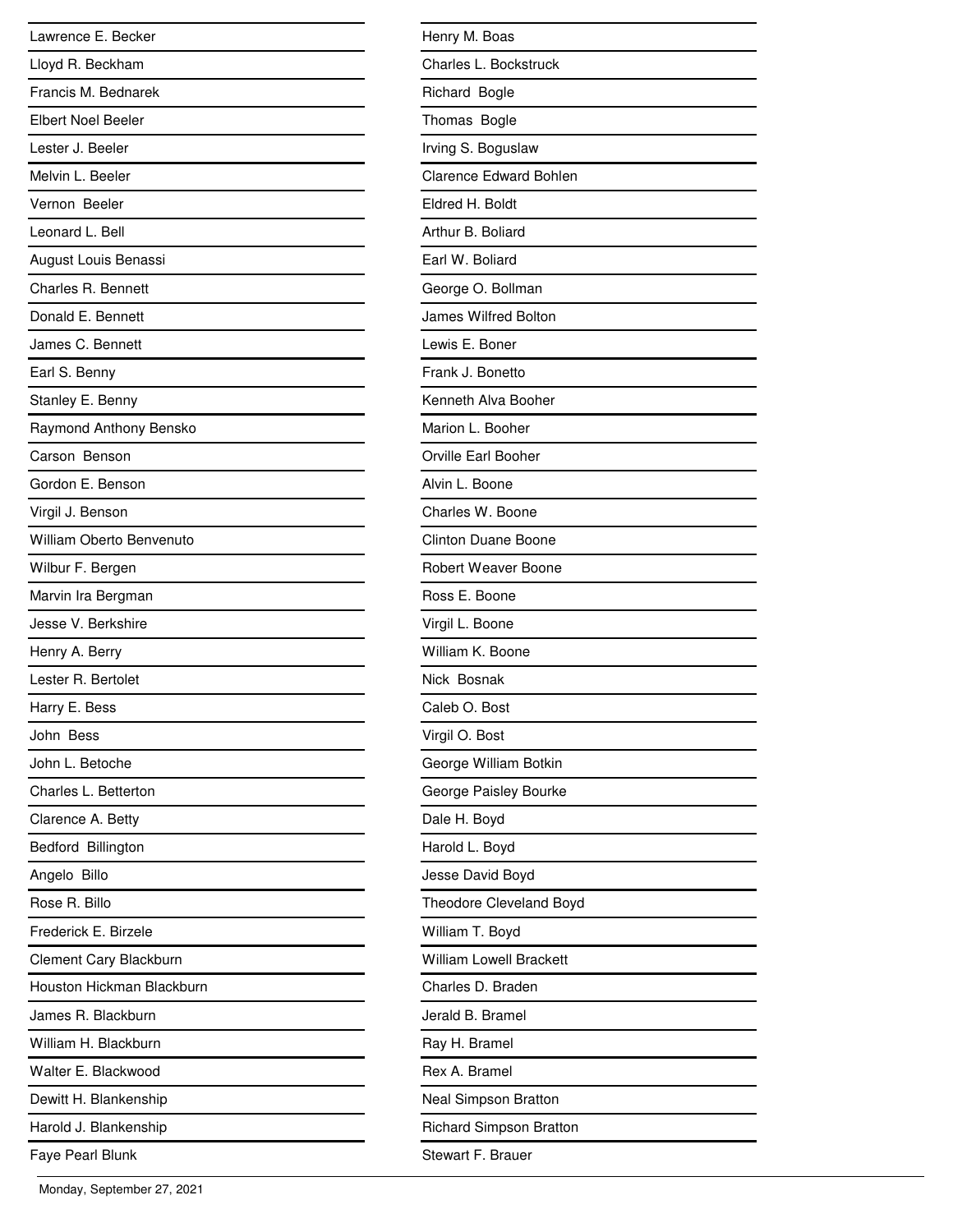| Charles Daniel Braughton   |
|----------------------------|
| Henry Braunseis            |
| <b>Floyd Russell Braye</b> |
| Ivan L. Braye              |
| John P. Bremer             |
| Howard E. Briggs           |
| Herbert C. Brinton         |
| Lawrence Brohammer         |
| Charles W. Brown           |
| Delbert Leroy Brown        |
| Edgar Howard Brown         |
| Gordon Brown               |
| Jack E. Brown              |
| Louis D. Brown             |
| Melvin Elmer Brown         |
| Miles P. Brown             |
| Omer F. Brown              |
| Orville Eugene Brown       |
| Raymond O. Brown           |
| <b>Robert Stuart Brown</b> |
| Roy Kenneth Brown          |
| William Ralph Brown        |
| Jack Brumberlow            |
| Lyman Leslie Brummet       |
| George C. Bryce            |
| Arthur Bryden              |
| George A. Buchko           |
| George Buchko              |
| Mickey Buchko              |
| Kenneth W. Bullard         |
| Robert E. Bullard          |
| John T. Bullington         |
| Carl W. Bullock            |
| Harry G. Burdell           |
| Sylvester Seymour Burdell  |
| Charles E. Burris          |
| Ernest Clarence Burris     |
| Leo E. Burris              |
| Bradford W. Burrow         |
| Cecil R. Burrow            |
| John M. Burrow             |

| Lawrence S. Burrow         |
|----------------------------|
| <b>Albert Louis Burton</b> |
| Frederick Burton           |
| Orville LaFayette Busby    |
| Harold E. Buske            |
| <b>Edward Louis Butler</b> |
| Glenn R. Butler            |
| Harold Lloyd Butler        |
| Robert T. Butler           |
| Risieri L. Buttol          |
| Dominick D. Calufetti      |
| David W. Cameron           |
| Eugene Allan Cameron       |
| Louis C. Cameron           |
| Ralph A. Cameron           |
| Harold Lee Campbell        |
| Ralph L. Campbell          |
| Robert J. Campbell         |
| Virgil K. Campbell         |
| Wayne Dale Campbell        |
| John W. Campbell, Jr.      |
| Edward L. Canaday          |
| Claude J. Carlock          |
| Clyde Rex Carlock          |
| Donald L. Carlock          |
| Herbert D. Carlock         |
| Robert W. Carlock          |
| Logan A. Carr              |
| John Homer Carriker        |
| Junior Elmer Carriker      |
| Everett Carroll            |
| Harlin R. Cartwright       |
| Marvin R. Carver           |
| Dale Laverne Casey         |
| Norman L. Casey            |
| Elvin "Doug" H Cash        |
| Edwin E. Cassidy           |
| Hughie B. Cassidy          |
| Doris J. Caulk             |
| Earl J. Caulk              |
| Kenneth R. Caulk           |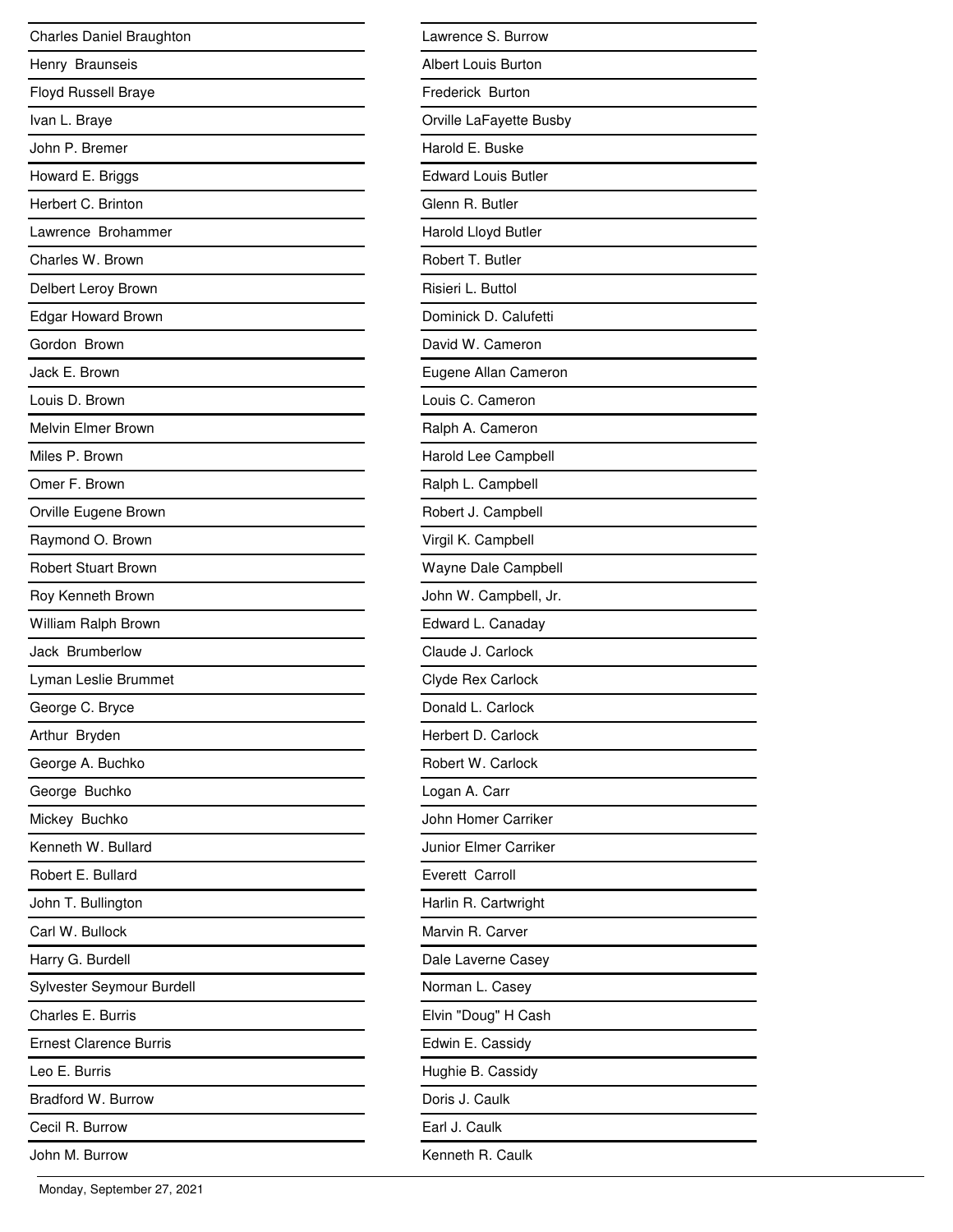| Lynn G. Caulk                 |
|-------------------------------|
| Merlin Evan Caulk             |
| Warren E. Caulk               |
| Frank A. Ceney, Jr            |
| John Cerkvenik                |
| Earl B. Chapin                |
| Charles A. Chappelear         |
| Raymond R. Chappelear         |
| Andy Charnisky                |
| John Charnisky                |
| Joseph Charnisky              |
| Mike Charnisky                |
| Thomas Charnisky              |
| William P. Charnisky          |
| Nicholas Chervinko            |
| Paul Chervinko                |
| Carl William Chesser          |
| Clyde Moyer Chesser, Sr.      |
| <b>Eugene Edward Childers</b> |
| Joe T. Childs                 |
| Leonard J. Cholewinski        |
| Donald A. Chowen              |
| Gordon B. Chowen              |
| George J. Christian           |
| <b>Charles Jessie Christy</b> |
| Glen A. Christy               |
| Harry Herbert Christy         |
| Harry R. Chumley              |
| Herman H. Chumley             |
| James Chumley                 |
| Lester Wesley Chumley         |
| Lewey H. Chumley              |
| Newell H. Chumley             |
| Norman D. Chumley             |
| Paul J. Chumley               |
| Robert E. Chumley             |
| Elvin E. Clanton              |
| Everett D. Clanton            |
| Harold D. Clanton             |
| John W. Clark                 |
| Charles Warren Clayton        |

| Dale Everett Clayton           |
|--------------------------------|
| Thomas LeRoy Clearwater        |
| James Jameson Clelland         |
| Madge L. Clelland              |
| Bobbie B. Cline                |
| Edward P. Close                |
| David W. Clotfelter            |
| Marlyn Laverne Clotfelter      |
| Maxell L. Clotfelter           |
| Melvin Clotfelter              |
| O. Wendell Clotfelter          |
| Raymond Clotfelter             |
| Anton Cobetto                  |
| Elmer P. Cobetto               |
| William A. Cochran             |
| Anthony John Coderko           |
| <b>Richard Charles Coderko</b> |
| John F. Coffey                 |
| Lloyd L. Cole                  |
| William Kingsbury Cole         |
| Don G. Collins                 |
| <b>Edward Eugene Collins</b>   |
| Gerald R. Collins              |
| Louis Raymond Collins          |
| Ray Douglas Collins            |
| Shirley Collins                |
| William Collins                |
| <b>William Marion Collins</b>  |
| <b>Clarence Lamar Colonius</b> |
| <b>Charles Loren Combes</b>    |
| Charles E. Compton             |
| <b>Edward William Compton</b>  |
| Jesse E. Compton               |
| Lester L. Compton              |
| Marshall G. Compton            |
| Richard E. Compton             |
| Stacy W. Compton               |
| William R. Compton             |
| William C. Compton             |
| Arthur Wayne Comstock          |
| Myron C. Conlee                |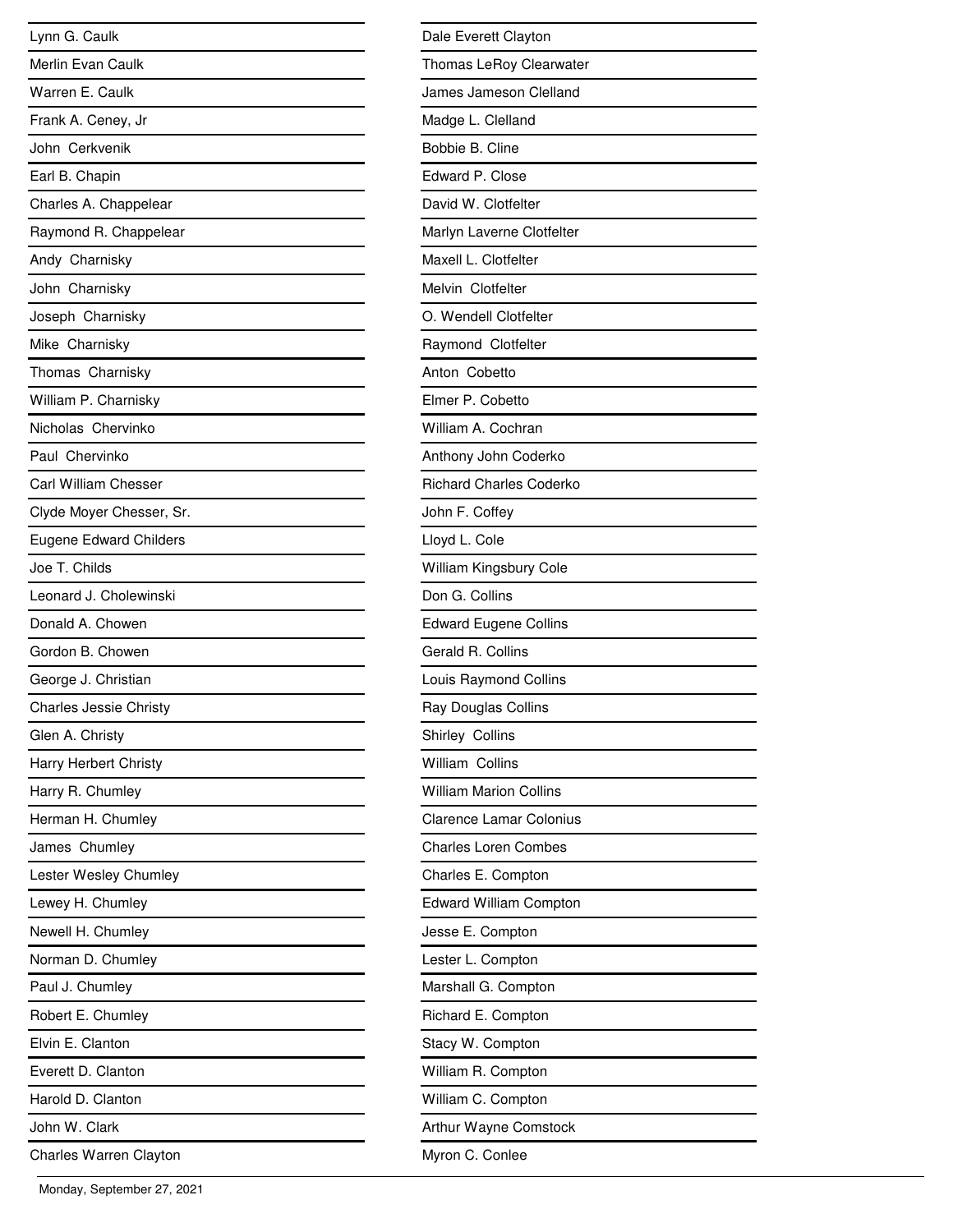| Jack L. Conner              |
|-----------------------------|
| James Conway                |
| Aaron H. Cooper             |
| Donald F. Copples           |
| Jacob L. Copples            |
| George W. Corbin            |
| James Ernest Corbin         |
| Melvert Rudolph Cordani     |
| Aldo L. Corso               |
| James M. Cory               |
| Ronald Dean Cothern         |
| Chester R. Cox              |
| James C. Cox                |
| Leonard Eugene Cox          |
| Murl R. Craig               |
| James F. Cranfill           |
| Arnold V. Cravens           |
| Richard E. Crawford         |
| Walter L. Crawford          |
| Allan M. Cress              |
| <b>Edward B. Cress</b>      |
| Harold D. Cress             |
| John Abner Cress            |
| Oran C. Cress               |
| <b>Robert William Cress</b> |
| Robert J. Cress             |
| <b>Warren Wood Cress</b>    |
| James W. Cress, Jr.         |
| Louis Cresto                |
| Raymond Leo Crihfield       |
| Albert H. Criner            |
| Kenneth R. Criswell         |
| Maurice E. Crow             |
| Harold Don Crum             |
| Lucius W. Crum              |
| Robert F. Crum              |
| James Cullen                |
| Raymond C. Cullen           |
| Elmer L. Culp               |
| Dallas R. Cunningham        |
| John J. Curbis              |

| Wayne Louis Curto                |
|----------------------------------|
| Alfred Dagon                     |
| Frank Dagon                      |
| James E. Dagon                   |
| Patrick Dagon                    |
| William M. Dagon                 |
| Edward Dahler, Jr.               |
| Eugene V. Dal Canton             |
| Angelo J. Dalpiaz                |
| James F. Dalzotto                |
| Alfred Louis Dammann             |
| Thomas P. Dammann                |
| Robert Eugene Danielson          |
| Eddie E. Dankoski                |
| Lewis Charles Davidson           |
| Robert Lee Davidson              |
| Walter A. Davidson               |
| Cecil C. Davis                   |
| James J. Davis                   |
| Nelson E. Davis                  |
| Ray W. Davis                     |
| Robert D. Davis                  |
| <b>Stanley Louis Davis</b>       |
| Warren L. Dean                   |
| Lacy E. Degani                   |
| Ralph Degg                       |
| William Degg                     |
| Enio DeLuka                      |
| Charles Edward DeLuka, Jr.       |
| <b>Franklin Frederick Denton</b> |
| James August DeRight             |
| Floyd E. Dickerson               |
| Charles Joseph Dietl             |
| Melvin L. Dissler                |
| Thomas F. Dixon                  |
| Charles Joseph Dobrinic          |
| Matt Dobrinic                    |
| Louis A. Dockery                 |
| Marion F. Doliana                |
| Sam A. Dorlaque                  |
| <b>Charles Edward Dougherty</b>  |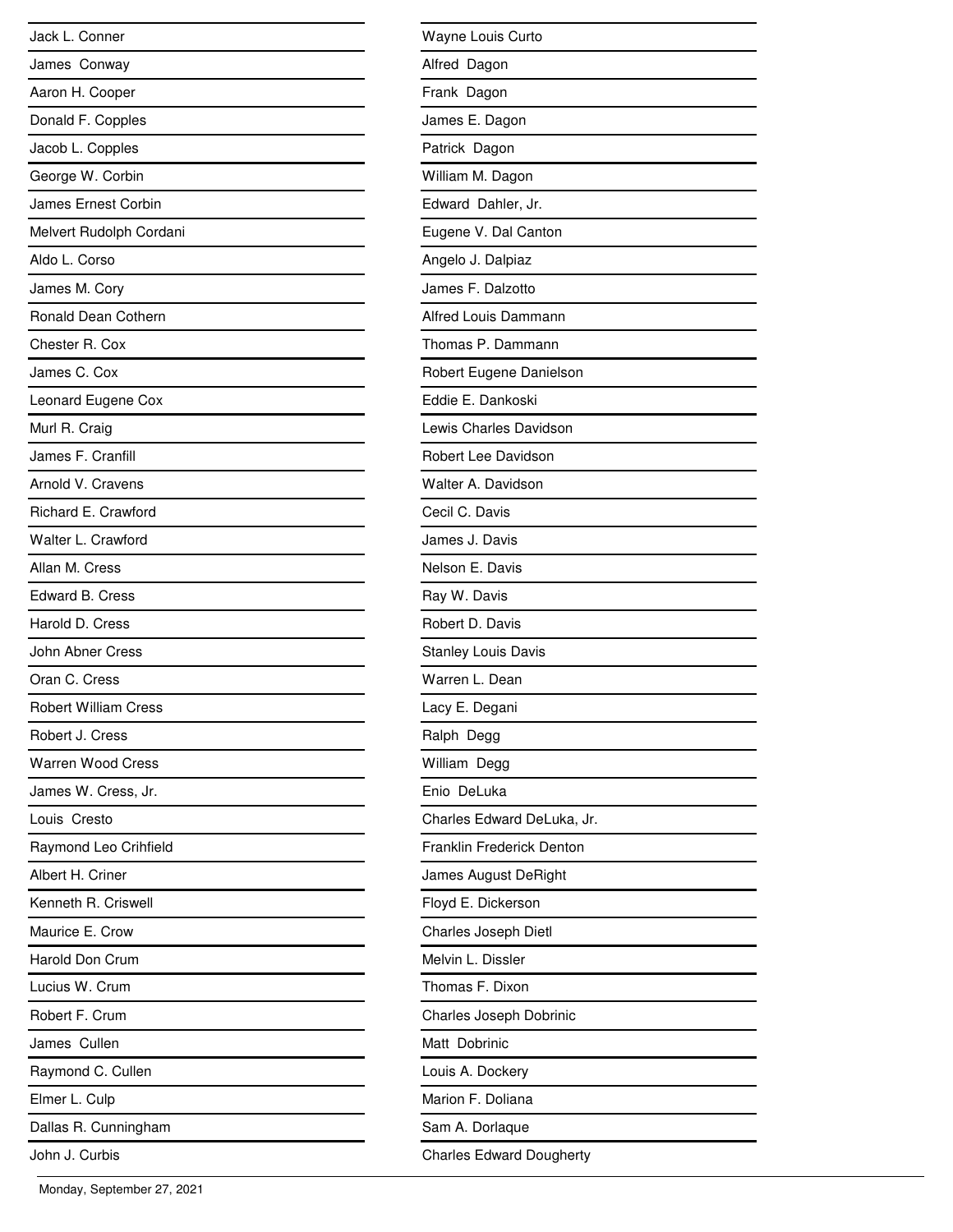| William T. Douglas             |
|--------------------------------|
| Charles O. Dowalder            |
| Leo Drabant                    |
| <b>Leonard Charles Drabant</b> |
| Stanley R. Drabant             |
| James E. Drennan               |
| Willis Drennan                 |
| Lawrence John Drobnack         |
| Fred Droste                    |
| James W. Dudley                |
| <b>Shirley William Dunkirk</b> |
| Anthony J. Durbin              |
| Carroll A. Durbin              |
| Charles Dewayne Durbin         |
| Clyde James Durbin             |
| <b>William Benton Dutton</b>   |
| Andrew Dzurovicin              |
| William Otto Eaton             |
| Nicklas Kenneth Eccles         |
| Roland D. Eccles               |
| John H. Eckhoff                |
| Carl C. Eddington              |
| Homer E. Eddington             |
| James H. Eddington             |
| Fred W. Edwards                |
| Maurice W. Edwards             |
| Mervin F. Fdwards              |
| Ralph Donnell Edwards          |
| Herschel Earl Elam             |
| Robert L. Elam                 |
| Frank R. Elliott               |
| Gaylord C. Elliott             |
| Walter V. Elliott              |
| Arthur E. Elmore               |
| <b>Clifford Maurice Elmore</b> |
| Gerald E. Elmore               |
| John William Elmore            |
| Kenneth L. Elmore              |
| Newell H. Elmore               |
| Robert H. Elmore               |
| Richard J. Elsmore             |

| <b>Charles Edward Ernst</b>     |
|---------------------------------|
| George August Ernst             |
| James W. Erp                    |
| Ira Erwin                       |
| Richard G. Eskew                |
| Eddy J. Eskra                   |
| Michael J. Eskra                |
| Arlin M. Evans                  |
| <b>Chester Earl Evans</b>       |
| <b>Idabel Evans</b>             |
| Kenneth E. Evans                |
| Paul Anthony Evans              |
| Earl L. Everett                 |
| John W. Everett                 |
| Marion H. Everett               |
| Harry Maynard Everley           |
| <b>Stanley Franklin Everley</b> |
| Fred William Ewald              |
| Anselmo Faggetti                |
| Ludwig Faletti                  |
| Edward A. Faris                 |
| George William Faris            |
| Laurel Faris                    |
| Ralph Oris Faris                |
| Keith L. Fath                   |
| Keith L. Fath                   |
| Wayne D. Faudi                  |
| Francis A. Felix                |
| George Francis Felkel           |
| Park M. Fellers                 |
| Kenneth V. Feraris              |
| Elston B. Ferguson              |
| Sheridan R. Ferguson            |
| Robert C. Fergusson             |
| Geno Ferrari                    |
| Ray D. Fesler                   |
| Lucean E. Finch                 |
| <b>Robert Fredrick Finley</b>   |
| Robert H. Finley                |
| Walter T. Finley                |
| Elio Fiocchi                    |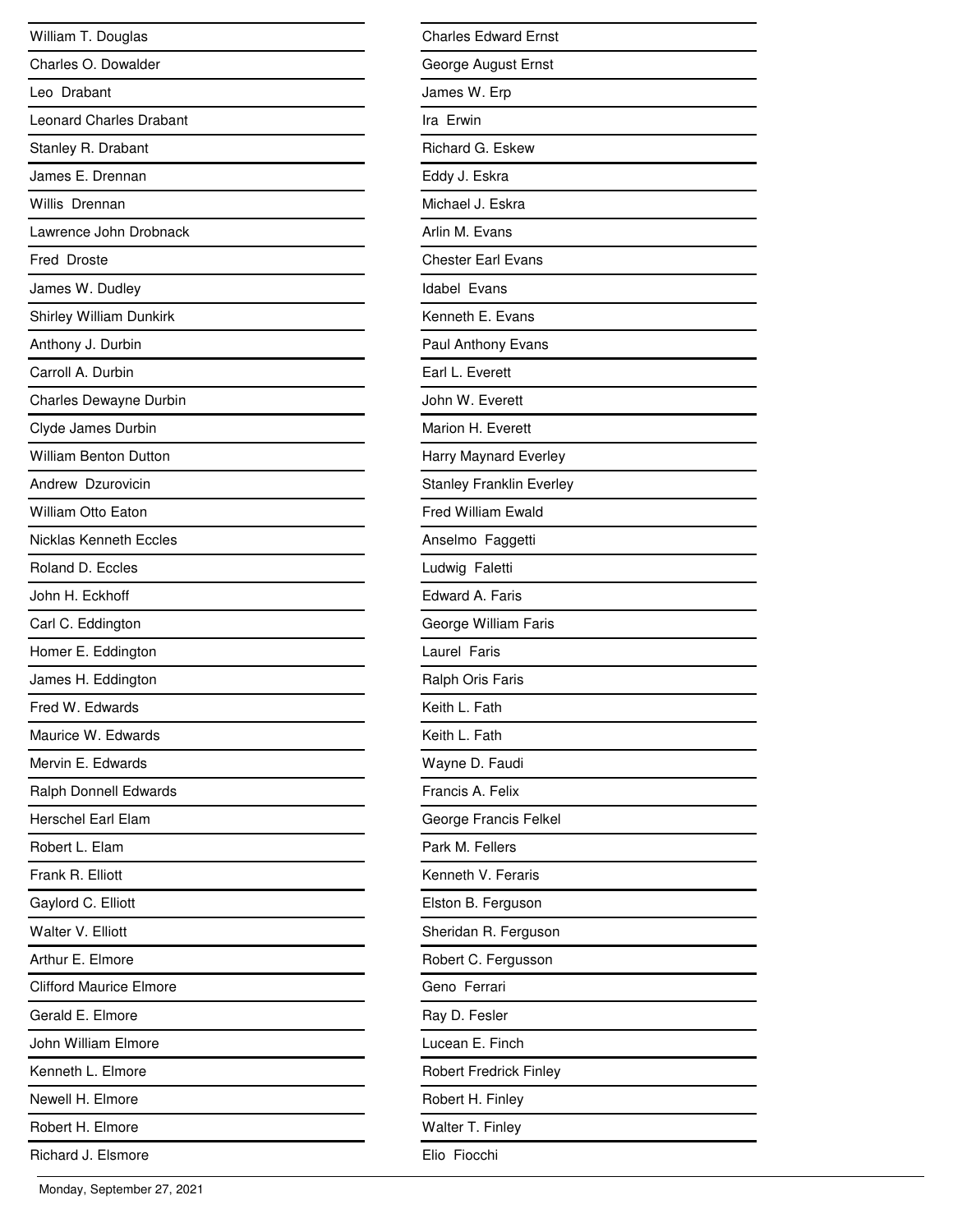| Noel J. Fischer                 |
|---------------------------------|
| Albert Fishback                 |
| James C. Fleming                |
| Robert G. Fleming               |
| Elmer L. Fletcher               |
| Ross A. Fletcher                |
| William M. Floyd, Sr.           |
| Vincent Pearl Fogle             |
| Wayne C. Ford                   |
| Troy W. Fouts                   |
| Lamar George Fraley             |
| Lewis C. Fraley                 |
| Harold Lamar Franzen            |
| Clarence E. Frarer              |
| Earl J. Frazier                 |
| Leo J. Frazier                  |
| Everett C. Fredenberger         |
| Adolph Frey                     |
| Walter E. Friend                |
| <b>Charles Robert Friesland</b> |
| Leonard L. Friesland            |
| Bruno Frigo                     |
| Antone Romando Frkovich         |
| Emil Joseph Frkovich            |
| Joseph Fudoli                   |
| Mike Fudoli                     |
| <b>Nick Steve Fudoli</b>        |
| Jane E. Fuller                  |
| Kenneth Dale Fuller             |
| Donald Ray Funderburk           |
| Harry King Funk                 |
| Robert L. Funk                  |
| Valle Harold Funk               |
| Robert I. Furness               |
| Thomas J. Gad                   |
| John R. Gaddis, Jr.             |
| William Gage, Jr.               |
| Price Galdina                   |
| Phillip C. Galer                |
| Robert A. Gannon                |
| Harold L. Garard                |

| Raymond Gardner             |
|-----------------------------|
| Donald G. Garman            |
| Fred D. Garrett             |
| James Weston Garrett        |
| Ramon Dean Garrett          |
| Stephen David Garrett       |
| James F. Garrison           |
| Clarence E. Garst           |
| Norman R. Garwood           |
| Willis Gates                |
| Anthony T. Georgeff         |
| Roy Getz                    |
| James Peacock Gibb, Jr.     |
| <b>William James Gibbs</b>  |
| <b>William James Gibbs</b>  |
| William E. Gifford          |
| Kenneth George Gilliand     |
| Leo G. Gilliland            |
| Paul Roger Gilliland        |
| William A. Ginos            |
| Pierre M. Giovetti          |
| Kenneth T. Gleichman        |
| Theron A. Gleichman         |
| Andy Glosecki               |
| John G. Glosecki            |
| Dorothy Ann Glunz           |
| Harvey G. Glunz             |
| Robert D. Goad              |
| William A. Goad             |
| Jesse M. Goad, Jr.          |
| Harry J. Good               |
| Carl Waldo Gorsage          |
| Robert James Gorsage        |
| Floyd G. Govaia             |
| Joel Eugene Govaia          |
| <b>Edward Anthony Goyak</b> |
| Joe Goyak                   |
| <b>Everett Earl Grabow</b>  |
| Janice Alvadel Graden       |
| Denver Jackson Graham       |
| Donald K. Graham            |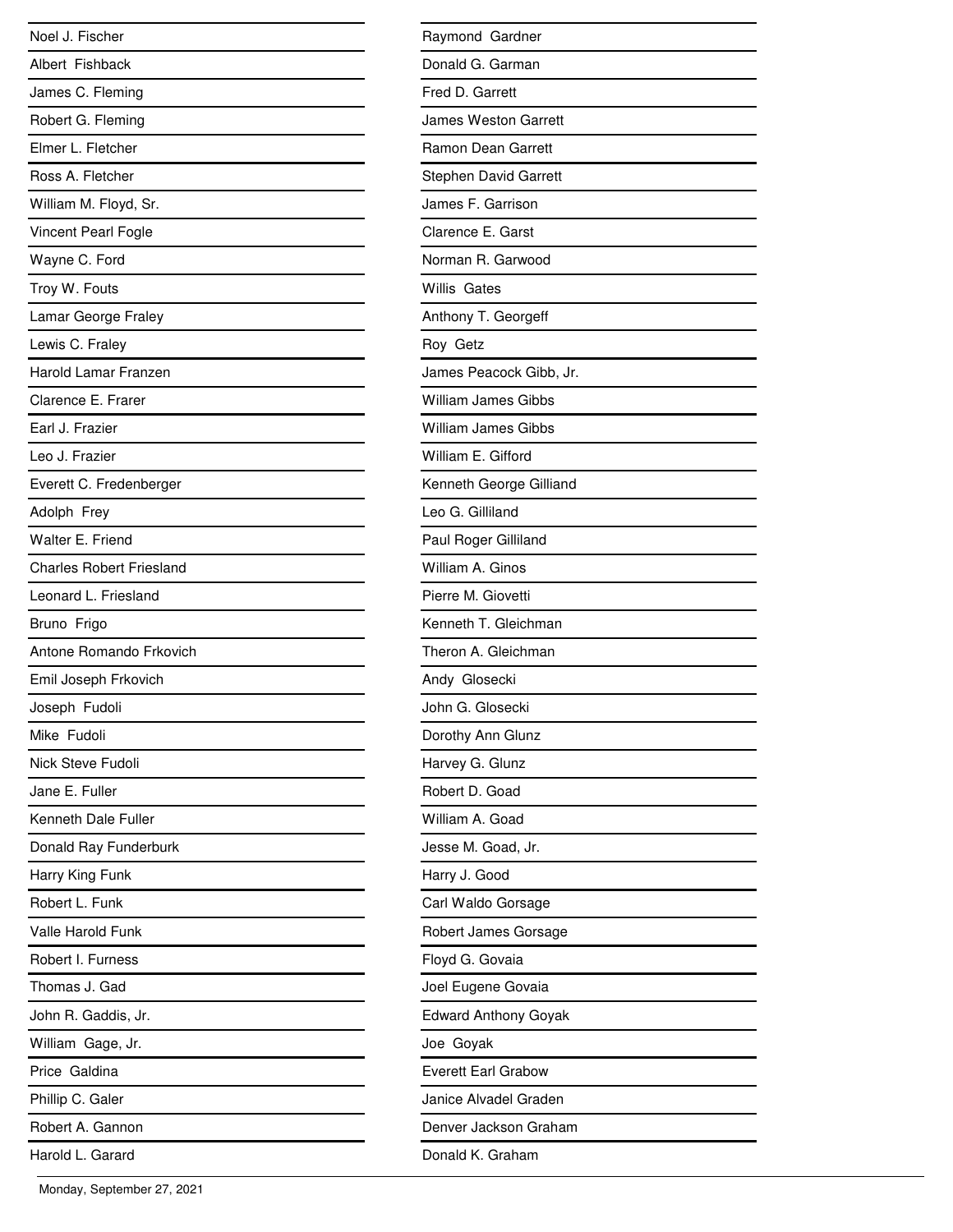| Joseph A. Gray           |
|--------------------------|
| George W. Grear          |
| James R. Grear           |
| Dorris C. Green          |
| Elbert C. Green          |
| Perry Eugene Gregg       |
| J C Gregory              |
| Howard W. Griffin        |
| Joseph Leland Grill      |
| William Roy Grill        |
| William Eugene Grimes    |
| Melvin R. Grimm          |
| Marion Irene Griswold    |
| Charles W. Groner        |
| Claude F. Grotts         |
| James Norman Grotts      |
| Calso Gualandi           |
| Louis Gualandi           |
| Settemo Gualandi         |
| Steven Guidish           |
| Ollie D. Guinn           |
| <b>Robert Edward Gum</b> |
| John H. Gurley           |
| Woodrow W. Guthals       |
| Allan C. Guthrie         |
| Gordon LeRoy Guthrie     |
| Manuel M. Gutierrez      |
| John D. Guttierez        |
| John G. Haarstick        |
| David Hadley             |
| Harold Franklin Hadley   |
| John Hadley              |
| Joseph W. Hadley         |
| John D. Haenny           |
| Carson M. Hagood         |
| Russell Eugene Hailstone |
| James H. Hair            |
| Robert Hair              |
| Charlie H. Hale          |
| Thomas Haley             |
| Charles L. Hall          |

| Ralph Holland Hall          |
|-----------------------------|
| Thomas F. Hall              |
| Walter A. Haller            |
| <b>Arble Burrel Hallers</b> |
| Homer J. Hallers            |
| Homer A. Hamby              |
| Harold T. Hammond           |
| Billie K. Hampton           |
| Donald D. Hampton           |
| Gailard U. Hampton          |
| James D. Hampton            |
| John Joseph Hamrock         |
| Lyle G. Hanauer             |
| Ross E. Hancock             |
| Alois M. Hanisko            |
| Leonard L. Hankins          |
| Joseph W. Hanner            |
| <b>Ruth Eleanor Hanner</b>  |
| Jesse Hapner                |
| John A. Hapner              |
| Harold L. Harbert           |
| Harry E. Hargrave           |
| Mitchell Wilson Harmer      |
| Duane L. Harnetiaux         |
| William Carl Harpole        |
| <b>Bill D. Harris</b>       |
| Charles K. Harris           |
| Marvis Eugene Harrison      |
| Emery R. Harston            |
| Harry Harston               |
| Herbert Harston             |
| William Harston             |
| Dale C. Hart                |
| Harley A. Hartman           |
| Henry Lemar Hartman         |
| Merritt D. Hartman          |
| Edmond J. Harvey            |
| Thomas A. Harvey            |
| Jesse F. Hatcher            |
| Gomer Charles Havron        |
| Jack Eugene Havron          |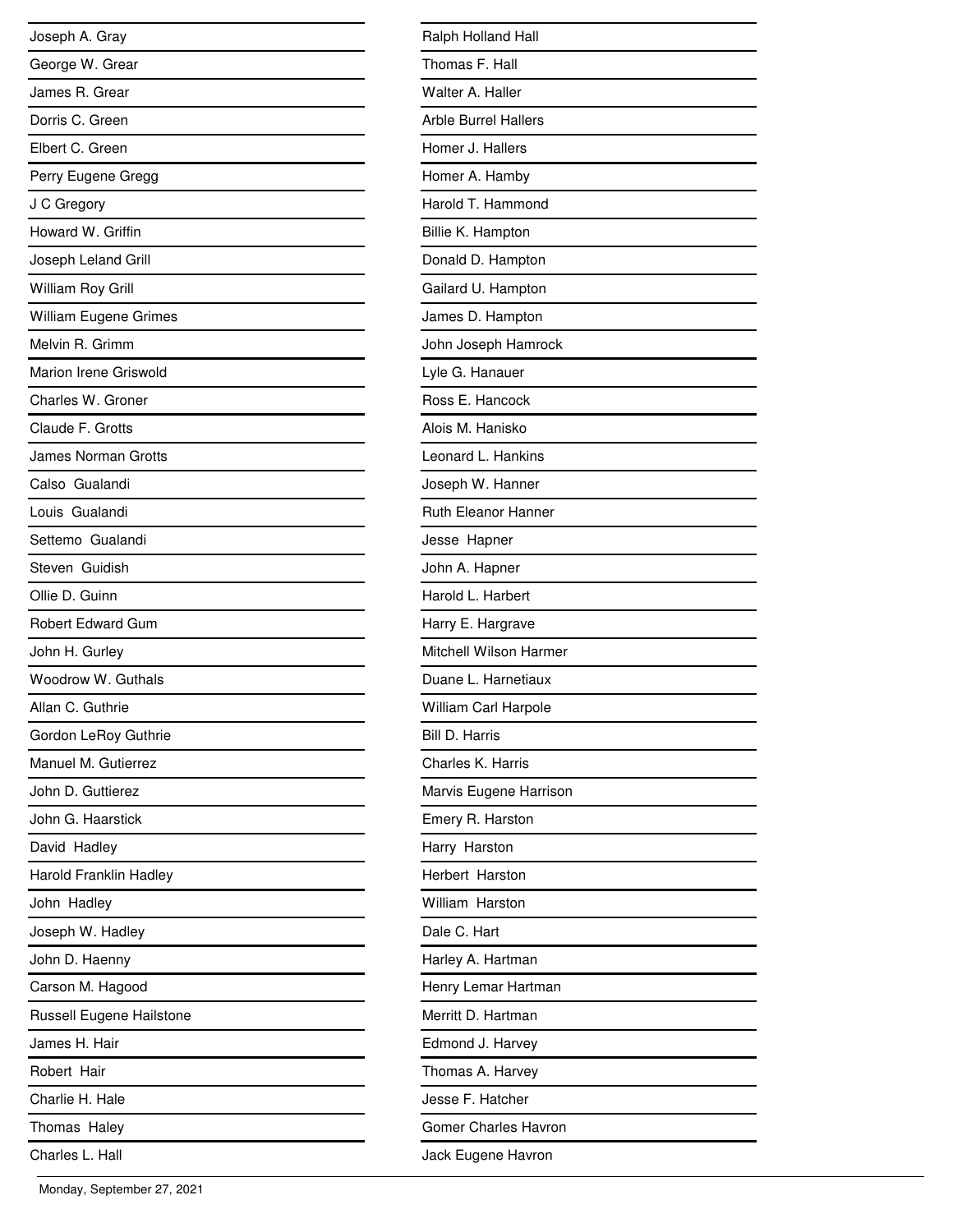| Milton H. Hawkins             |
|-------------------------------|
| David H. Hawley               |
| Samuel J. Hawley              |
| Lawrence Elsworth Hawley, Jr. |
| George Leon Haworth           |
| Clarence W. Hayes             |
| James Russell Hayes           |
| Orval C. Hayes                |
| Vance E. Heckman              |
| Carl W. Hefley                |
| Elmer G. Hefley               |
| Francis D. Hefley             |
| John T. Hefley                |
| Robert E. Hefley              |
| <b>Rolley Bailey Hefley</b>   |
| <b>Warren Calvin Hefley</b>   |
| Arley G. Helfer               |
| Clifford C. Helfer            |
| Herman M. Helfer              |
| Shirley E. Helfer             |
| John Melvin Helfers           |
| Maurice Helston               |
| Kenneth Lee Hemken            |
| Kenneth Lee Hemken            |
| Raymond Henderson             |
| Charles H. Henneke            |
| John M. Henry                 |
| William Joseph Henry          |
| Frederick T. Hensen           |
| William A. Hensen             |
| William A. Hensen             |
| Don C. Henson                 |
| Shirley Dale Henson           |
| Robert Nelson Herguth         |
| Ben R. Herman                 |
| Charles O. Herman             |
| Eugene F. Herman              |
| Joseph M. Herman              |
| Leonard Hertel                |
| Carl M. Heselov               |
| James George Hess             |

| John A. Hess               |
|----------------------------|
| John H. Hester             |
| Herbert Hickey             |
| Herbert Henry Hickman      |
| James H. Hickman           |
| Beryl C. Hicks             |
| George E. Hicks            |
| Glen V. Hicks              |
| Harry Lee Hicks            |
| John Thomas Hicks          |
| Lester Alexander Hicks     |
| Ray O. Hicks               |
| Chester C. Hill            |
| Donald R. Hill             |
| James Isaac Hill           |
| Lloyd M. Hill              |
| <b>Harold Glenn Hiller</b> |
| Howard Hugo Hiller         |
| Russell F. Hiller          |
| George A. Hilt             |
| Harry E. Hilt              |
| John R. Hilt               |
| Russell C. Hilt            |
| Clarence R. Hitt           |
| Robert Hitt                |
| Billy O. Hittle            |
| Calvin Herman Hobbie       |
| Roy Edward Hobbie          |
| Lawrence J. Hoedebecke     |
| Joseph Bailey Hoehn        |
| Cornelius B. Hoekstra      |
| Francis E. Hofacker        |
| James H. Hofacker          |
| Glenn E. Hoferkamp         |
| Harry L. Hoff              |
| Ernest J. Holcomb          |
| Russell Holcomb            |
| Garland Holloway           |
| <b>Bradley Holmes</b>      |
| Harry LeMar Holmes         |
| Paul J. Holmes             |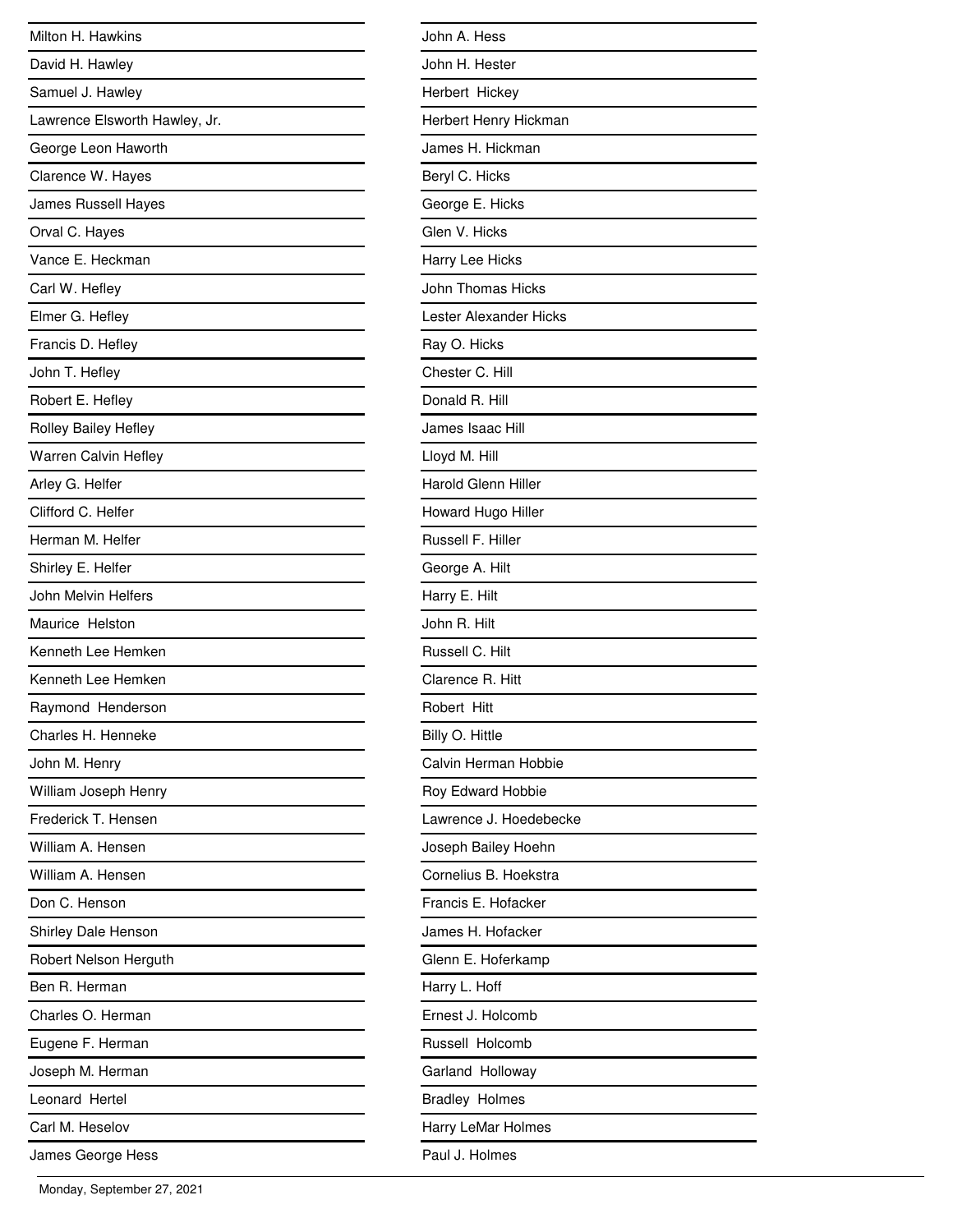| Thomas J. Holt                |
|-------------------------------|
| Frank Holzknecht              |
| George L. Homa                |
| <b>Leonard Andrew Homa</b>    |
| Bernard Hopley                |
| Ivan L. Hornback              |
| Hiram E. House                |
| <b>Vernon Clifford House</b>  |
| John Hovanec                  |
| Joseph T. Hovanec             |
| Clarence E. Howard            |
| <b>James Clifford Howard</b>  |
| <b>William Bernard Howard</b> |
| Andrew J. Huber               |
| Carl G. Huber                 |
| Clifford H. Huber             |
| Gerald A. Huber               |
| Glen Joseph Huber             |
| Herbert E. Huber              |
| Joyce Cary Huber              |
| Kennesaw Richard Huber        |
| Kenneth T. Huber              |
| Lawrence Walter Huber         |
| Robert H. Huber               |
| Virgil A. Huber               |
| Wendell Jacob Huber           |
| William T. Huber              |
| George A. Hudelson            |
| John T. Hudelson              |
| George R. Hudson              |
| Drexel E. Hudspeth            |
| Charles F. Hughes             |
| Robert F. Hughes              |
| Dewey H. Huisman              |
| Charles M. Hull               |
| Lee E. Hull                   |
| Johnnie E. Hume               |
| William F. Huml               |
| Alden M. Huson                |
| Paul C. Huston                |
| Edward L. Hutchins            |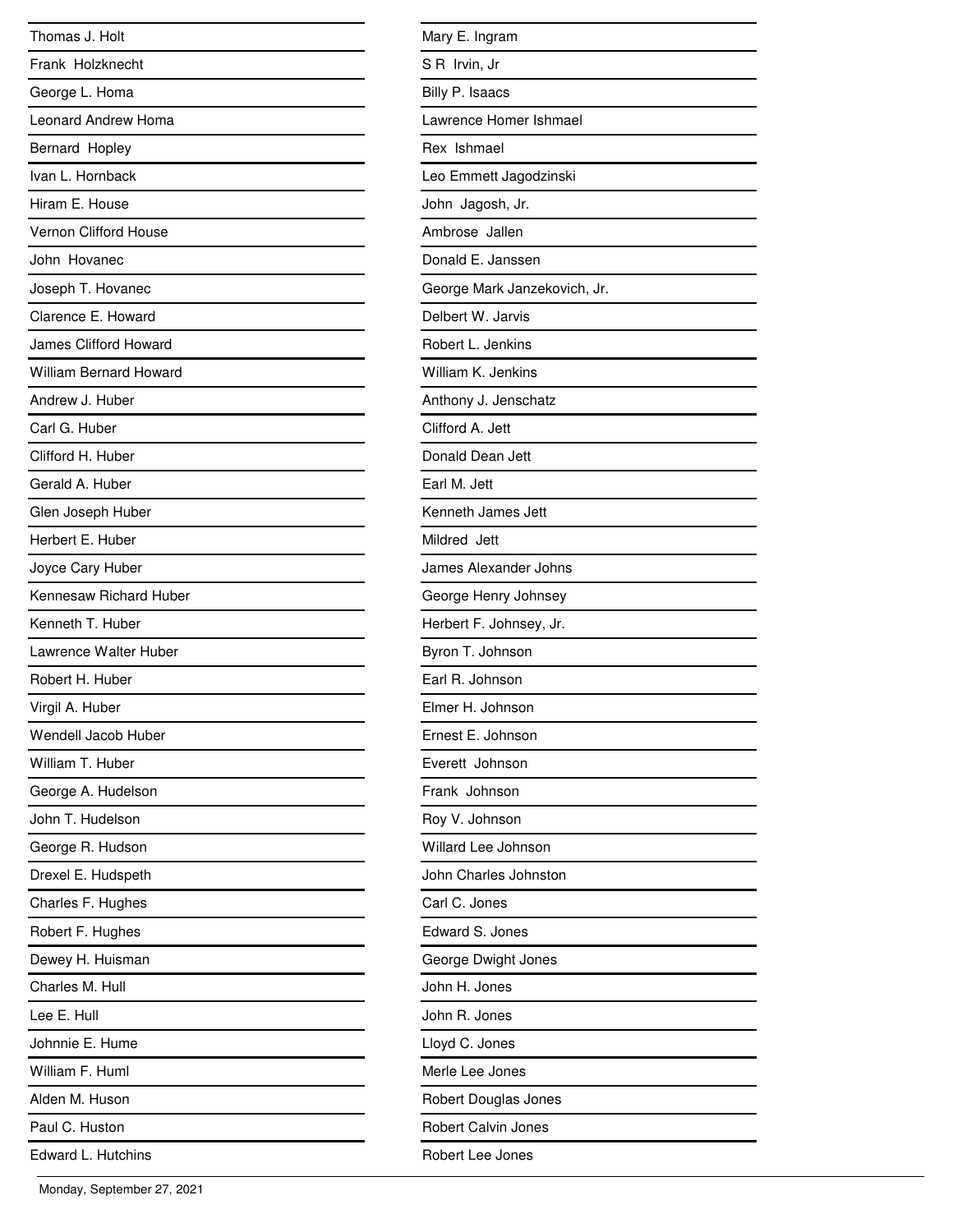| Verl M. Jones          |
|------------------------|
| Martin Leroy Jordan    |
| Bernard L. Joyce       |
| Gerald L. Joyce        |
| Howard B. Joyce        |
| Maurice H. Joyce       |
| Joseph E. Jurkanin     |
| Chauncey E. Kahl       |
| Roy Eldon Keele        |
| Delbert W. Keepper     |
| Howard W. Keepper      |
| Kenneth H. Keepper     |
| Alva H. Keiser         |
| Clarence R. Keith      |
| Frank C. Keith         |
| James R. Keith         |
| Richard C. Kelly       |
| Robert Fowler Kelly    |
| Robert Harry Kelly     |
| James E. Kenney        |
| Prentiss L. Kenney     |
| Alva J. Kershaw        |
| Donald G. Kershaw      |
| Donald E. Kershaw      |
| Fred F. Kershaw        |
| Robert A. Kershaw      |
| William E. Kershaw     |
| Earl Leo Kershaw, Jr.  |
| Eugene O. Kesinger     |
| Joe M. Kessinger       |
| Nyal Emerson Kessinger |
| Edmund B. Kessler      |
| Elmer L. Kessler       |
| James W. Kessler       |
| James Henry Kessler    |
| Russell E. Kessler     |
| Clifford A. Ketchum    |
| Vance Kidwell          |
| Robert W. Kiefer       |
| Clinton F. Kimbro      |
| Samuel E. Kime         |

| Floyd O. King          |
|------------------------|
| Lewis C. King          |
| Ervin G. Kirchhofer    |
| Stephen Peter Kisak    |
| Francis R. Knippen     |
| Joseph F. Kocur        |
| Andrew Komar           |
| John Komar             |
| Mike Komar             |
| Steve Komar            |
| Carl Korbar            |
| John Korbar            |
| William Korbar         |
| Andy Kosek             |
| Frank Kosek            |
| Ernest Kovic           |
| Jack John Kovic        |
| Eugene Alexander Kozuk |
| John R. Kralik         |
| Milan Kralik           |
| Michael John Kramer    |
| Frank Kristofic        |
| <b>Todd Krummel</b>    |
| Harry Lee Krummel, Jr. |
| Joe F. Krzton          |
| John E. Krzton         |
| John Kuderka           |
| Gerald D. Kuehnen      |
| Howard L. Kuhl         |
| Earl J. Kumpel         |
| Freda Lakamp           |
| Forrest Land           |
| Ibra Land              |
| Victor D. Landreth     |
| Virgil Wayne Lane      |
| Berton C. Lang         |
| Buan A. Lang           |
| Carroll Langford       |
| Osmond Cary Langford   |
| Victor E. Langford     |
| William D. Lanthrip    |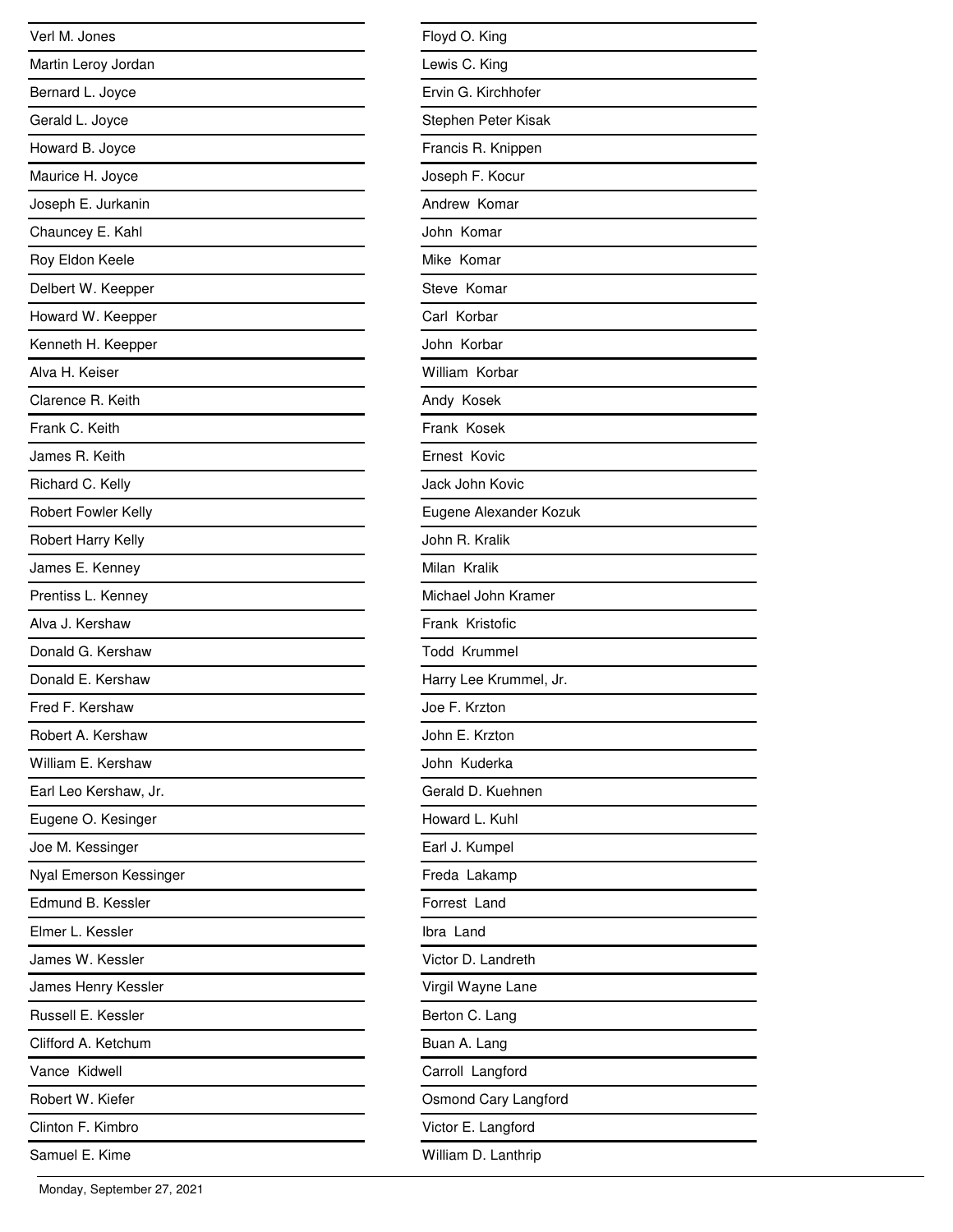| Arnold C. Lapsansky         |
|-----------------------------|
| August S. LaRussa           |
| Donald LaRussa              |
| Arthur D. Laughlin          |
| Harry D. Laughlin           |
| Carl J. Laurent             |
| Robert J. Laurent           |
| Sam J. Lawrence             |
| Raymond W. Laws             |
| Olfy E. Lawson              |
| Andy Ledak                  |
| George T. Ledak             |
| Paul Ledak                  |
| Carl Eugene Lee             |
| James E. Lee                |
| Virgil L. Leetham           |
| Ohren Frank Leitschuh       |
| Carroll W. LeMay            |
| Melvin Eugene LeMay         |
| Martin J. Lenich            |
| <b>Carroll Lee Lentz</b>    |
| Clifford O. Lentz           |
| Joseph Lewandowski          |
| <b>Everett Harold Lewey</b> |
| Frederick B. Lewey          |
| Harry F. Lewey              |
| Kenneth Woodrow Lewey       |
| Wilbur C. Lewey             |
| Fredrick Myrl Lewis         |
| Hugh Clousen Lewis          |
| Kenneth R. Lewis            |
| Raymond K. Lewis            |
| Thomas L. Lindsay           |
| Ivan Lee Lingle             |
| William Dwight Linton       |
| George E. Linxwiler         |
| Robert Lee Linxwiler        |
| Charles P. Lipe             |
| Fort Lipe                   |
| Shirley Glenn Lipe          |
| Frank A. Lipovsh            |

| Wayne Lippard                 |
|-------------------------------|
| Merz Emil Little              |
| Melvin R. Livingston          |
| William Edwin Livingston      |
| Walter E. Lockard             |
| Edmund Lockhart               |
| Charles Junior Logsdon        |
| Charles H. Logsdon            |
| Clarence Joel Lohr            |
| Donald Richard Long           |
| <b>Edward Arnold Long</b>     |
| Kenneth W. Long               |
| Arthur Glenn Longworth        |
| Charles Longworth             |
| Gilbert L. Longworth          |
| Clyde L. Lorts                |
| Frank Loskot                  |
| Lewey Le Roy Loving           |
| John Terran Lowe              |
| Warren J. Lowe                |
| Herbert A. Lucas              |
| Clemens H. Ludwig             |
| George Leruth Ludwig          |
| Robert Willis Ludwig          |
| John Jacob Lutz               |
| James Frederick Lyerla        |
| James Elsmore Lyerla          |
| Kenneth B. Lyerla             |
| Lottie F. Lyerla              |
| Elbert Lynch                  |
| Harold R. Lynch               |
| John Lynch                    |
| Mary Elsie Lyons              |
| Michael T. Lyons              |
| Paul Peter Lyons              |
| Edward B. Lyttaker            |
| <b>Robert Wallace Macbeth</b> |
| Robert Macbeth                |
| Jasper I. Mack                |
| Robert G. Mack                |
| Arthur D. Mackey              |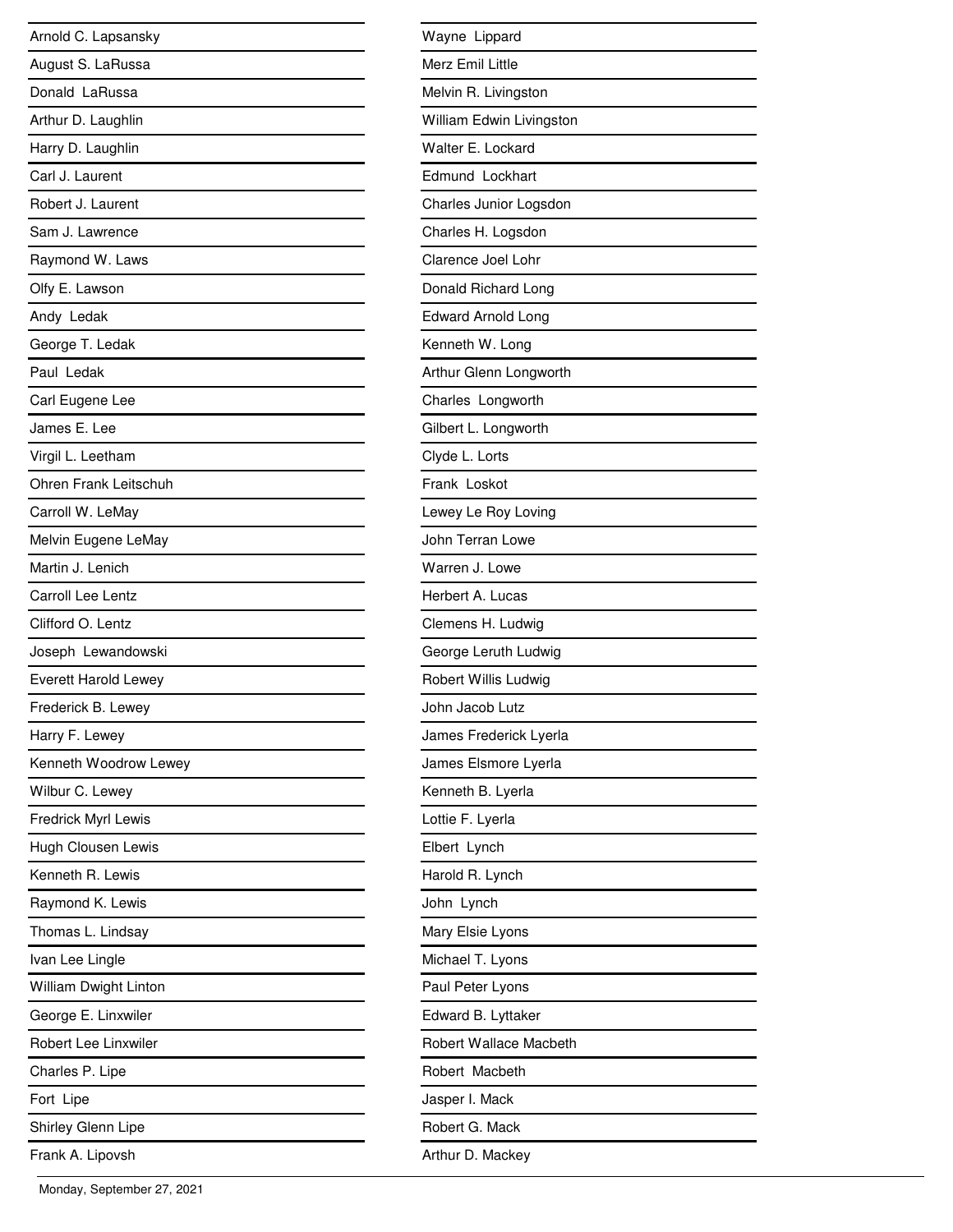| Robert LaMoyne Mackey          |
|--------------------------------|
| Thomas Leroy Mackey            |
| John L. Madden                 |
| Marcella Madden                |
| John C. Maguire                |
| Charles R. Major               |
| Joe J. Major                   |
| Wallace Major                  |
| William Aaron Major            |
| John Malisia                   |
| Leo Malisia                    |
| Drexel Kenneth Malloy          |
| Angelo Maniotti                |
| Dallas Laverne Manning         |
| Garlon Manning, Jr.            |
| <b>Baxter Leland Mansfield</b> |
| Ferris S. Mansfield            |
| Muriel E. Mansfield            |
| Norman C. Mansfield            |
| June E. Manuel                 |
| Jean Highley Manuell           |
| Edward B. Marak                |
| Andrew Marcolini               |
| Frank L. Markel                |
| Harold G. Markos               |
| Lester C. Maroney              |
| Doris Mae Martin               |
| Glenn W. Martin                |
| James Milton Martin            |
| Kenneth Ray Martin             |
| Mary C. Martin                 |
| Robert W. Martin               |
| Rose Martin                    |
| <b>Thomas David Martin</b>     |
| Frank Antone Martincic         |
| John Phillip Martincic, Sr.    |
| Roy F. Martintoni              |
| Earl E. Matthews               |
| George A. Matthews             |
| <b>Jesse Earl Matthews</b>     |
| Ralph W. Matthews              |

| Ira T. Maupin                  |
|--------------------------------|
| Don F. May                     |
| Edward D. May                  |
| Estis A. May                   |
| Lester Cletus May              |
| Thomas Joseph May              |
| Charles John Mayer             |
| Cloise Leon Mayfield           |
| Tulio Mazzier                  |
| Alfred F. Mazzini              |
| Robert McBeth                  |
| James C. McBride               |
| Lee Eugene McBroom             |
| Harold McCaslin                |
| Howard V. McCaslin             |
| Robert Maynard McCollum        |
| Harrel L. McCoy                |
| Theodore G. McCracken          |
| George J. McCullah             |
| Thomas McDade                  |
| Clarence R. McDavid            |
| Elizabeth J. McDavid           |
| Charles E. McDowell            |
| <b>Jesse Woodrow McFarland</b> |
| Melvis G. McFarland            |
| Charles Theodore McFarlin, Jr. |
| Myrel M. McGee                 |
| Arnold M. McGill               |
| John R. McGill                 |
| John H. McKenzie               |
| John A. McKenzie               |
| Omar Keith McKown              |
| David R. McLain                |
| Ralph M. McLaughlin            |
| Albert R. McPherson            |
| Herbert O. McReynolds          |
| Edward A. Mehochko             |
| Lawrence Mehochko              |
| Raymond Joseph Mehochko        |
| Carl C. Meisenheimer           |
| Thomas G. Melton               |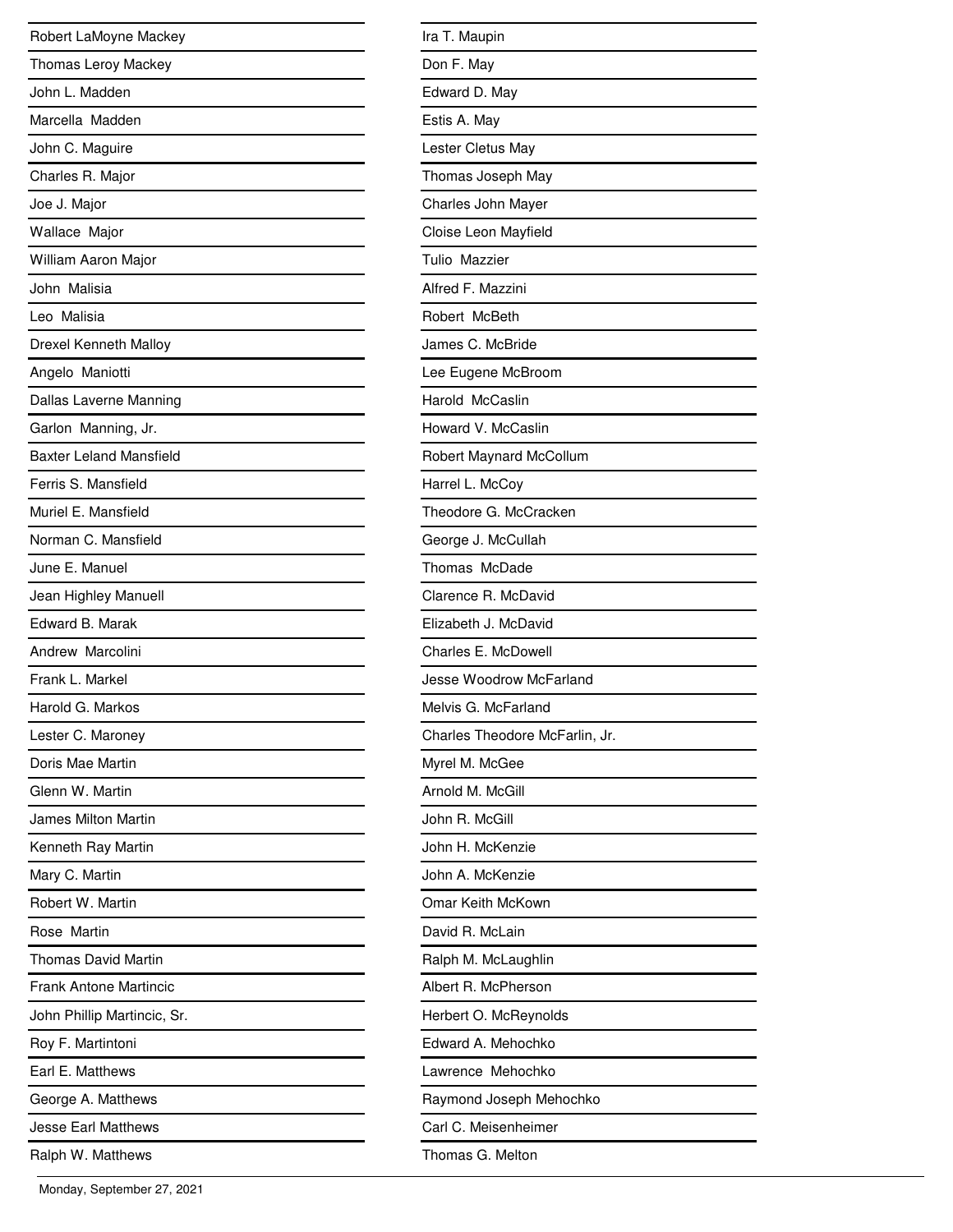| Alfred E. Menghini            |
|-------------------------------|
| Charles L. Menzer             |
| William H. Merriman           |
| Vincent E. Merritt            |
| Dale W. Meyer                 |
| Vincent G. Meyers             |
| John Michelini                |
| Dwight Mathias Micnhimer      |
| Thomas Mikeska                |
| William V. Mikeska            |
| Adolph G. Mikolasek           |
| Albert S. Mikolasek           |
| Frank Mikolasek               |
| Kenneth Milam                 |
| Angelo Milanos                |
| <b>James Nicholas Milanos</b> |
| Roy C. Miles                  |
| Warren H. Miles               |
| Earl John Millburg            |
| Charles E. Miller             |
| Harold W. Miller              |
| Harrison E. Miller            |
| Harry Calvin Miller           |
| John F. Miller                |
| Kenneth R. Miller             |
| Locke P. Miller               |
| Maynard L. Miller             |
| Frank H. Millerd              |
| Grant A. Milner               |
| Lowell D. Minnis              |
| Eugene O. Mobley              |
| Delmar Eugene Moler           |
| David G. Mollman              |
| Edward L. Mollman             |
| Ralph K. Mollman              |
| Sam F. Monahan                |
| William Melvin Monahan        |
| John F. Mondin                |
| Frank L. Monroe               |
| Eugene Monte                  |
| Aldo Montonati                |

| Charles H. Moody           |
|----------------------------|
| James John Moody           |
| Charles L. Moon            |
| Darrell Lee Moore          |
| Keith L. Moore             |
| William O. Morain          |
| Samuel F. Morehead         |
| Carl Moreland              |
| Jack Moreland              |
| James D. Moreland          |
| Richard Moreland           |
| William E. Morgan          |
| James A. Moroney           |
| Kenneth L. Moroney         |
| Albert N. Moskodauz        |
| John Mucci                 |
| Jackie Lee Mullen          |
| David L. Munos             |
| John M. Munos              |
| Charles D. Murdoch         |
| Everett J. Murphy          |
| John Edward Murphy         |
| John E. Murphy             |
| Joseph P. Murphy           |
| Leo F. Murphy              |
| George L. Musgrove         |
| William F. Mutchler        |
| Bert Myers, Jr.            |
| Charles C. Nance           |
| Donald E. Nance            |
| Charles Alfred Napier, Jr. |
| Anteo Nardini              |
| Enes M. Nardini            |
| Vera Adell Nardini         |
| William Kenneth Neathery   |
| Doy Bruce Neisler          |
| Irwin Nolan Neisler        |
| George Zackery Neldon      |
| George W. Neldon           |
| Lawrence E. Nelson         |
| Virginia L. Nelson         |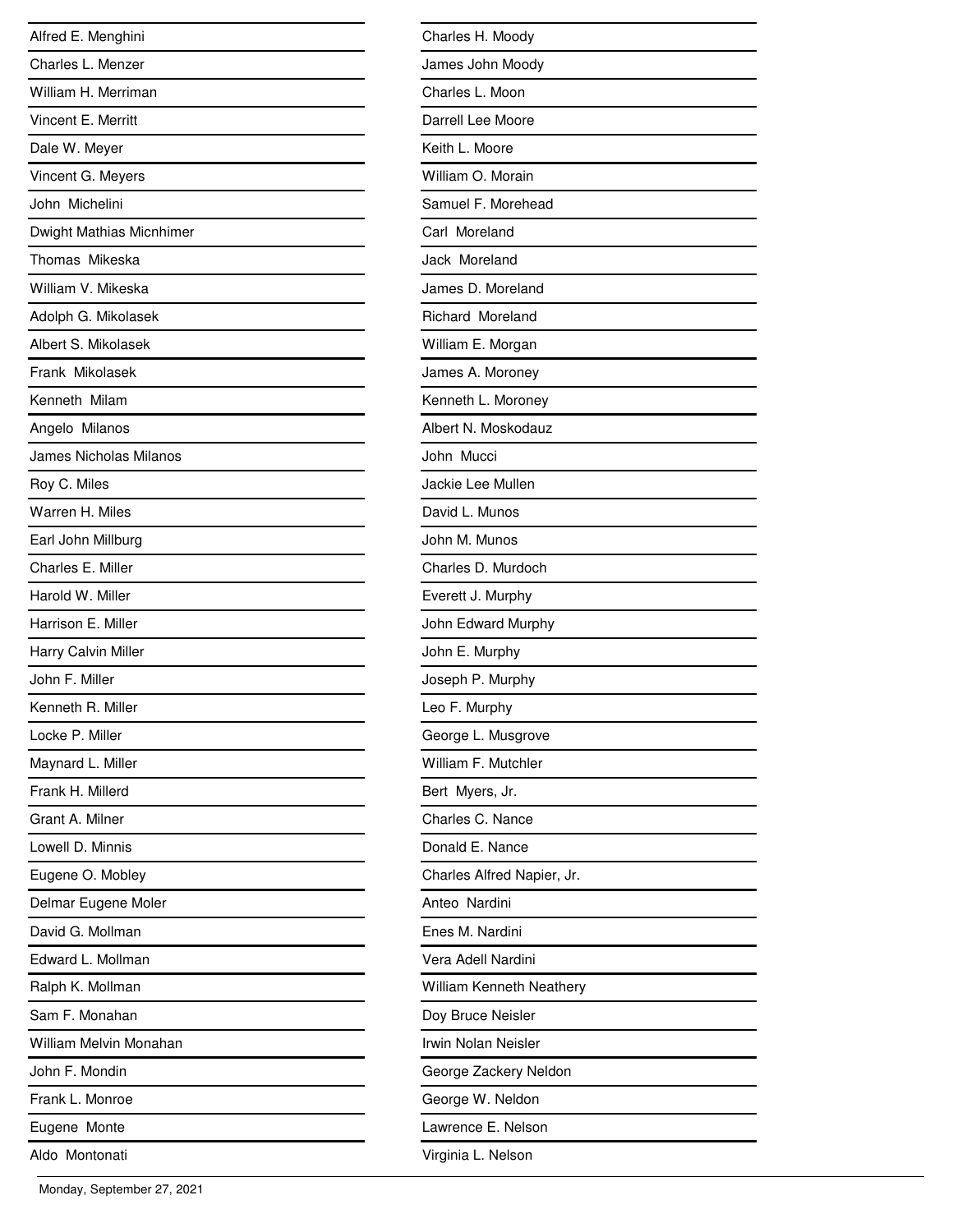| <b>William Fenwick Nelson</b> |
|-------------------------------|
| Arthur T. Neumann             |
| Robert A. Newport             |
| Donald B. Nichols             |
| Lloyd James Nichols           |
| <b>Charles William Nicol</b>  |
| Glenn E. Niehaus              |
| Raymond H. Niemeyer           |
| Joseph Niewinski              |
| Lawrence F. Noel              |
| Ralph N. Notter               |
| William E. Novotny            |
| <b>Clyde Thomas Noyes</b>     |
| Henry H. Noyes                |
| Joseph W. Obptande            |
| William Ira O'Brien           |
| Kendall F. Olive              |
| Kenneth W. Olive              |
| Vincent Dale Olroyd           |
| Kenneth J. Ondrey             |
| Herbert A. Orland             |
| <b>Carl Roland Osborn</b>     |
| David Osborn                  |
| Edward H. Osborn              |
| Herbert W. Osborn             |
| Norwood C. Osborn             |
| William J. Osborne            |
| James Robert Ott              |
| Kenneth L. Ott                |
| Royce J. Ott                  |
| Mervin H. Overby              |
| George Owens                  |
| Algird R. Pachesa             |
| Louis John Pacitti            |
| <b>Bruce Louis Paddock</b>    |
| Ralph Page                    |
| Dario D. Palleva              |
| Anne Virginia Panieri         |
| John Panscik                  |
| Peter Paul Panscik            |
| Oscar Woodrow Parker          |

| William Allen Parker                |
|-------------------------------------|
| Frank J. Parola                     |
| Gerald Wayne Parr                   |
| Norman W. Parr                      |
| John H. Parry                       |
| Victor A. Parsons                   |
| <b>Robert Junior Patterson</b>      |
| Richard T. Pattie                   |
| Samuel Pattinson                    |
| Raymond L. Patton                   |
| Robert E. Peel                      |
| Charles Irvin Pegg                  |
| Clyde Leroy Pembroke                |
| Harold Pence                        |
| Robert R. Pence                     |
| <b>Russell Pence</b>                |
| Nolan K. Perkins                    |
| <b>Robert Lee Perkins</b>           |
| Ross D. Perkins                     |
| Amel John Pesko                     |
| Paul F. Pesko                       |
| Allen W. Peters                     |
| <b>William Junior Luther Peters</b> |
| <b>Woodrow Eugene Peterson</b>      |
| Deno Petrucciani                    |
| Clarence J. Petry, Jr.              |
| Gilbert L. Petty                    |
| Roy Pfeifer                         |
| Grant E. Phillips                   |
| Kenneth Phillips                    |
| James Walter Phipps                 |
| Pete Piazza                         |
| Russell Virgil Pickerill            |
| James W. Pierson                    |
| Donald L. Plunkett                  |
| Albert Plutt                        |
| Robert V. Polston                   |
| Roscoe Edward Polston               |
| Grace Pope                          |
| Lynn H. Pope                        |
| Stephen Popovich                    |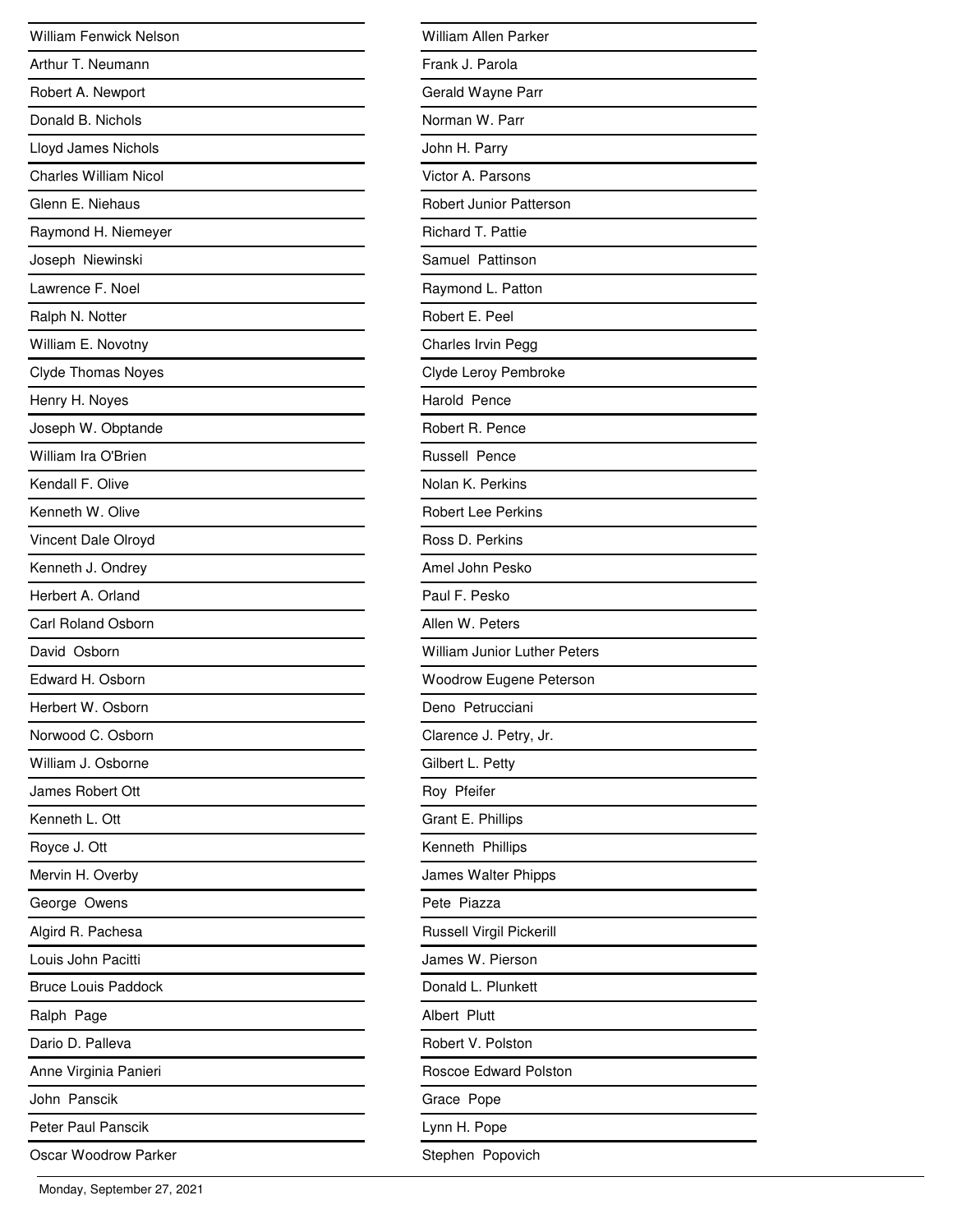| Chester C. Poppenhouse          |
|---------------------------------|
| <b>Edward Cleve Poppenhouse</b> |
| William B. Porter               |
| <b>Field Potter</b>             |
| Milan Poznic                    |
| Dwight E. Pray                  |
| Andrew A. Prebeck               |
| Phillip A. Prebeck              |
| Earl R. Price                   |
| Edward A. Price                 |
| Geraldine Price                 |
| Orville C. Price                |
| L. J. Prickett                  |
| Oren L. Prickett                |
| Harold L. Proper                |
| William H. Pruitt               |
| Leonard F. Pryor                |
| Albert Joseph Puccetti          |
| Dennis Clinton Pulliam          |
| Harold A. Pulliam               |
| William H. Purcell              |
| Glen K. Pyle                    |
| Neva Louise Qualls              |
| Louis E. Rademacher             |
| Carl H. Ragsdale                |
| George Thomas Rainey            |
| Marshel Rogers Rainey           |
| John Myron Rambo, Jr.           |
| Carl C. Randle                  |
| Duane V. Rappe                  |
| Dwight H. Rappe                 |
| James A. Rappe                  |
| Patrick Aloysius Rappe          |
| Wendell Joseph Rappe            |
| Robert L. Rathgeber             |
| John Paul Rauker                |
| Joseph Rauker                   |
| <b>Edward Arthur Reaber</b>     |
| Carl Robert Read                |
| Layman Warren Read              |
| Armando A. Reck                 |

| Earl T. Reckerd            |
|----------------------------|
| Milo M. Reckerd            |
| Elwood Redfern             |
| Gerald G. Reed             |
| <b>Edwin Eugene Reeves</b> |
| Gilbert J. Reeves          |
| Hobart D. Reeves           |
| Edward L. Reitz            |
| Leo E. Reschak             |
| Charles Revisky            |
| Lewis Revisky              |
| Harold B. Reynolds         |
| Jule Wayne Reynolds        |
| Frederick D. Rheinhardt    |
| Forrest W. Rhoades         |
| <b>Billie S. Rhoads</b>    |
| Gene Rhodes                |
| William L. Rhodes          |
| Ira Rhodes, Jr             |
| Ray Rice                   |
| Clint P. Richardson        |
| Edmund G. Richardson       |
| Fletcher E. Richardson     |
| Leonard E. Richardson      |
| Iralee Roy Richmond        |
| Harry C. Rill              |
| Gerald B. Roach            |
| Henry H. Roach             |
| James M. Roach             |
| Ray Parker Roach           |
| Russell S. Roach           |
| Robert K. Robbins          |
| Earl Taylor Roberts        |
| Reginald R. Roberts        |
| Don Homer Robertson        |
| Robert Lee Robertson       |
| Walter W. Robertson        |
| Chidster Cullem Robinson   |
| Jesse Melburn Robinson     |
| Lanston E. Robinson        |
| Robert R. Robinson         |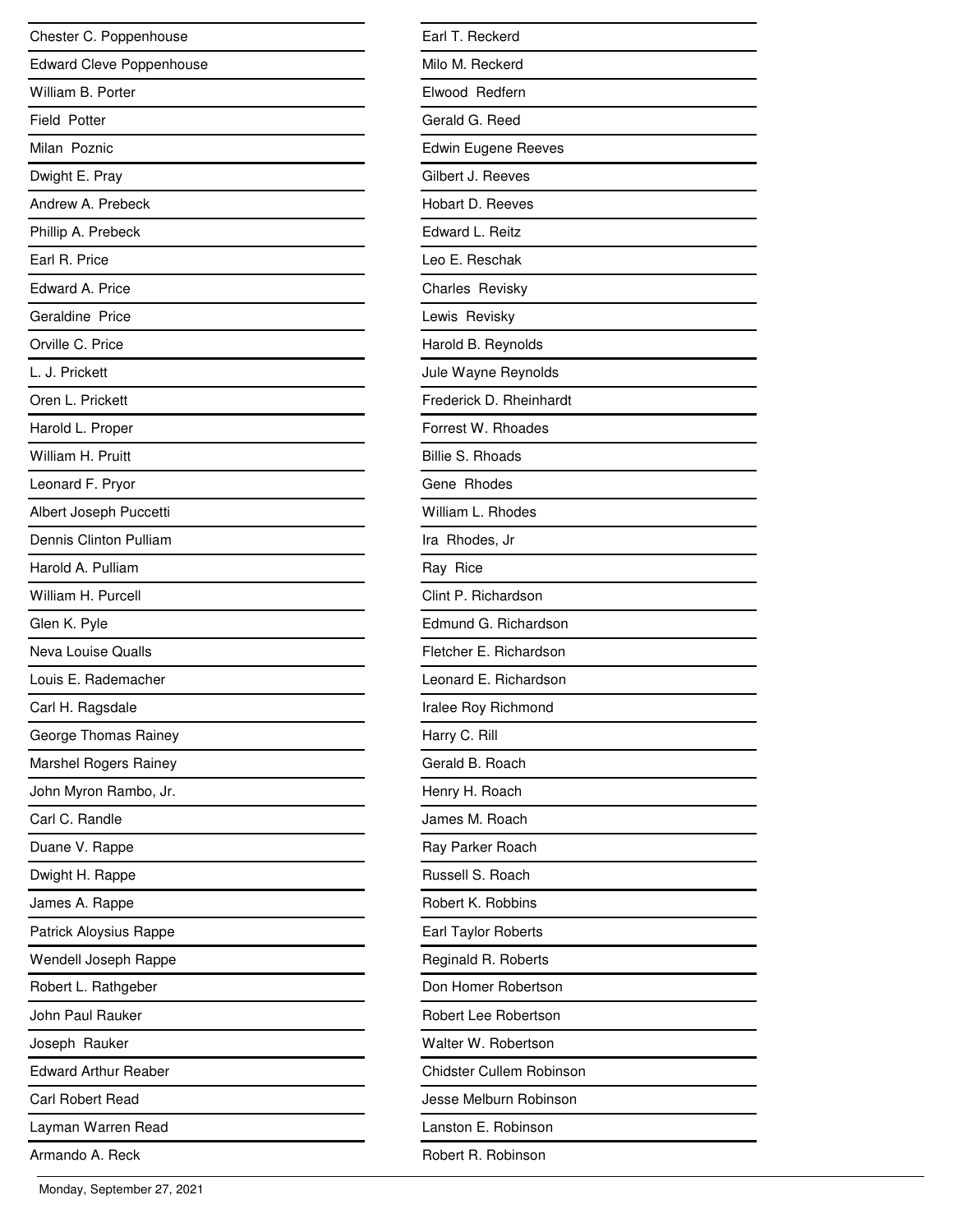| Lester H. Robson               |
|--------------------------------|
| Clifford Rodeghier             |
| Homer H. Roemelin              |
| Kenneth G. Roemelin            |
| Lester O. Roemelin             |
| Floyd Lee Rogers               |
| John H. Rogers                 |
| Lloyd R. Rogers                |
| Harold E. Rolf                 |
| Charles V. Romani              |
| Andy Ronk                      |
| Patrick Joseph Rooney          |
| August J. Root                 |
| Fred A. Root                   |
| Harley F. Root                 |
| Wilburn Root                   |
| Kenneth B. Roper               |
| Alfred P. Rosche               |
| Norman A. Rosentreter          |
| Thomas Arthur Rosko            |
| Herschel E. Rouland            |
| Americo A. Rovina              |
| Andrew Rovina                  |
| <b>Edward Rozmislowicz</b>     |
| William E. Rozmislowicz        |
| Arthur C. Rufus                |
| Clifford Rufus                 |
| Clyde Rufus                    |
| Earl Rufus                     |
| Lester Rufus                   |
| Norman D. Ruppe                |
| Earl B. Rush                   |
| <b>Melvin Dale Russell</b>     |
| Harold Wayne Russell, Jr.      |
| <b>William Harold Saathoff</b> |
| Billy J. Saatkamp              |
| John A. Sabol                  |
| Raymond Sallee                 |
| Lee Salsi                      |
| Moses Salsi                    |
| Gerald B. Sammons              |

| Roy Wayne Sanders           |
|-----------------------------|
| Andrew P. Sarsany           |
| Stephen Sarsany             |
| Cyril B. Satterlee          |
| Lavonne Satterlee           |
| Deane Franklin Saunders     |
| Billy C. Savage             |
| Clifford L. Savage          |
| Robert D. Savage            |
| Raymond J. Savant           |
| Elmer J. Scariot            |
| Geno Scariot                |
| Henry Dale Scherer          |
| Robert J. Scherer           |
| Elmo Schermesser            |
| Floyd G. Schiefer           |
| James S. Schindler          |
| Cecil A. Schmedeke          |
| Roy E. Schoen               |
| Willis Schoen               |
| Raymond L. Schrempp         |
| Robert H. Schroedel         |
| Carl Henry Schroeder        |
| Lorraine H. Schroeder       |
| Leo J. Schwartz             |
| <b>Max Orville Schwartz</b> |
| Walter J. Schwartz          |
| Albert Sciarini             |
| William Sciarini            |
| Edward D. Scobell           |
| George H. Scobell           |
| Harry L. Scott              |
| Benjamin Franklin Scroggins |
| Virgil S. Seamon            |
| Eugene Sears                |
| Glen L. Seaton              |
| Goodwin L. Sellers          |
| Lyman E. Sellers            |
| Vincent R. Sellers          |
| Alvin A. Seltzer            |
| Earl Charles Seltzer        |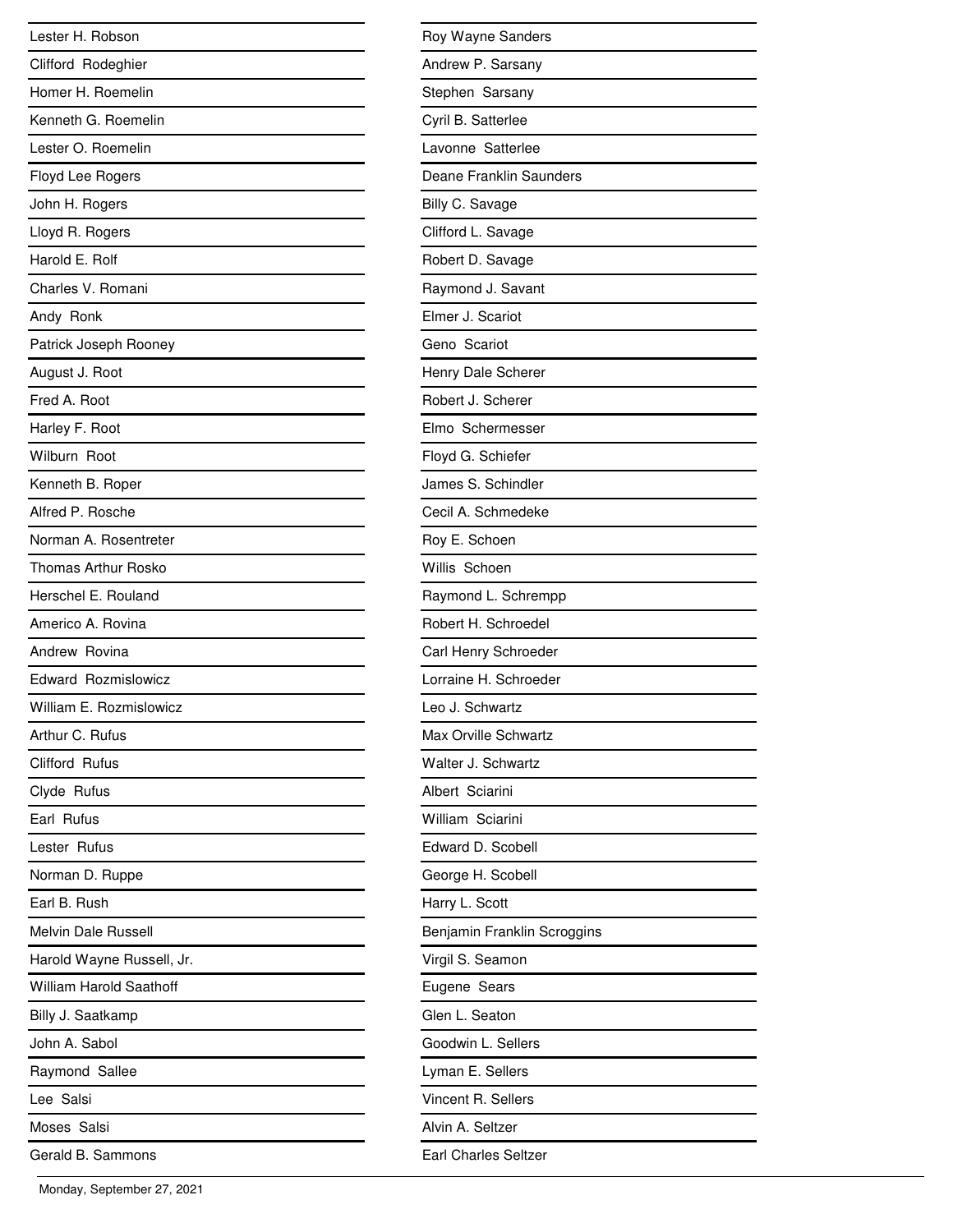| Olin L. Settle               |
|------------------------------|
| Thurman E. Settle            |
| Howard Seward                |
| Clarence A. Seybert          |
| Robert M. Seymour            |
| Paul Shannon                 |
| Earl H. Sharp                |
| <b>Albert Edward Shelton</b> |
| Charles R. Shelton           |
| Eugene J. Shelton            |
| Francis Sherer               |
| Robert G. Sherer             |
| Hubert L. Shipman            |
| Edgar K. Short               |
| Elza Robert Short            |
| Leslie F. Shroyer            |
| Paul Clayton Shryock         |
| William H. Shryock           |
| Victor Siders                |
| Billy W. Sidwell             |
| Manford L. Sievers           |
| Harold Ohren Simburger       |
| Roy M. Simmons               |
| Lloyd Joseph Simpson         |
| Harold Sims                  |
| Harold S. Sitton             |
| James E. Sitton              |
| John Robert Skinn            |
| Paul Herman Skinn            |
| Samuel L. Slagel             |
| Joseph L. Slifka             |
| <b>Steve Albert Slifka</b>   |
| Edward William Slightom, Sr. |
| <b>Leland Harry Smalley</b>  |
| Arthur L. Smith              |
| Burton E. Smith              |
| Carl N. Smith                |
| <b>Cleo Ottwell Smith</b>    |
| Dale E. Smith                |
| Edward H. Smith              |
| <b>Ernest Wayne Smith</b>    |

| Eugene E. Smith             |
|-----------------------------|
| James L. Smith              |
| John C. Smith               |
| Letus W. Smith              |
| Lowell Smith                |
| Lyndle C. Smith             |
| Merle J. Smith              |
| Perry Joel Smith            |
| Ralph S. Smith              |
| <b>Warren Oscar Smith</b>   |
| William Smith               |
| Forrest N. Snow             |
| George M. Snyder            |
| Robert E. J. Snyder         |
| Lloyd E. Snyder, Jr.        |
| Frank Soltes                |
| Harold F. Sorrell           |
| Robert L. Sowarsh           |
| Robert D. Sparks            |
| Russell E. Sparks           |
| Melvin Denver Spears        |
| William E. Speed            |
| John William Speiser        |
| Paul E. Speiser             |
| Ralph Edward Speiser        |
| Paul Joseph Spensberger     |
| Harold Clement Spinner      |
| Herman C. Spinner           |
| John L. Spinner             |
| Robert Leo Spinner          |
| Carl H. Springer            |
| John I. Stanley             |
| Robert L. Stark             |
| <b>Frank Theodore Starr</b> |
| Elmer N. Steinsick          |
| Phillip R. Stephan          |
| Ernest B. Stephenson        |
| George E. Stephenson        |
| Willis R. Stephenson        |
| Thomas M. Stevens           |
| August W. Steward           |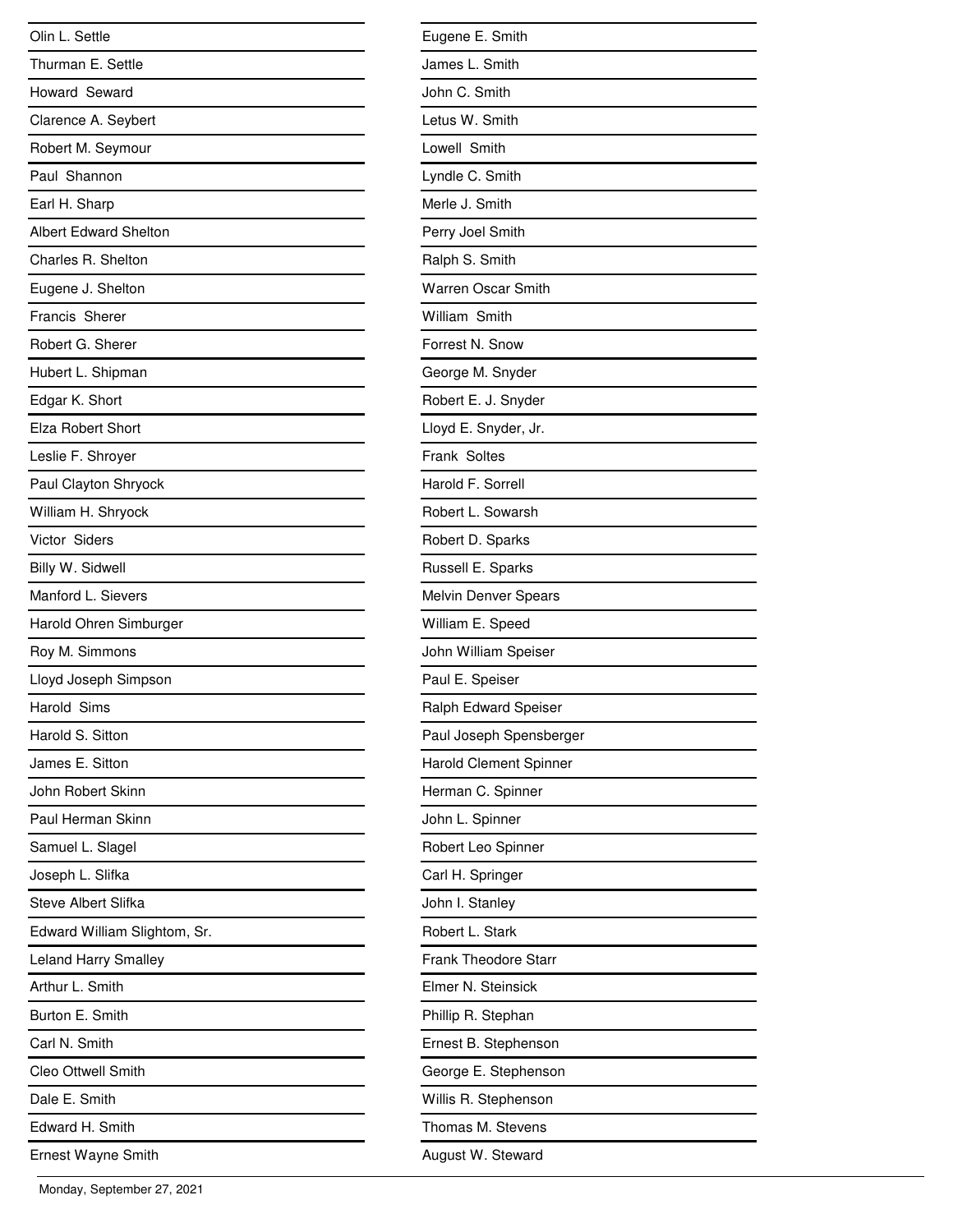| Cecil L. Stewart               |
|--------------------------------|
| <b>Robert Hamilton Stewart</b> |
| Vester L. Stewart              |
| William J. Stewart             |
| Edgar Kenneth Stinson          |
| James A. Stokes                |
| Ronald Clayton Stokes          |
| <b>William Donald Stokes</b>   |
| Harold R. Storm                |
| Reginald C. Strange            |
| John F. Strasbaugh             |
| Leo V. Strausbaugh             |
| Charles W. Stroup              |
| Arnold L. Sturgeon             |
| Clayton P. Sturgeon            |
| Donnivan Leroy Sturgeon        |
| Edward E. Sturgeon             |
| James R. Sturgeon              |
| Paul L. Sturgeon               |
| Dale F. Sugg                   |
| George D. Suits                |
| Maurice R. Suits               |
| John Junior Summers            |
| Johnie L. Sutterer             |
| Donald Harold Sweet            |
| Arnold L. Swick                |
| Clyde Otis Syester, Jr.        |
| Carl C. Taylor                 |
| Gladys V. Taylor               |
| James Allen Taylor             |
| Leslie Kenneth Taylor          |
| Louis John Taylor              |
| Robert G. Taylor               |
| Russell L. Taylor              |
| Joe F. Teter                   |
| Dennis N. Thacker              |
| Harold J. Thacker              |
| Jerald C. Thacker              |
| Maynard Eugene Thacker         |
| Ralph R. Thacker               |
| William W. Thacker             |

.

| Frank Waldo Thompson           |
|--------------------------------|
| John Thomas Thompson           |
| Elmer J. Thunhorst             |
| George S. Thunhorst            |
| Carroll L. Tidwell             |
| Thurman E. Tilling             |
| Kenneth H. Titcomb             |
| Arthur Leon Titsworth          |
| John W. Titsworth              |
| Kenneth W. Titsworth           |
| Donald R. Toberman             |
| Eldon H. Toberman              |
| Jack D. Toberman               |
| Charles W. Tobermann           |
| Albert Elmo Tobias             |
| Edward D. Tobias               |
| Herman L. Tomevi               |
| Cyril Tonks                    |
| Floyd Towell                   |
| Lester Louis Towell            |
| Raymond Towell                 |
| Raymond A. Travis              |
| <b>Buell Traylor</b>           |
| Dale Laverne Traylor           |
| Dallas A. Traylor              |
| Delbert E. Traylor             |
| Delmar Traylor                 |
| Earl Dean Traylor              |
| Marvin Lee Traylor             |
| Raymond Traylor                |
| Guido Trione                   |
| Libero Trione                  |
| Martio Trione                  |
| Ernest L. Trobaugh             |
| Charles W. Truesdell           |
| Ammor H. Trunk                 |
| Mike Turchanik                 |
| Charles A. Turner              |
| <b>William Franklin Turner</b> |
| William F. Turner              |
| Harold H. Uhlry                |
|                                |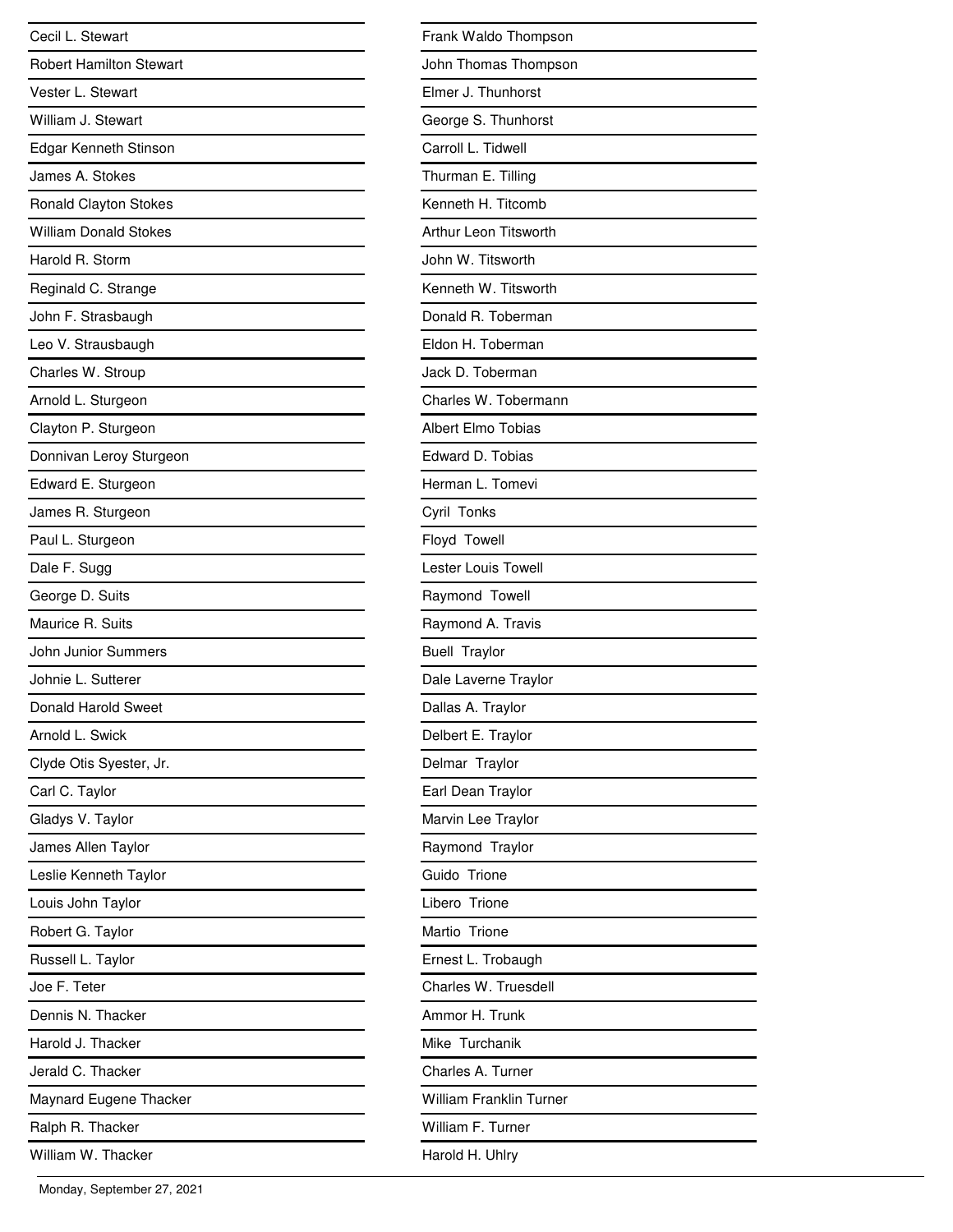| Willie Umek                 |
|-----------------------------|
| DeMaris R. Urbancek         |
| Frank A. Urbancek           |
| Louis August Urbancek       |
| Charles E. Vail             |
| <b>Ernest Lee Vallorz</b>   |
| Fred VanAlstine             |
| Robert VanAlstine           |
| William Roy VanAlstine      |
| Lester J. Vandever          |
| Ralph A. Vandever           |
| William E. Varner           |
| Lawrence D. Veliz           |
| Thomas Vercellone           |
| Alex Veres                  |
| Andy Veres                  |
| Louis Michael Vericker      |
| Steve Vicena, Jr.           |
| Bruno J. Vighi              |
| Lawrence Barney Viviano     |
| Dennis Earl Vogel           |
| William Nathais Vogel       |
| Robert P. Voils             |
| <b>Walter Lee Voils</b>     |
| Lamoin M. Vollintine        |
| Ancil L. Voyles             |
| Benjamin F. Voyles          |
| Densil Voyles               |
| <b>Harold Elwood Voyles</b> |
| John E. Voyles              |
| Reynolds G. Voyles          |
| Alfred G. Waddell           |
| Robert G. Wagner            |
| Warde M. Wagner             |
| Page N. Walcher             |
| Donald H. Walker            |
| Donald Wallace              |
| Harry C. Wallace            |
| Elmer E. Wallach            |
| James Robert Walsh, Jr.     |
| <b>Edward S. Walters</b>    |

| Frank A. Walters              |
|-------------------------------|
| John Thomas Walters           |
| Melvin L. Walz                |
| Glen R. Wankel                |
| James H. Warden               |
| Arnold G. Ware                |
| Billie C. Warren              |
| Maynard Watkins               |
| Ralph Leroy Watson            |
| Robert Thomas Watson          |
| Anne L. Weathers              |
| Elbert L. Weathers            |
| William Weber                 |
| Donald E. Weichert            |
| Charles F. Weiss              |
| Louis H. Welge                |
| Paul Andrew Welge             |
| Wayne Welge                   |
| William H. Welge              |
| Arthur C. Weller              |
| Clyde D. Weller               |
| <b>Floyd Clifford West</b>    |
| Carlos L. Westbrook           |
| Glen Westbrook                |
| David K. Westcott             |
| Mary J. Westcott              |
| Charles Maurice Westcott, Jr. |
| William H. Westphal           |
| Lorraine Henrietta Weyen      |
| George Alvin Whalen           |
| Harold C. Whalen              |
| Russell G. Whalen             |
| Roy Chester Wheeler, Jr.      |
| Bruce F. White                |
| <b>Burrel Jennings White</b>  |
| Cecil R. White                |
| Charles M. White              |
| Charles M. White              |
| Charles Norman White          |
| Conway Lane White             |
| Dallas White                  |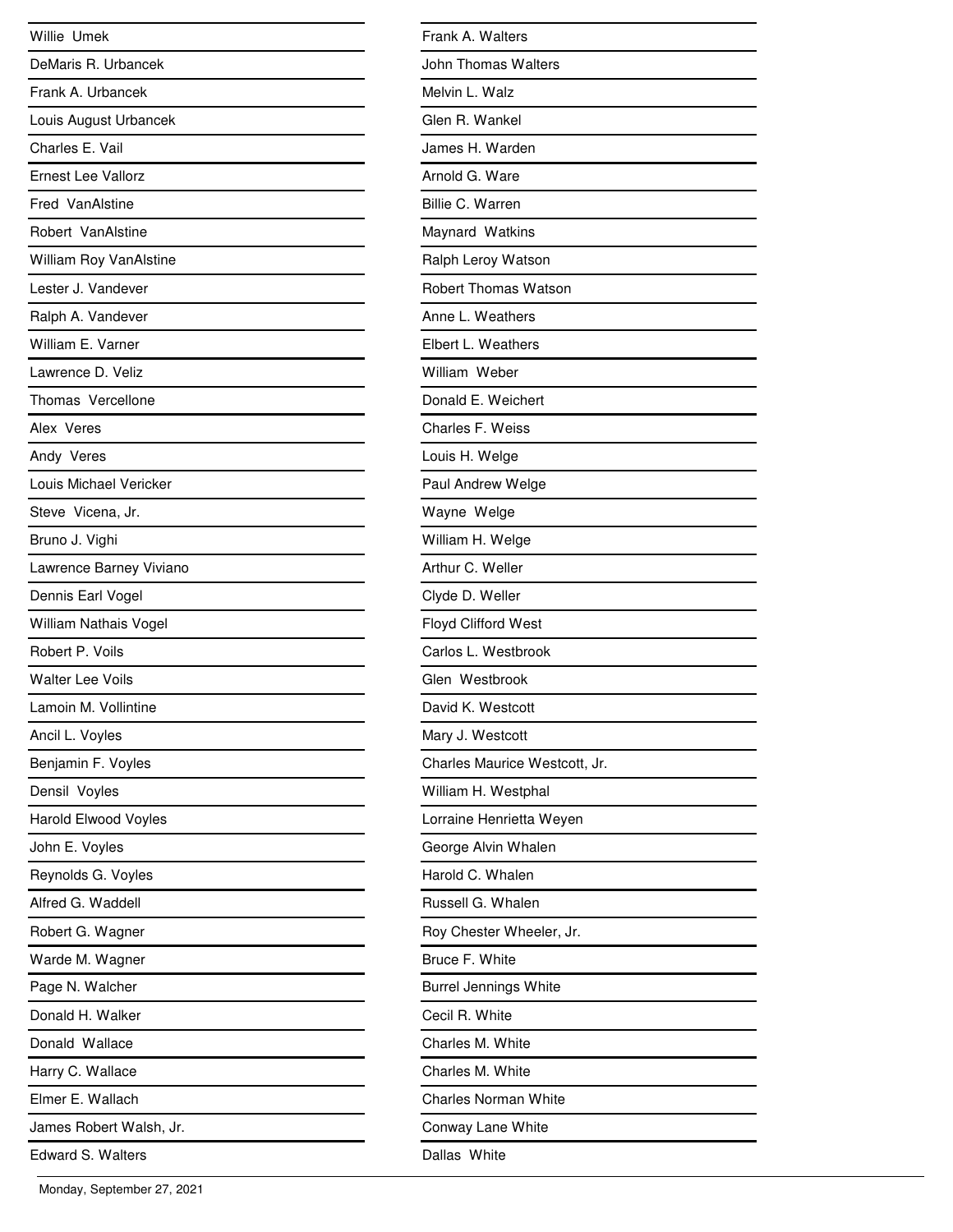| Donald White                   |
|--------------------------------|
| Harold C. White                |
| Henry O. White                 |
| Herschel Eugene White          |
| <b>James Laurel White</b>      |
| John V. White                  |
| Kenneth Hillard White          |
| Merlin L. White                |
| <b>Niland Baxter White</b>     |
| Raymond H. White               |
| Richard S. White               |
| Robert C. White                |
| Wilbur W. White                |
| <b>William Gerald White</b>    |
| <b>William Mack White</b>      |
| <b>William Harold White</b>    |
| John Brown White III           |
| Romulus Garnie Whitley         |
| Jacob O. Whitlock              |
| Warren G. Whitlock             |
| William E. Whitlock            |
| Willis L. Whitlock             |
| Clark O. Whitman               |
| Harold D. Whitten              |
| Harry Elvis Whitten            |
| Howard C. Whitten              |
| Chester K. Wieneke             |
| Logan D. Wikle                 |
| Chester E. Wilds               |
| Benjamin F. Wilhelm            |
| Roscoe P. Wilhelm              |
| Willis R. Wilhelm              |
| <b>Bennett James Williams</b>  |
| Darwin L. Williams             |
| <b>Harold Russell Williams</b> |
| Henry Williams                 |
| <b>Horace Andrew Williams</b>  |
| Jesse C. Williams              |
| Kenneth W. Williams            |
| Merl W. Williams               |
| Samuel D. Williams             |

| Burl A. Willman               |
|-------------------------------|
| Gerald O. Willman             |
| Albert William Wilson         |
| Charles W. Wilson             |
| H Willis Wilson               |
| Harold F. Wilson              |
| Harry A. Wilson               |
| Joe A. Wilson                 |
| Kenneth Wilson                |
| Ray Wilson                    |
| Roy W. Wilson, Sr.            |
| Lynn Wilton                   |
| Edwin E. Winkler              |
| Orville E. Winkler            |
| Robert L. Winkler             |
| <b>Charles Alfred Wittnam</b> |
| Clayton E. Wolford            |
| Charles L. Woodin             |
| Elwood M. Woodruff            |
| Urias O. Woods                |
| Everett D. Workman            |
| Willis H. Wrachford           |
| Eugene Wright                 |
| Maurice Walter Wygal          |
| Marshall L. Yearsley          |
| Edward A. Yencho              |
| Leland Dale Yeske             |
| Allvern V. Young              |
| Don B. Young                  |
| James Stuart Young            |
| Russell Owen Young            |
| Francis William Young, Jr.    |
| Harold D. Young, Jr.          |
| John Yuna                     |
| Stanley E. Yurecko            |
| John H. Zeeb                  |
| Fred Zellman                  |
| Clarence J. Zerrusen          |
| Albert E. Zimmer              |
| Steve Zubel                   |
| Vincent S. Zubel              |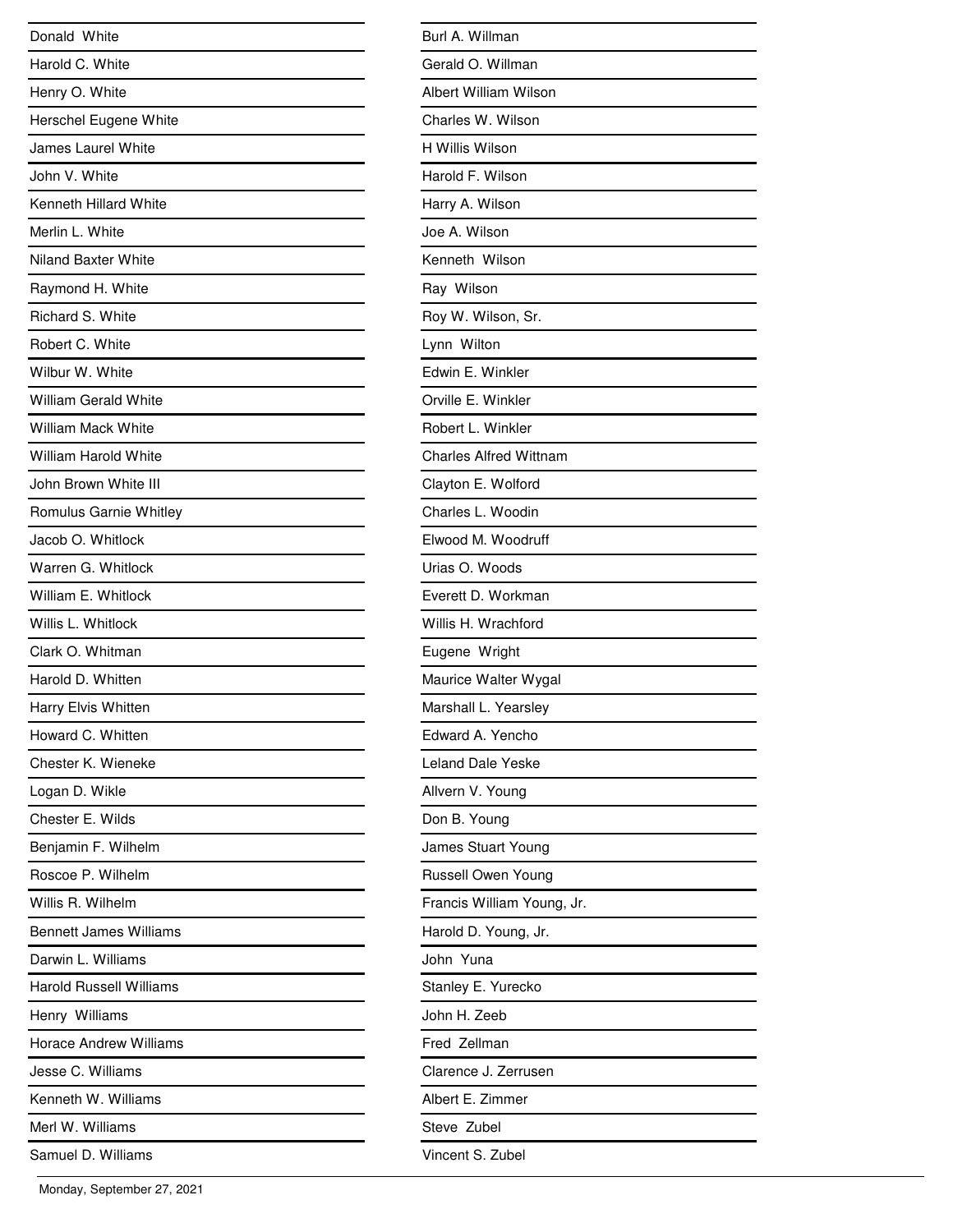## Joseph Zupanci **Korean War**

| Donald Lee Agney                |
|---------------------------------|
| Edward E. Alexander             |
| <b>Ernest Harold Altevogt</b>   |
| Homer Floyd Altevogt            |
| Kenneth Lee Altevogt            |
| Robert Earl Altevogt            |
| Louis Adolph Altevogt, Jr.      |
| Louis Lee Athey                 |
| John E. Attebery                |
| Donald H. Atterberry            |
| James V. Bailey                 |
| <b>Robert Frank Bailey</b>      |
| Daniel Richard Balla            |
| Joseph Raymond Barbatti         |
| Harold Dean Barham              |
| Richard Eugene Barham           |
| Robert Lynn Barker, Jr.         |
| Robert Leroy Baron              |
| Arthur David Baugher            |
| Joseph McCoy Baugher            |
| Benjamin Ray Bayliff            |
| William John Bayliff            |
| John Henry Beck                 |
| William James Beeler            |
| William George Bell             |
| Marvin George Bellaver          |
| Melvin Harold Bellaver          |
| Norman Matt Bellaver            |
| <b>Robert Lane Bennett</b>      |
| Ralph Arnold Benning            |
| Gene Lemar Benny                |
| <b>Bernard Francis Benz</b>     |
| Harold Leroy Bergman            |
| Fred William Bergman, Jr.       |
| Lloyd Junior Betterton          |
| James Billingsley               |
| Billy Wilborn Blackburn         |
| Bobbie Alvin Blackburn          |
| <b>Wildon Charles Blackburn</b> |
| Paul D. Blevins                 |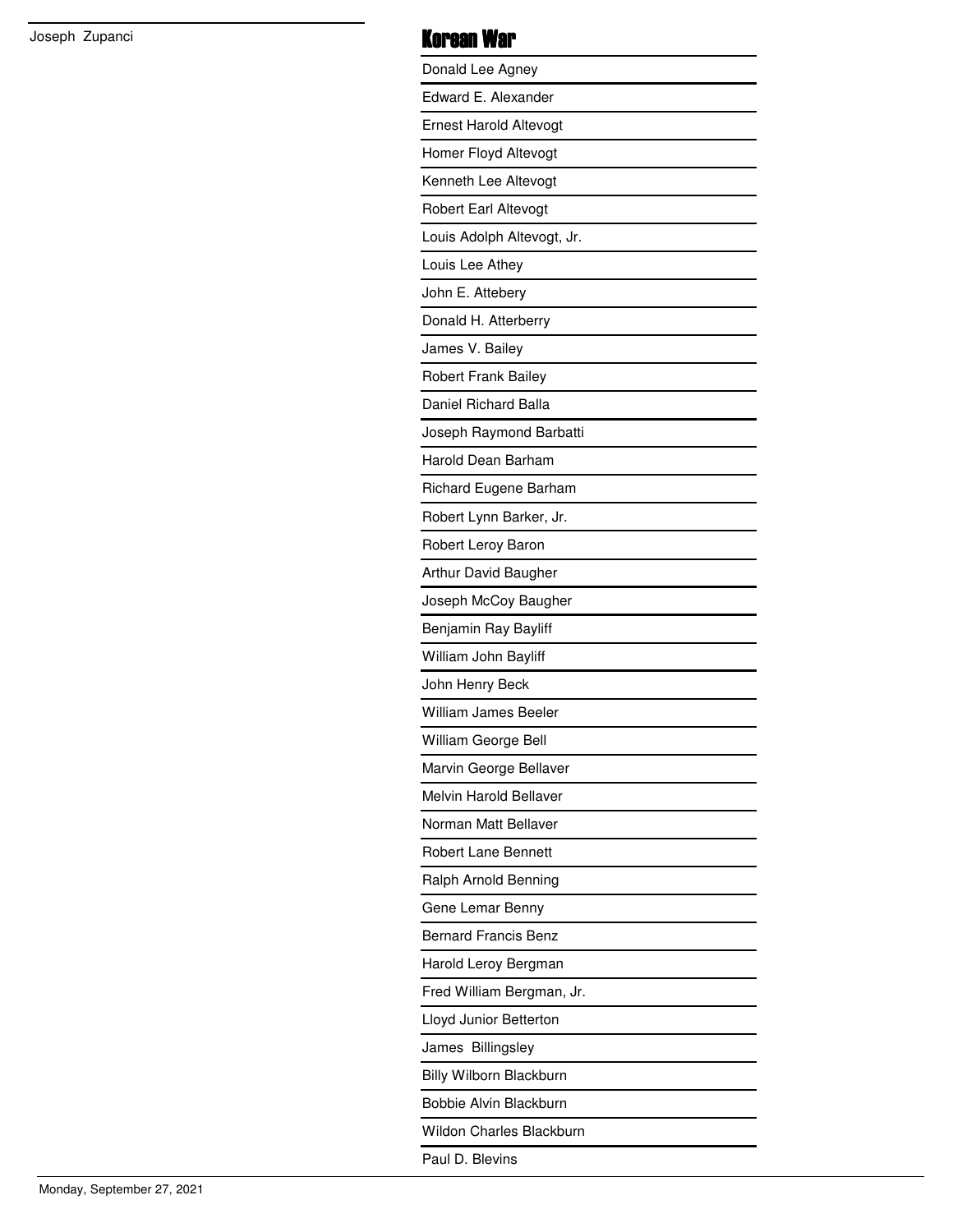| George Clinton Bliss                 |
|--------------------------------------|
| Lamar Martin Bock                    |
| David Paul Boliard                   |
| Wayne Arthur Bondurant               |
| Russell Booher                       |
| Erval Joseph Borgic                  |
| Charles A. Boston                    |
| Raymond Boston                       |
| <b>Charles Anastasion Bourdoumis</b> |
| David Wallace Bourke                 |
| Larry Lynn Bourke                    |
| Robert D. Bourke                     |
| Everett Lee Bourland                 |
| Joseph Robert Boyd                   |
| Lloyd Edward Boyd                    |
| Raymond Wallace Boyd                 |
| Robert Dale Boyd                     |
| Ercel Eldon Brackenbush              |
| James Alfred Bratcher                |
| <b>Richard Alan Bregant</b>          |
| John Edward Brengard                 |
| Lawrence August Brown                |
| Roy Lincoln Brown                    |
| <b>Walter Russell Brown</b>          |
| William Melvin Bruemmer              |
| Sylvester William Burdell            |
| Leo Lester Burris                    |
| Frederick W. Burrow                  |
| Robert S. Burrows                    |
| Jerry Lynn Busby                     |
| Allen Ray Butler                     |
| Harley Eugene Butler                 |
| James R. Butler                      |
| <b>Charles Louis Cachera</b>         |
| Donald Ray Caldwell                  |
| Jerry Robert Campbell                |
| Richard Joe Campbell                 |
| Robert Lee Carr                      |
| Dean Edward Carter                   |
| <b>Marion Duane Carter</b>           |
| Donald Eugene Cartwright             |

| Andy Casey                    |
|-------------------------------|
| Loren Eugene Casey            |
| Charles Dean Casey, Jr.       |
| John William Casey, Jr.       |
| Ivan Raymond Cassidy          |
| James Albert Cassidy          |
| Marvin Eugene Cassidy         |
| <b>Bradley Kincaid Caulk</b>  |
| Gilbert Caulk                 |
| <b>Robert Max Caulk</b>       |
| Joseph Lawrence Cerny         |
| <b>Leonard Charles Cerny</b>  |
| Donald Eugene Chaplin         |
| George Stephen Chaudoin       |
| Joseph Robert Chervinko       |
| Carl Eugene Chesser           |
| Phillip Earl Chesser          |
| Rodger Allen Chesser          |
| Garold Leroy Christian        |
| George Kenneth Christian      |
| John Christian, Jr.           |
| Clarence E. Christy           |
| Ronald Glen Christy           |
| Michael David Cimbalista      |
| Frank L. Civitate             |
| Frank Wesley Clanton          |
| Gilbert A. Clanton            |
| David W. Clark                |
| Glenn Clark                   |
| John Aloysious Clark          |
| Donald George Clausen         |
| Marvin Arthur Clayton         |
| <b>William Harrel Clinard</b> |
| Jerry Lee Clotfelter          |
| Robert Edmund Codemo          |
| James Harry Cole              |
| Robert Dean Coleman           |
| Harold John Collins           |
| <b>Bruce Ware Colvin</b>      |
| David Wesley Combs            |
| <b>Jack Devere Combs</b>      |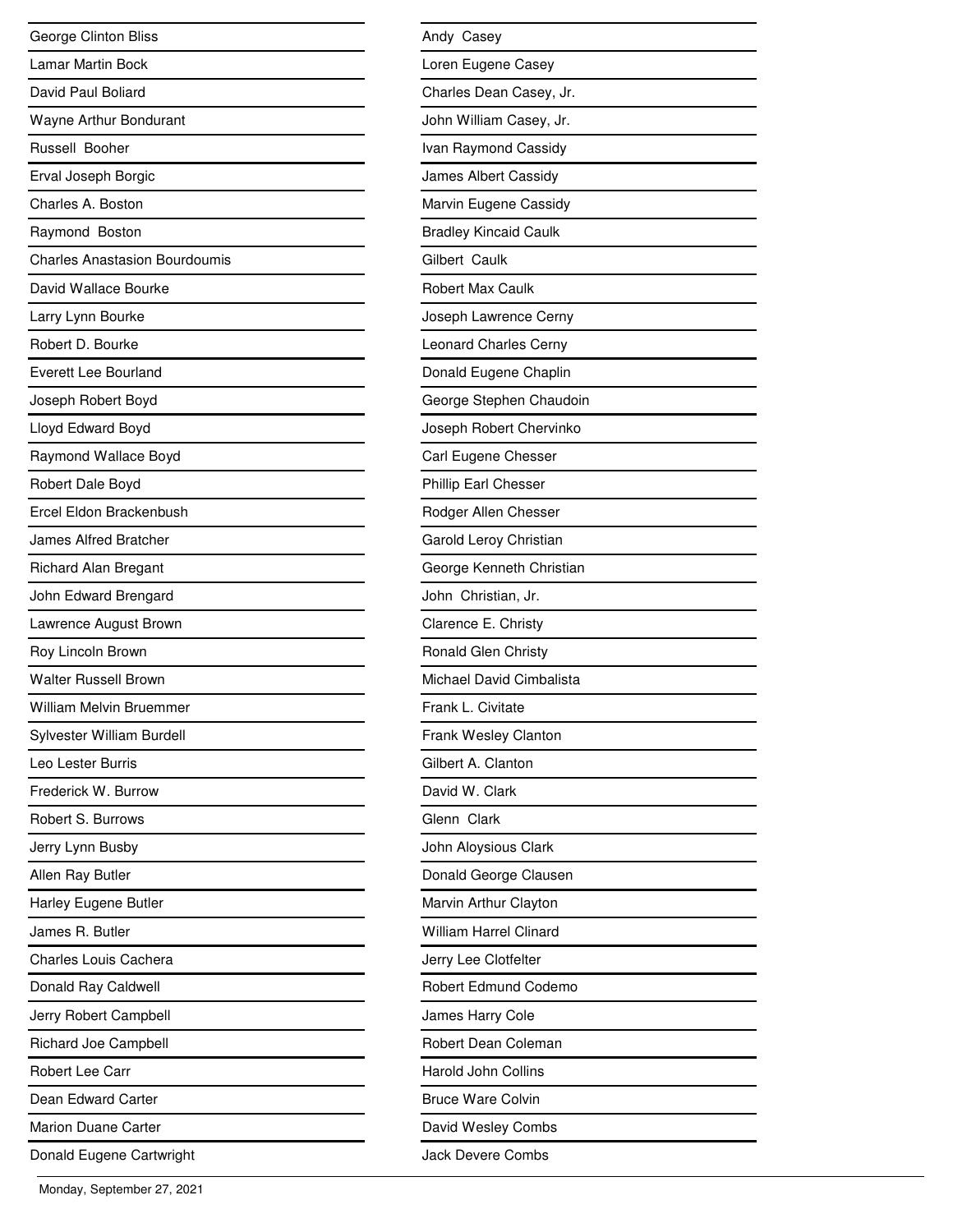| <b>Allan Murrell Comer</b>     |
|--------------------------------|
| Robert Kenneth Comer           |
| <b>Bradley Gene Compton</b>    |
| Charles Owen Compton           |
| <b>Walter Clayton Compton</b>  |
| James Harry Cook               |
| Victor Leon Copples            |
| <b>Phillip Leland Corns</b>    |
| Donald G. Coufal               |
| Jesse Joe Cox                  |
| Merriet LeRoy Cox              |
| Paul William Cranfill          |
| <b>Jackson McNitt Cress</b>    |
| <b>Bobby Lee Crihfield</b>     |
| <b>Robert Francis Criswell</b> |
| Donald Manfred Dammann         |
| Philip Thomas Dammann          |
| Marvin Gerald Darrah           |
| Dale McClellan Davidson        |
| James Wesley Davidson          |
| Robert Eugene Davis            |
| Ernest Louis DeAngelo          |
| Robert Joseph DeLuka           |
| George Calvin Demas            |
| Harlan F. Dickerson            |
| Yvonne M. Dickerson            |
| <b>Charles Percy Dixon</b>     |
| Samuel E. Dorf                 |
| William Lee Douglas, Jr.       |
| William Douglas Dowell         |
| John Allen Downs               |
| <b>Clifford Warren Draper</b>  |
| Donald Leland Draper           |
| Richard Joseph Durbin          |
| <b>Robert Keith Durbin</b>     |
| <b>Walter Russell Duzan</b>    |
| Robert Earl Eddington          |
| Robert E. Eddington            |
| Wayne Thomas Eddington         |
| Elvis R. Edwards               |
| Jerold Wayne Edwards           |

| Milton Burrell Edwards           |
|----------------------------------|
| <b>Walter Mahlon Edwards</b>     |
| <b>Wesley Allen Edwards</b>      |
| <b>Alfred Franklin Elam</b>      |
| John David Elam                  |
| Glenn Raymond Ellington          |
| Kenneth Maurice Ellington        |
| Paul Allen Ellington             |
| John Russell Elliott             |
| Richard F. Elliott               |
| <b>William Melvin Elliott</b>    |
| <b>Charles Edward Ellis</b>      |
| Virgil Wayne Ellis               |
| <b>Clinton Thomas Elmore</b>     |
| Robert W. Elsas                  |
| Drury Lee Emerson, Sr.           |
| <b>Ernest Emmitt</b>             |
| Jack English                     |
| Henry August Ernst               |
| John Martin Ernst                |
| Lester Arthur Ernst              |
| Charles Ray Erwin                |
| Roy Allen Erwin                  |
| <b>Charles Frederick Ettling</b> |
| Alva Lee Fenton                  |
| Edward Fishback, Jr.             |
| Robert Fleming                   |
| Dwight Henry Folkers             |
| George Norman Fram               |
| Junior Franklin Franzen          |
| Robert Dean Frazier              |
| Louis Fugate                     |
| Donald Webb Fuller               |
| Lewey Grant Fuller               |
| Harold R. Funderburk             |
| James King Funk                  |
| James Anthony Gad                |
| Douglas Leroy Galer              |
| Gilbert Edward Galer             |
| Carl Marvin Gansner              |
| Lyle Edward Garmen               |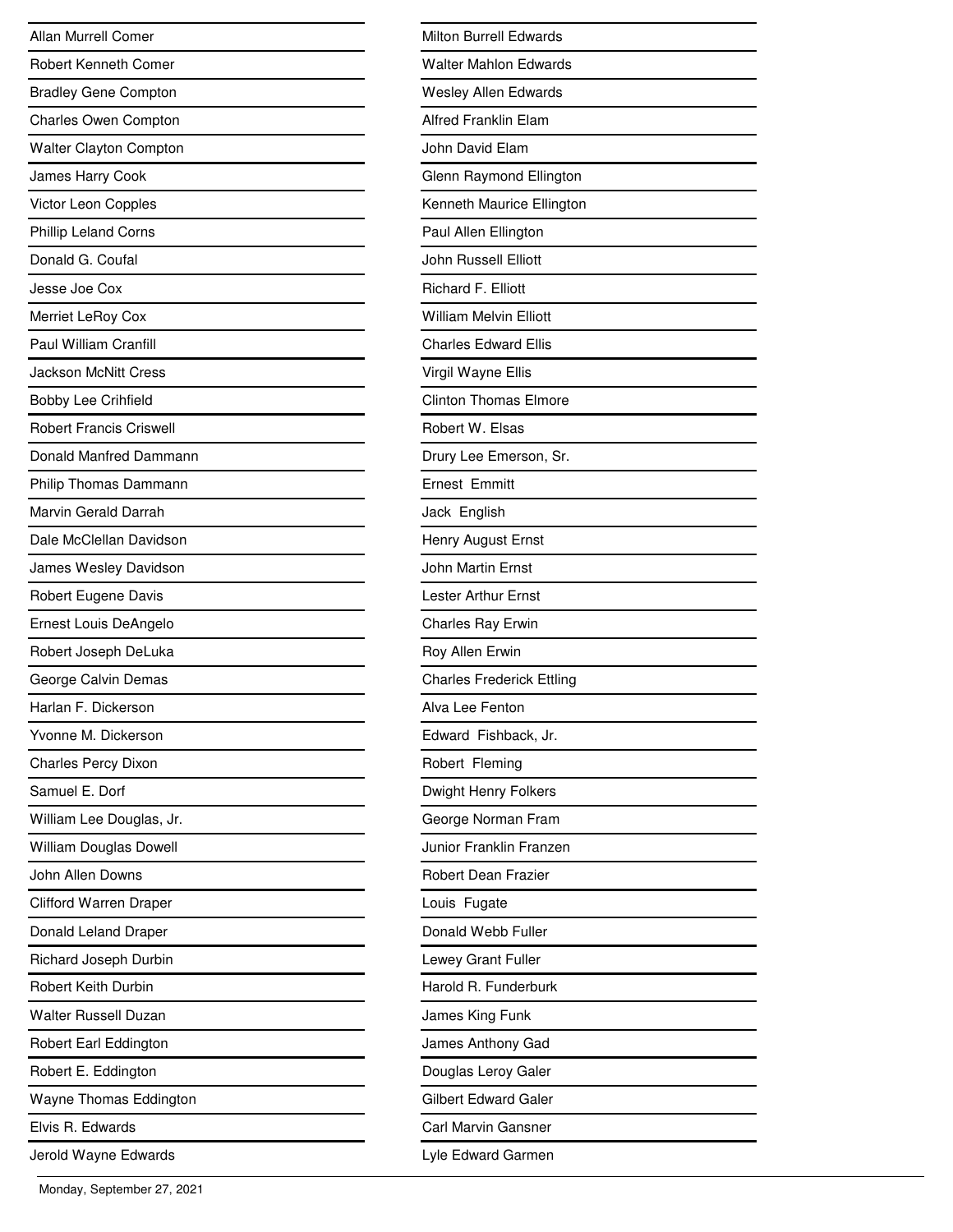| Joseph Theodore Gasser         |
|--------------------------------|
| Earl Raymond Gates             |
| Melvin Gary Gile               |
| Charles L. Gilliland           |
| George Edwin Ginos             |
| Gavin W Gonzalez, Jr           |
| Thomas Lloyd Gooding           |
| Charles Robert Goodman         |
| Robert Lee Goodson             |
| <b>Richard Verne Graden</b>    |
| Donald Joseph Green            |
| <b>Robert Edward Green</b>     |
| Harold Irvin Grill             |
| William R. Grindley            |
| Joseph Gualandi                |
| Gino Gualandi, Jr              |
| Larry Lee Guinn                |
| Robert Wray Guinn              |
| Gary Lee Gum                   |
| Harry Maynard Gunn             |
| James Nolan Hadley             |
| Muryl Eugene Haines            |
| Dale Allen Haley               |
| <b>Rolland Festus Haley</b>    |
| Thomas E. Hall                 |
| Carl E. Hallers                |
| <b>Clarence Junior Hamby</b>   |
| Alexander Hamilton III         |
| John M. Hamister               |
| Michael Paul Hamrock           |
| Alfred Wilson Hand             |
| Harry Earl Hanje               |
| John Delbert Hanke             |
| Thomas Richard Hankins, Jr.    |
| Carter Barry Hanner            |
| <b>Richard Franklin Harmer</b> |
| <b>Richard William Harms</b>   |
| <b>Edmund Dewey Harston</b>    |
| John Charles Harston           |
| James Richard Hart             |
| Russell Lee Hartman            |

| John Henry Harvey             |
|-------------------------------|
| William Eber Harwood          |
| William M. Hawkins            |
| John Rubbin Hawley            |
| Marvin Lee Hawley             |
| Thomas Haxton                 |
| <b>Bryce Wilbur Hayes</b>     |
| James Ralph Hefley            |
| William F. Heise              |
| Robert Herman Held            |
| Charles H. Helfer             |
| <b>William Orville Helfer</b> |
| Dwight Edward Hemken          |
| Dwight E. Hemken              |
| James George Henke            |
| Rollie Lawrence Henry         |
| Wayne Paul Herman             |
| William C. Higgins            |
| Sollie Lee Hill               |
| Benny Hitt                    |
| <b>Harold Lewis Hitt</b>      |
| Paul L. Hitt                  |
| Raymond Henry Hobbie          |
| Henry William Hoekstra        |
| Joe Eugene Holcomb            |
| Darrell Lee Holladay          |
| Gerald L. Holtzclaw           |
| James Richard Homa            |
| John Andrew Homa              |
| Danny Lee Hoover              |
| Richard Allan Hopper          |
| Percy Junior Hostetler        |
| William J. Hostetler          |
| M. Dale Houck                 |
| Paul William Houser           |
| Harrell M. Howard             |
| Janet Marie Hubbard           |
| <b>Alvin Francis Huber</b>    |
| Arthur Joseph Huber           |
| Edwin Henry Huber             |
| <b>Ferdinand James Huber</b>  |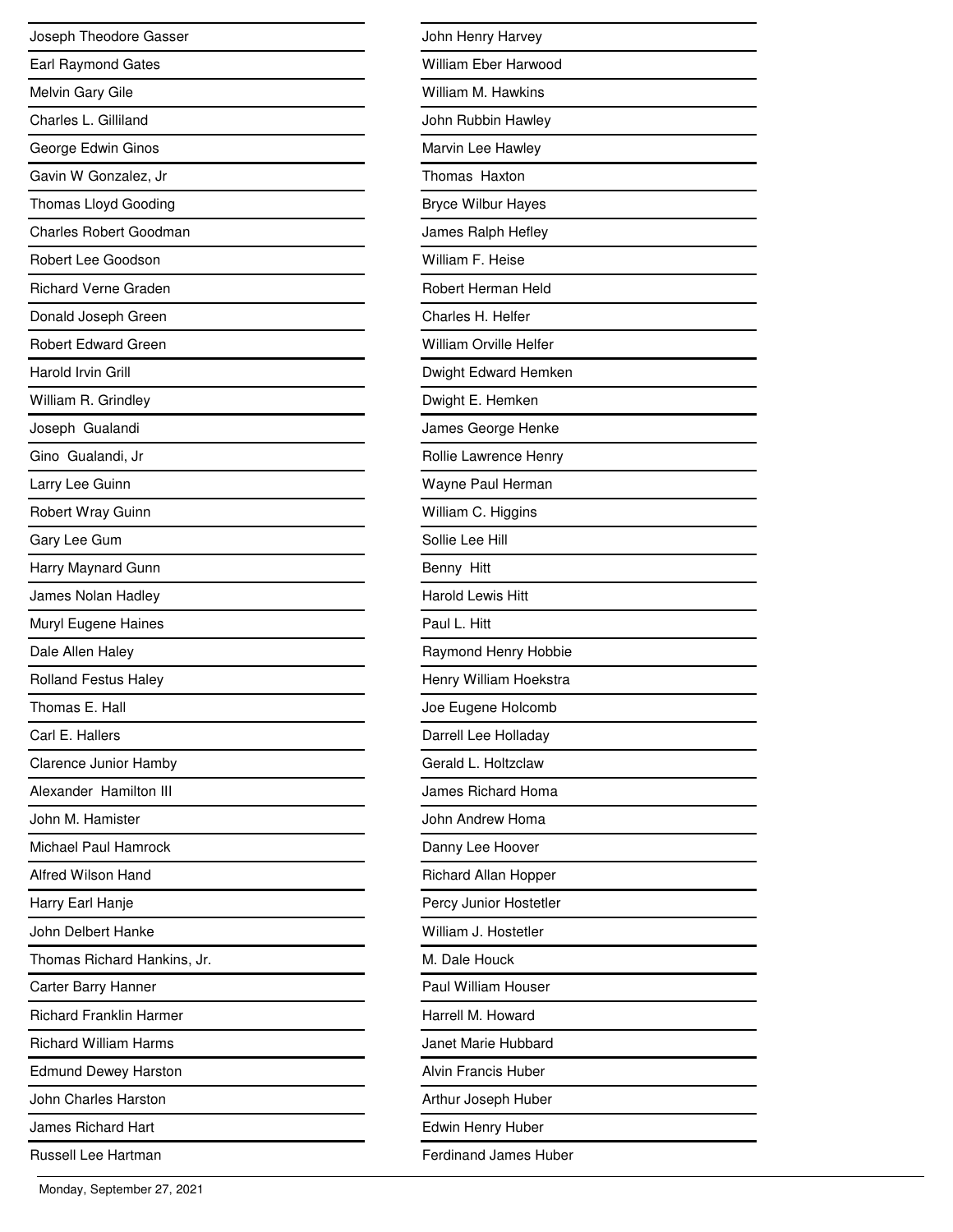| Paul Francis Huber             |
|--------------------------------|
| Raymond Henry Huber            |
| Alfred Eli Huddlestun, Sr.     |
| Dwight Dean Huffer             |
| Shirley Ann Hughes             |
| <b>Stanley Lee Hughes</b>      |
| Lee Marian Hughes, Jr.         |
| Norman Jacob Huisman           |
| <b>James Frederick Hull</b>    |
| William Phillip Hull           |
| <b>Ernest Neil Hutchins</b>    |
| Hubert Wayne Jackson           |
| James Jerome Jagosh            |
| Joseph Jagosh                  |
| Stephen Jagosh                 |
| Alan Best Janssen              |
| Horace Homer Jarvis            |
| Bernard Wayne Johnsey          |
| Gale Marion Johnson            |
| Kenneth Johnson                |
| William Eldred Johnstone, Jr.  |
| David Lee Jones                |
| James Leroy Jones              |
| Marvin Lee Jones               |
| Merle Eugene Jones             |
| Oliver Dean Jones              |
| Thomas Alvin Jones             |
| William Joseph Jones           |
| <b>William Arthur Jones</b>    |
| Frank F. Jorn                  |
| Darrel Denzel Joyce            |
| Harry Wilson Joyce             |
| Maurice Dean Joyce             |
| Olivene Bliss Joyce            |
| Edward Dale Jurgena            |
| <b>Bernard Vincent Kaufman</b> |
| Harry Leroy Kelley             |
| Rodrick L. Kelley              |
| James Osrow Kieslar            |
| John Edward Kieslar            |
| James Carl Killpatrick         |

| <b>Bruce Turner Kimbro</b>  |
|-----------------------------|
| Harvey Dale Kimbro          |
| Kenneth Allen Kimbro        |
| Fred Henry Kime, Jr.        |
| <b>Harold Louis Kinder</b>  |
| Donald Lee King             |
| LeRoy Louis Kluthe          |
| Raymond Korbar              |
| John Cary Krummel           |
| Dale Kuethe                 |
| John M. Kuhl                |
| <b>Wallace Dwane Kumpel</b> |
| Carroll N. Kunz             |
| John F. Kunz                |
| James Edward Kunz, Jr       |
| Kenneth Eugene Lamb         |
| Loren Keith Landers         |
| Alvin Ray Lapsansky         |
| James Dean LaRussa          |
| Paul Edward LaRussa         |
| <b>Thomas Louis Laurent</b> |
| Joseph Luciano Laurenty     |
| Loren DeWitt Lawler         |
| Norman Lee Lawler           |
| Ray Samuel Lawrence         |
| <b>Charles David Leach</b>  |
| <b>William Vernon Lee</b>   |
| Frank Hugo Lehman           |
| George David Leible         |
| James Victor Leitheiser     |
| Don Williams Lemay          |
| Frank Leroy Lemon           |
| Russell Lewey               |
| Darrell Hampton Linville    |
| Ralph Adam Lipe             |
| Charles Lloyd               |
| Fred Leroy Lloyd            |
| Adolph Loch                 |
| Dale Edgar Logsdon          |
| <b>Hal Richard Lovelace</b> |
| Donald Ray Lowe             |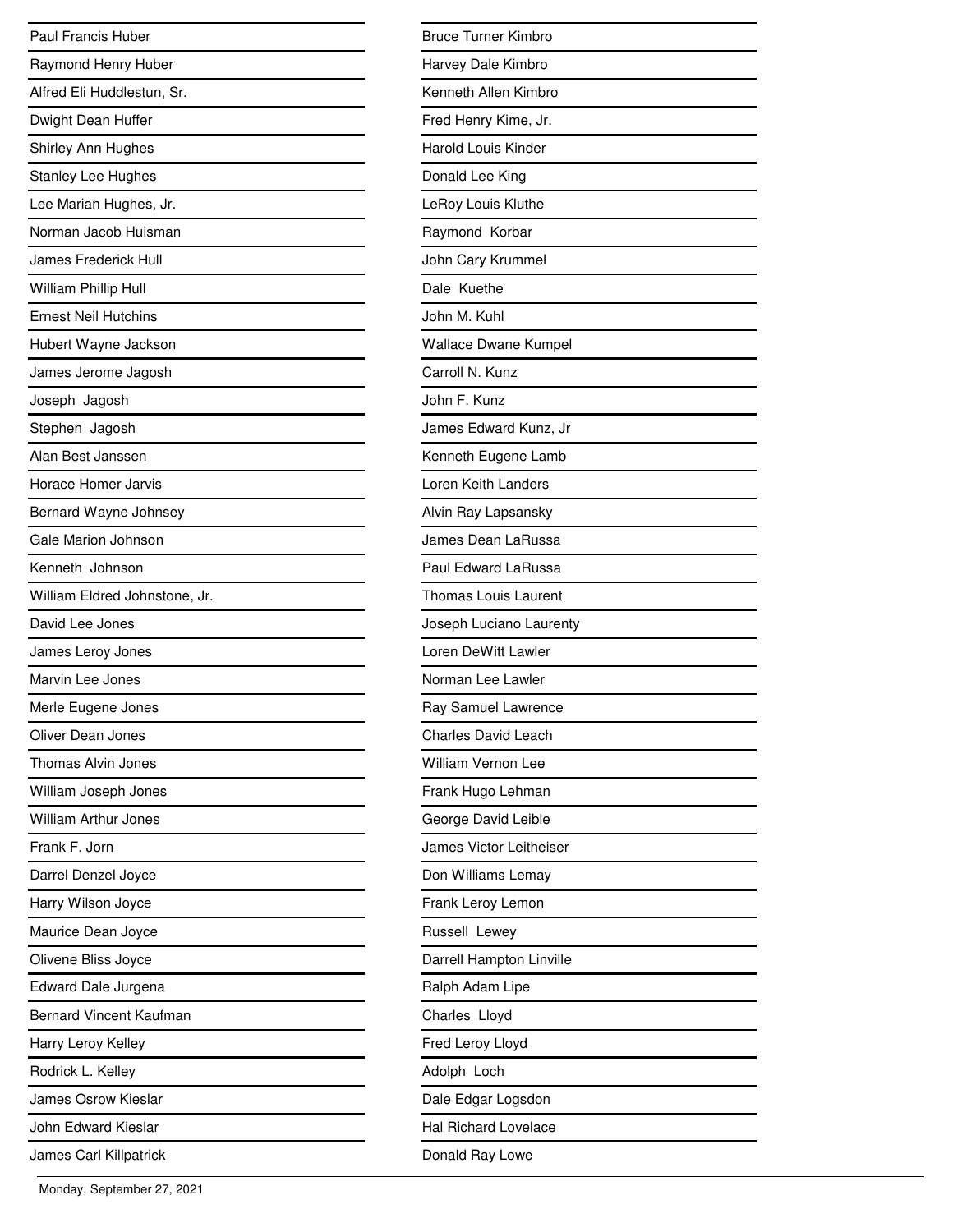| Gary B. Lowe                  |
|-------------------------------|
| <b>Robert Redmond Lowe</b>    |
| <b>Richard Elvin Luebke</b>   |
| David Donald Lynch            |
| Howard D. Lynch               |
| Louis Eugene Lynch            |
| James Winfield Lynn           |
| JoAnne Major                  |
| <b>Carl Turney Malloy</b>     |
| Carroll Nolan Malloy          |
| Durrel Jerome Malloy          |
| Delmar C. Manning             |
| <b>Bennie Louis Mansfield</b> |
| John William Manuell          |
| Donald Eugene Maroney         |
| Joseph James Martin           |
| <b>Arthur Gene Mazzier</b>    |
| <b>Harold Robert McBroom</b>  |
| <b>Howard Thomas McBroom</b>  |
| James LeRoy McBroom           |
| Lency Lee McBroom             |
| Robert L. McClaine            |
| <b>Harold Eugene McCulley</b> |
| Robert Leroy McCulley         |
| Jerry Lee McDowell            |
| <b>Pierce Edward McDowell</b> |
| Larry Lipe McElroy            |
| Earl D. McGee                 |
| Earl Leslie McGee             |
| Leonard Eugene McGee          |
| Thomas Dwight McGlothlin      |
| Walter McLain                 |
| <b>Billy Andrew McLean</b>    |
| James Duncan McLean           |
| William Frank McQuern         |
| Richard Arlen Menapace        |
| Donovan Merry                 |
| Robert Dean Mesnard           |
| John Junior Meyer             |
| Kenneth W. Meyer              |
| Merrill Lee Micenheimer       |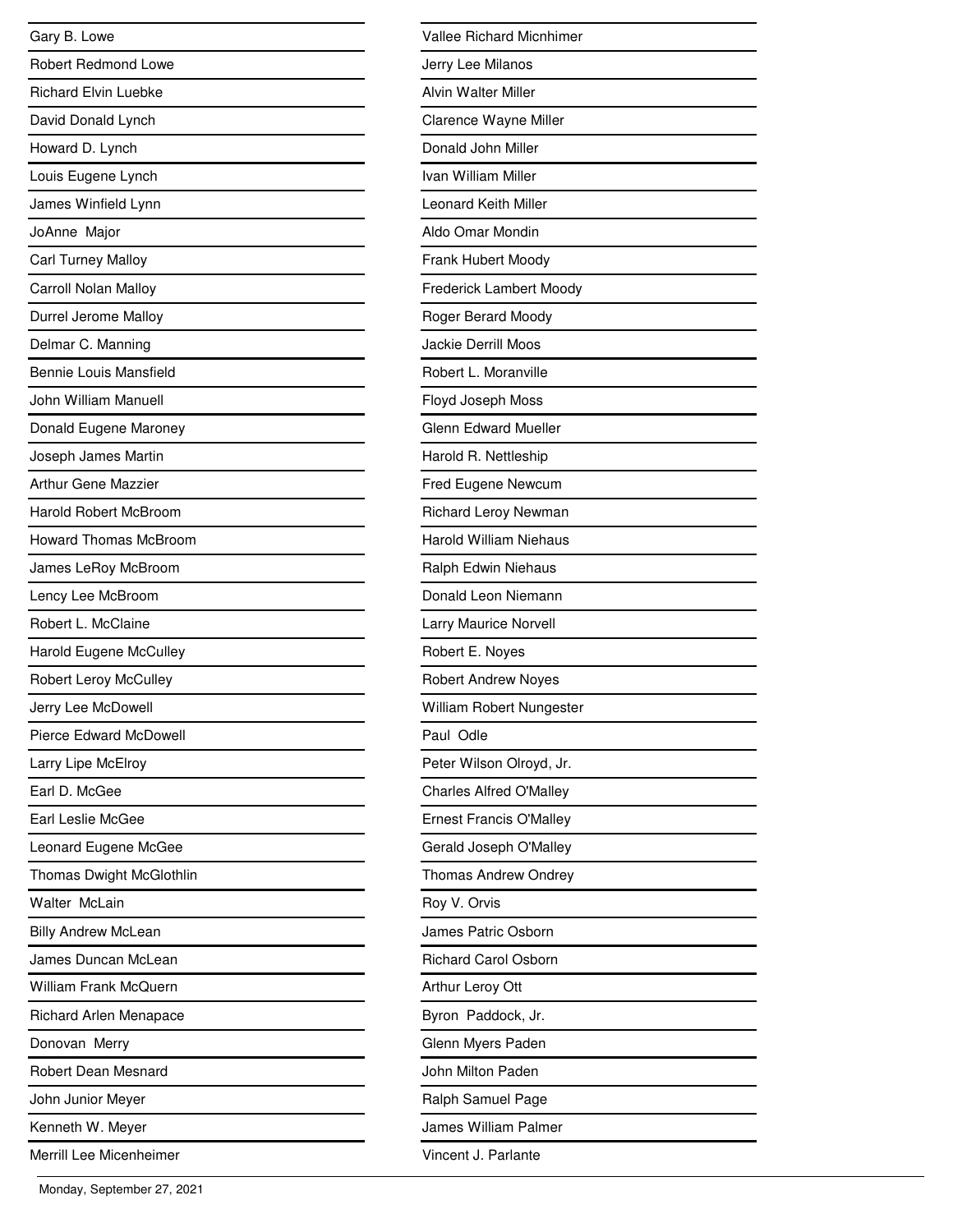| <b>Rufus Merle Patton</b>     |
|-------------------------------|
| <b>William Thomas Payne</b>   |
| Hugh Orville Payne, Jr.       |
| John A. Pearson               |
| Robert Lee Pearson            |
| David Cloyce Pembroke         |
| <b>James Edward Piazza</b>    |
| <b>Charles Phillip Pickel</b> |
| <b>James Elvin Pickerill</b>  |
| Lenny Pierce                  |
| <b>Gregory Edward Polus</b>   |
| <b>Robert VanLieu Poos</b>    |
| <b>Felix Earl Powell</b>      |
| Earl Judson Pratt             |
| <b>Robert Lee Prebeck</b>     |
| Paul Wallace Rainey           |
| Joseph Vincent Rapp           |
| <b>Bernard Clement Rappe</b>  |
| Joseph Herman Ray             |
| Marion Wilson Ray             |
| Thomas Rodney Rebman          |
| <b>Dallas Norman Reeves</b>   |
| <b>LaMoine Earl Reeves</b>    |
| Dale Edwin Renken             |
| Don Alvin Renken              |
| Robert Gary Rentz             |
| Joseph Revisky, Jr.           |
| Ellery Jay Reynolds           |
| James Reynolds                |
| Joseph Reynolds               |
| Russell Wayne Rhoades         |
| Carrol Jonathan Richmond      |
| William Augustus Richmond     |
| Willis Eldon Rieke            |
| John E. Robinson              |
| Lanston Robinson, Jr.         |
| Donald Edward Rogers          |
| James Oscar Root              |
| Ronald Ray Rosko              |
| Lino Rovina                   |
| David W. Rowe                 |

| James Paul Rufus               |
|--------------------------------|
| James Lee Rufus                |
| Ronald Ray Rufus               |
| William Leon Rufus             |
| George Allen Ruppe             |
| George A. Ruppe                |
| Herschel Leon Ruppe            |
| George Edward Russell          |
| <b>Edward Lindsey Rutledge</b> |
| Pat Ryan                       |
| Charles Jacob Sale             |
| Donald Lee Sale                |
| <b>James Elbert Sammons</b>    |
| <b>Carl Richard Sanders</b>    |
| Clifford Eugene Sanford        |
| George Edward Sanford          |
| John William Sarsany           |
| Paul Frederick Sarsany         |
| Hugh Milo Satterlee            |
| <b>Richard Lee Satterlee</b>   |
| Carl Lester Savage             |
| Sylvester James Savant         |
| <b>Russell Emmett Scherer</b>  |
| Robert E. Schmidt              |
| Carl Louis Schneidewind        |
| Daniel Charles Schoenewies     |
| Marvin Henry Schrempp          |
| Louis Sylvester Schwartz       |
| Arthur E. Schwartzkopf         |
| Melvin Walter Schweizer        |
| <b>Alvin Lemar Scott</b>       |
| <b>Andrew Michael Sedlock</b>  |
| Amos Theodore Segrest          |
| John Albert Sester             |
| William Mac Seymour            |
| Lynn Warren Shelton            |
| <b>Ernest Emmitt Short</b>     |
| Russell A. Shroyer             |
| <b>Thomas William Siener</b>   |
| <b>Elwin Laverne Simmons</b>   |
| Rolland Lee Simmons            |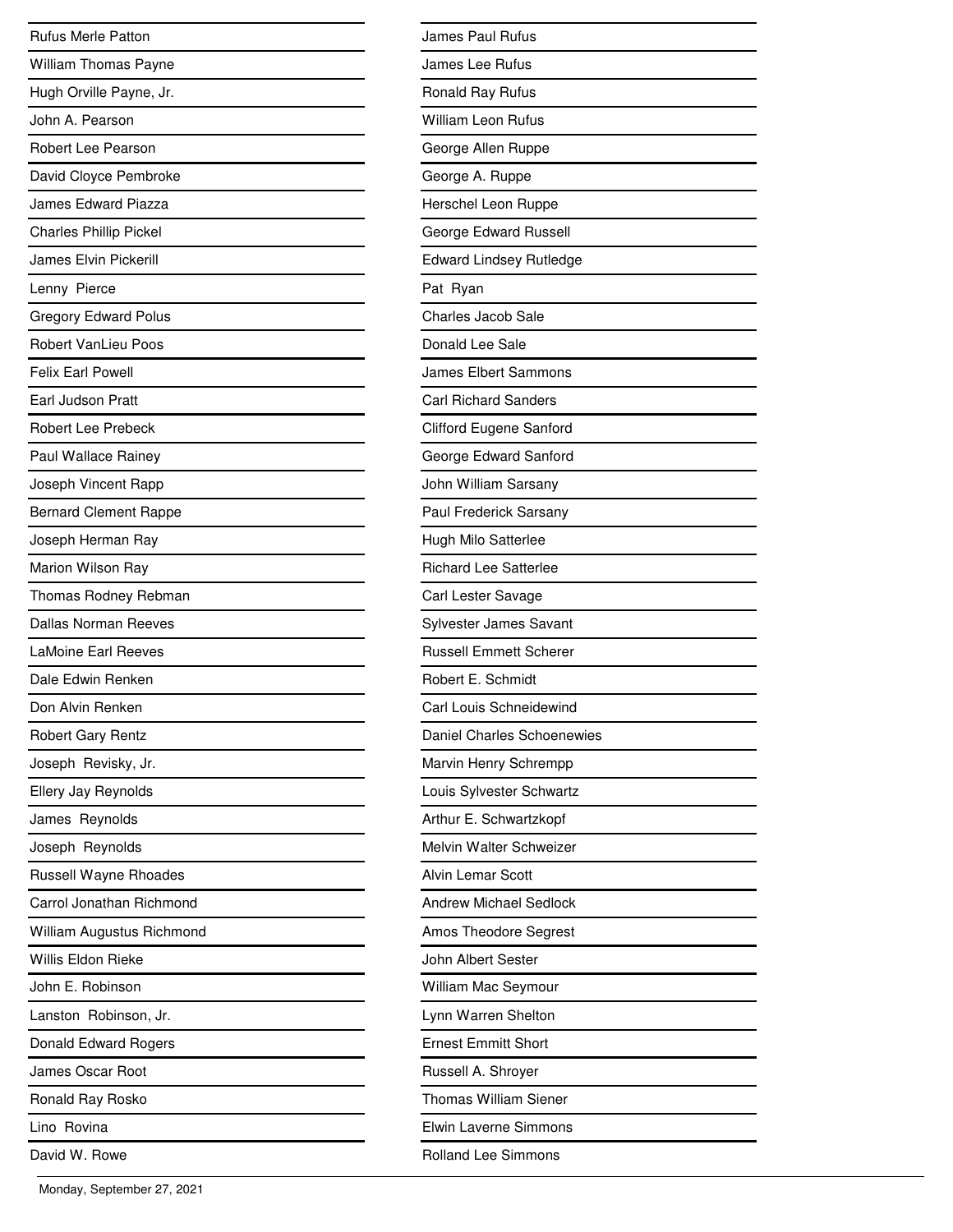| Franklin Delano Simonton      |
|-------------------------------|
| <b>James William Sims</b>     |
| Joe A. Sinclair               |
| Harold D. Sitton              |
| James Allen Smith             |
| <b>Robert Nordean Smith</b>   |
| <b>Terry Glen Smith</b>       |
| Wayne Russell Smith           |
| Frank Stewart Smith, Jr.      |
| Ralph Joseph Smith, Jr.       |
| <b>Everett Thomas Smoot</b>   |
| John Alvin Snider             |
| Henry Milo Snoddy             |
| Russell Allan Snyder          |
| Ernest Somerfield, Jr.        |
| Myron Frank Sowarsh           |
| <b>Carl Keith Spears</b>      |
| Russell W. Sperry             |
| <b>Edmund Francis Spinner</b> |
| George Joseph Spinner         |
| Harold Lee Spinner            |
| <b>Ronald Lee Stark</b>       |
| John C. Stewart               |
| Raymond S. Stewart, Jr.       |
| <b>Maynard Louis Stokes</b>   |
| <b>Everett Dean Stolte</b>    |
| Melvin Eugene Stolte          |
| Leland Otto Storm             |
| Robert Cannon Strange         |
| Dale Dean Stretch             |
| John Daniel Stritzel          |
| Franklin Paul Stroup          |
| Carl Eugene Sturgeon          |
| Harold Lee Sturgeon           |
| William Burrell Sturgeon      |
| William Lee Sturgeon          |
| Roy Truman Sturm, Jr.         |
| <b>Edward Carl Swain</b>      |
| <b>Robert Howard Swires</b>   |
| Jack Tarran                   |
| Laverne Eugene Taylor         |

| James Duvall Telfer             |
|---------------------------------|
| Vernon L. Terneus, Jr.          |
| <b>Bobby Merle Thacker</b>      |
| <b>Edward Everett Thomas</b>    |
| John Edward Thompson            |
| <b>Charles Oren Titsworth</b>   |
| <b>William Harold Titsworth</b> |
| James Robert Toberman           |
| Noelan Scott Toberman           |
| <b>Gerald Glenn Tomamichel</b>  |
| John Lewis Tomei                |
| Donald Joseph Tossi             |
| Don Thomas Traylor              |
| <b>Fredric Early Traylor</b>    |
| Kenneth Eugene Traylor          |
| Raymon Trost                    |
| John Walter Trump               |
| Myron Dale Tuetken              |
| Raymond Eugene Tuggle           |
| David Ross Ullman               |
| William Lee Upchurch            |
| Donald Marco Venturelli         |
| <b>Virgil Francis Vincent</b>   |
| Robert Leroy Vogel              |
| Dennis Leroy Voyles             |
| William Oliver Voyles           |
| <b>Charles Carl Vunetich</b>    |
| Audrey McBroom Wagner           |
| Robert Louis Wagner             |
| Donald Edward Walz              |
| Flarce L. Warfield              |
| Arlin Russell Watson            |
| Jesse Elmer Watson              |
| Richard John Wattjes, Jr.       |
| Paris Olin Webb, Sr.            |
| Harold Leon Weller              |
| David C Wells                   |
| <b>Robert Oland Werner</b>      |
| Harold Loren Westbrook          |
| Walter Westbrook                |
| James Robert Whalen             |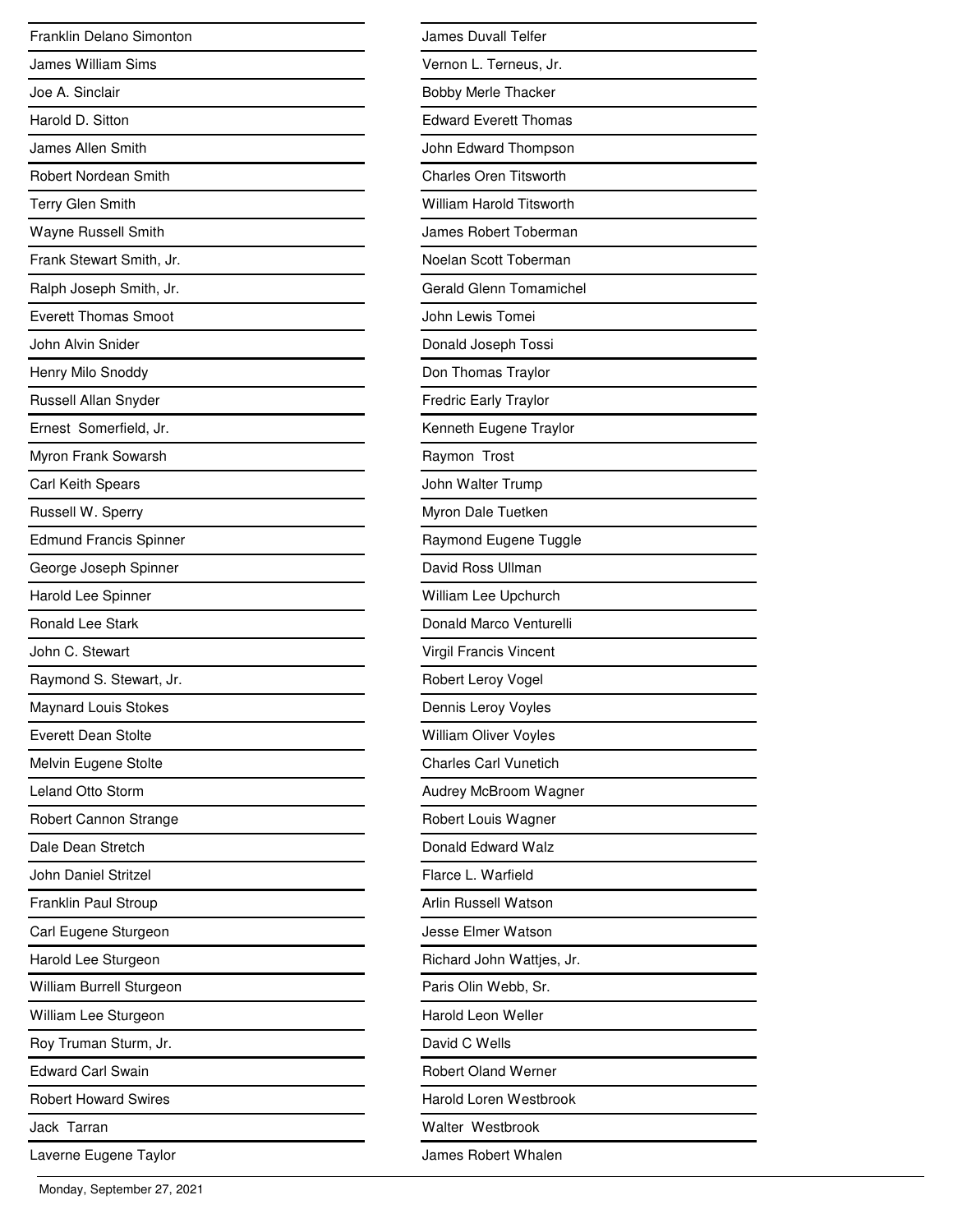| <b>Bobby Burnell White</b>     |
|--------------------------------|
| Cecil Mervin White             |
| Dale Lee White                 |
| Denver Earl White              |
| Don Lamar White                |
| <b>Elmer Marshall White</b>    |
| James Lee White                |
| James Jacob White              |
| <b>James Richard White</b>     |
| Jerry Wayne White              |
| Kenneth Laverne White          |
| Robert M. White                |
| <b>William Atlas Whitley</b>   |
| Kenneth Dale Whitlock          |
| <b>Bernard Russell Whitlow</b> |
| <b>Charles Edward Whitten</b>  |
| Dwight Leon Whitten            |
| Leland Glen Whitten            |
| Lloyd Harold Whitworth         |
| <b>Charles Henry Williams</b>  |
| <b>Richard Earl Wilson</b>     |
| Donald Lee Winters             |
| <b>William David Wisdom</b>    |
| Donald Warren Wittnam          |
| Paul Glyn Wonnell              |
| Lewis Carol Worker             |
| Lemar Russel Yeske             |
| Ronald Walcher Zamudio         |
| Edward Eugene Zeller           |
|                                |
|                                |
|                                |
|                                |
|                                |
|                                |
|                                |
|                                |
|                                |
|                                |

## Vietnam War

| George David Adams           |
|------------------------------|
| Violet Agney                 |
| Darrel Lee Allen             |
| Harold Eugene Allen          |
| <b>Betty Lou Andries</b>     |
| Lloyd Junior Andries         |
| Gary Lee Applegate           |
| <b>Larry Edward Attebery</b> |
| Stephen Ray Atterberry       |
| James Delmar Augustine       |
| Alva Leonal Bailey, Jr.      |
| James D. Bailie              |
| <b>Charles Baker</b>         |
| John Michael Bandor          |
| Robert John Bandor           |
| Joseph Charles Bandy         |
| William Michael Baran        |
| Michael Louis Barham         |
| Orville Wayne Barker         |
| John Irvin Barnes            |
| <b>Steven Kent Barnes</b>    |
| <b>Emily Louise Battin</b>   |
| Larry Eugene Bauerle         |
| Marvin Eugene Beal           |
| <b>Harold Robert Beck</b>    |
| <b>James Arthur Beck</b>     |
| Edwin Becker                 |
| <b>Thomas Robert Bee</b>     |
| Dennis Melvin Beeler         |
| Wayne Ray Beeler             |
| Robert Glen Bell             |
| Ramon John Bellaver          |
| Steven William Benvenuto     |
| Gary Joe Bergman             |
| John Lamar Bergman           |
| Kenneth Lee Bergman          |
| James Best                   |
| <b>Richard Betterton</b>     |
| Ronald Terry Billingsley     |
| George Lamoin Blackburn      |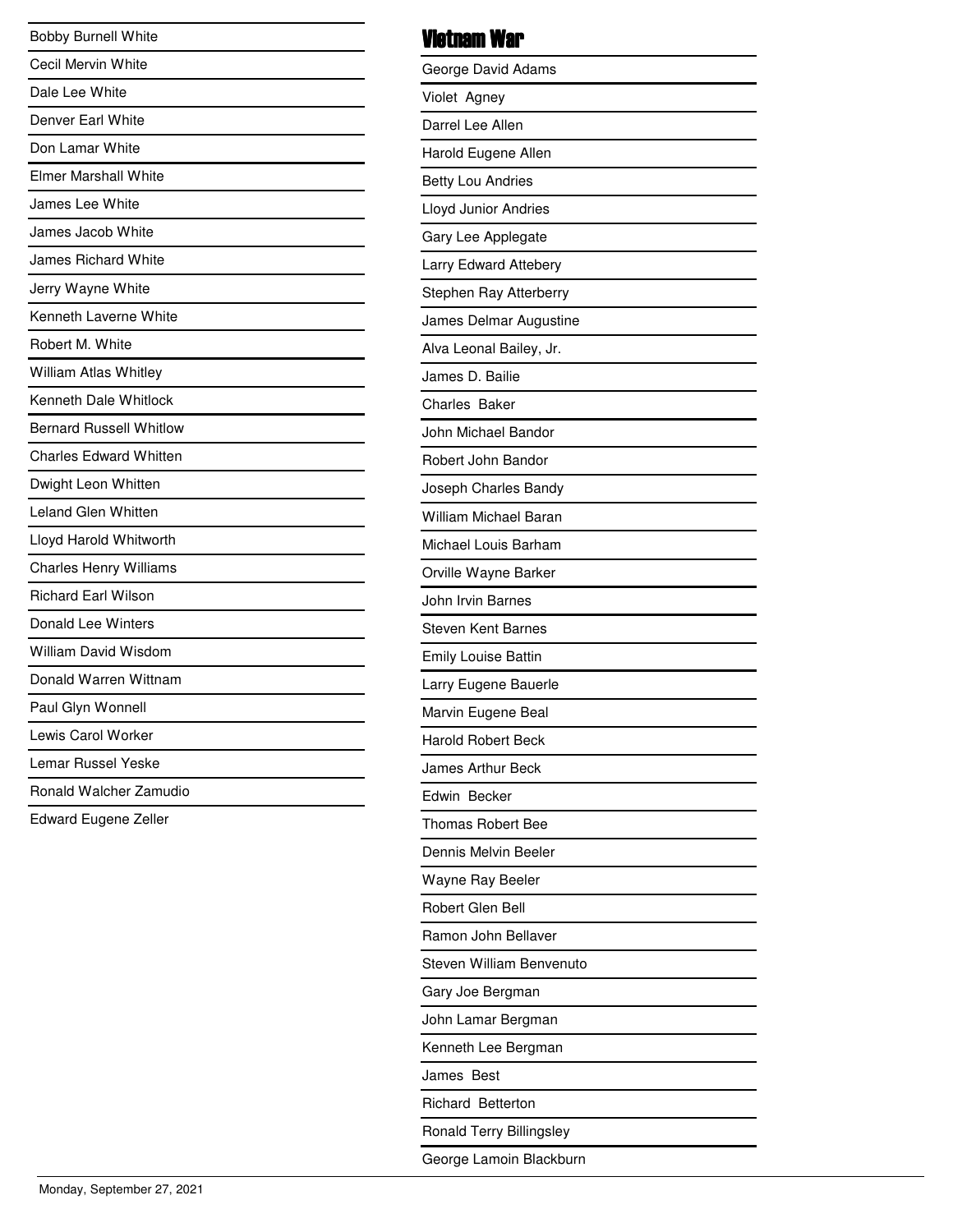| Kenneth Eugene Blankenship        |
|-----------------------------------|
| Ray Allen Bledsaw                 |
| Donald Joseph Boehler             |
| Patrick Boehler                   |
| Paul Herbert Bolen                |
| James L. Bolton                   |
| <b>Charles Allen Boone</b>        |
| Kenneth Ross Boone                |
| William Lee Boone                 |
| Stephen Michael Borgic            |
| Thomas Roy Borgic                 |
| Niles Wayne Bost                  |
| <b>Richard Dale Bost</b>          |
| Joseph Dale Boston                |
| David E. Boswell                  |
| Nick John Bourdoumis              |
| Howard Junior Brackney            |
| <b>Charles Frederick Braddish</b> |
| Clayton Ray Bradish, Jr.          |
| Kenneth Wayne Brengard            |
| Le Roy Ralph Brewer               |
| Dean Allen Bricker                |
| William H. Brink                  |
| James Alan Brinkman               |
| <b>Edward Kerry Broaddus</b>      |
| Ronald George Brohammer           |
| <b>Charles Edmund Brookshire</b>  |
| Donald C. Brown                   |
| Kenneth Clinton Brown             |
| Ralph D. Brown                    |
| Ralph Eugene Brown                |
| Mark Gregar Bryce                 |
| Jay Tomas Bullington              |
| Eldon Duane Bullock               |
| Richard Joseph Bunton             |
| Mark Alan Burdell                 |
| <b>Charles Arthur Burris</b>      |
| <b>Bradford Bruce Burrow</b>      |
| John M. Burrow                    |
| <b>Edward Lee Butler</b>          |
| <b>Russell Dale Byers</b>         |

| William Thomas Cadwallader    |
|-------------------------------|
| <b>Robert Wiley Calvert</b>   |
| Stephen Bruce Cameron         |
| Howard Dale Campbell          |
| Dennis Gene Carlock           |
| Kenneth Dean Carlock          |
| Robert P. Carlock             |
| Marvin James Carver           |
| Gordon J. Casey               |
| Harold Wayne Casey            |
| Melvin Randal Casey           |
| Sam Harm Casey                |
| <b>Stanley Louis Casey</b>    |
| John Robert Cass              |
| Donald Owen Cassidy           |
| Larry Lamar Caulk             |
| Lonnie Eugene Caulk           |
| Lynn Edward Caulk             |
| George Joseph Cerutti         |
| Richard R. Chesser            |
| <b>Terry Norman Chesser</b>   |
| Rodney W. Christin            |
| Roger W. Christin             |
| Kenneth Arthur Christy        |
| Joe El Dean Chumley           |
| Newell Virgil Chumley         |
| Rocco Harold Chumley          |
| Steven Edward Clausen         |
| Jimmie Lee Claxon, Jr.        |
| Terry L. Claybrook            |
| Kenneth Melvin Clayton        |
| Merle Everett Clayton         |
| Robert Eugene Clearwater      |
| <b>Ronald Michael Cobetto</b> |
| William Ray Cochran           |
| Dennis Reat Coffey            |
| Donald D. Cole                |
| Glenn Earl Cole               |
| Jimmie Eugene Cole            |
| <b>Lawrence Edward Cole</b>   |
| Ronald Joseph Coleman         |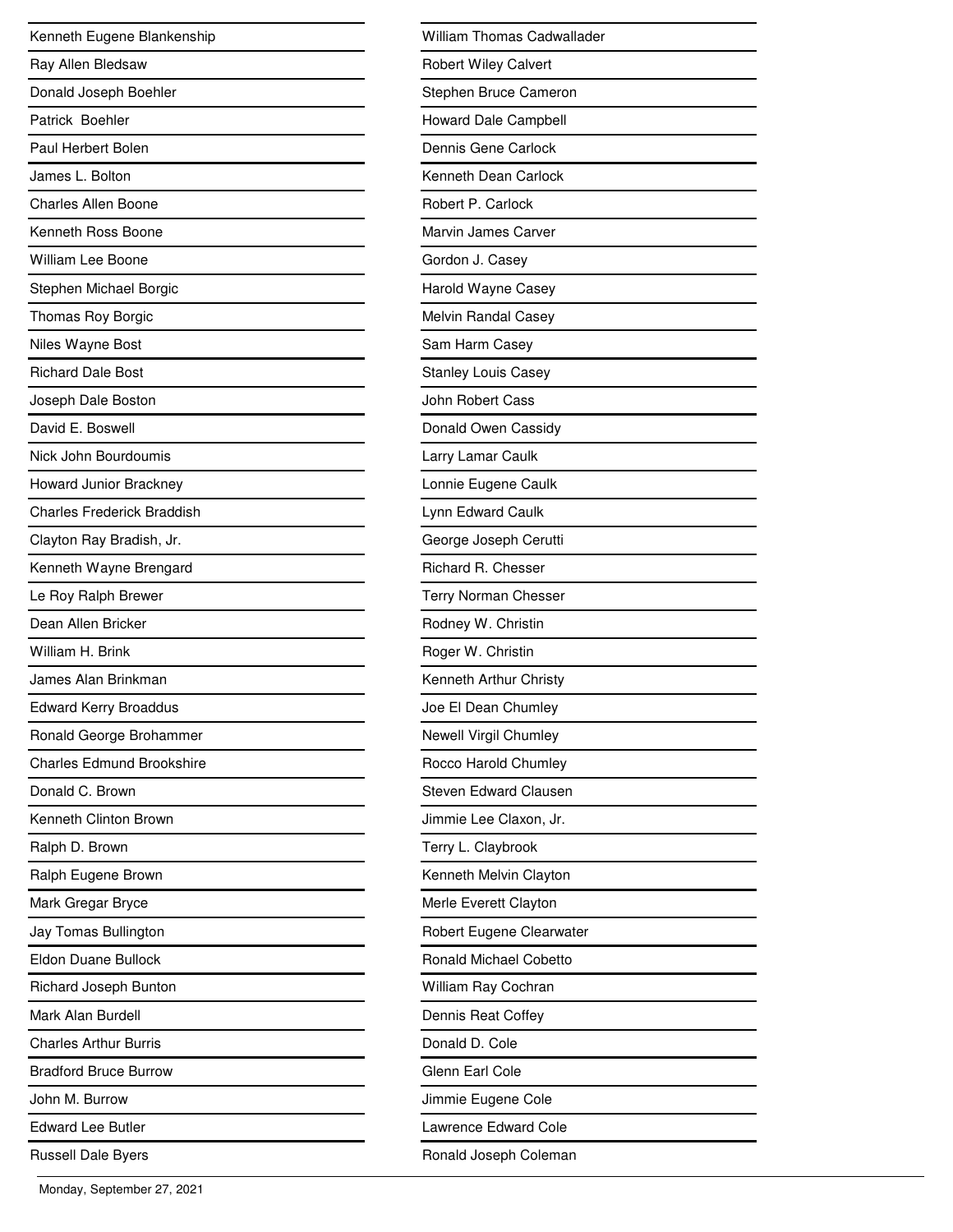| <b>William Franklin Collins</b> |
|---------------------------------|
| Dale Eugene Comer               |
| Melvin S. Comer                 |
| <b>Ballard Lloyd Compton</b>    |
| Gerald Gene Compton             |
| Loran Jess Compton              |
| Richard Leroy Compton           |
| Curtis Harold Conway            |
| James Clarence Conway           |
| John Charles Conway             |
| Thomas Joseph Conway, Jr.       |
| Jimmy Van Cook                  |
| Ronnie Rex Cook                 |
| John William Cooper             |
| James Ralph Corbin              |
| <b>Grant Jesse Corns</b>        |
| John Edwin Corpin               |
| Harold Arthur Covili, Jr.       |
| Arthur Lee Cox                  |
| <b>Edward Sheridan Crabbe</b>   |
| Jerry Lee Cranfill              |
| John Leroy Cranmer, Jr          |
| <b>Ronald Lee Cravens</b>       |
| <b>Bruce Alan Cress</b>         |
| <b>Carl Edward Cress</b>        |
| <b>Max Robert Cress</b>         |
| Philip Ray Crouch               |
| Kenny Eugene Cruthis            |
| Daniel D. Cunningham            |
| John Elmer Currie               |
| <b>Lowell Thomas Currie</b>     |
| William Wayne Currie            |
| William Michael Dagon, Jr.      |
| William Nicholas Dahm, Jr.      |
| <b>Charles Newton Dammann</b>   |
| Dale Lynn Dammann               |
| Anthony Ray Dankoski            |
| Dale Lee Dankoski               |
| Ricky Allen Dankoski            |
| Walter John Dankoski            |
| Kenneth Lynn Darnell            |

L,

| Larry Lee Davis                 |
|---------------------------------|
| <b>Robert Darrell Davis</b>     |
| Jerry R. Degg                   |
| Kenneth William Degg            |
| John David Delisle              |
| Richard Joe Denny               |
| <b>Herschel Dewitt</b>          |
| Joseph Edward Di Donato         |
| <b>Darrell Charles Dilley</b>   |
| Sheryl Bruce Dilley             |
| David Lee Dixon                 |
| James William Dixon             |
| Michael Kent Dobrinic           |
| Danny Lee Dolan                 |
| Roger Dolash                    |
| Gary E. Doss                    |
| Andrew Beardsley Douglas        |
| William Henry Douglas           |
| Jerold Clinton Dowding          |
| <b>Ernest Charles Downey</b>    |
| Darrell Lee Dudley              |
| Jerryl Stephen Duff             |
| John L. Dunkirk, Jr.            |
| James Thomas Durbin             |
| Leland Leon Durbin              |
| Louis Emery Durbin              |
| Melvin Ray Durbin               |
| Raymond Arthur Durbin           |
| <b>Stanley Michael Durbin</b>   |
| Virgil L. Earnest               |
| <b>Charles Lee Eaton</b>        |
| Dale Edmund Eccles              |
| Don Leroy Eccles                |
| <b>Bradley Martin Eddington</b> |
| Gerald Lee Eddington            |
| Joseph Kevin Eddington          |
| Dale Eugene Edwards             |
| <b>Duane Martin Edwards</b>     |
| <b>Elvis Richard Edwards</b>    |
| James Leo Eickhoff              |
| Michael Joseph Eickhoff         |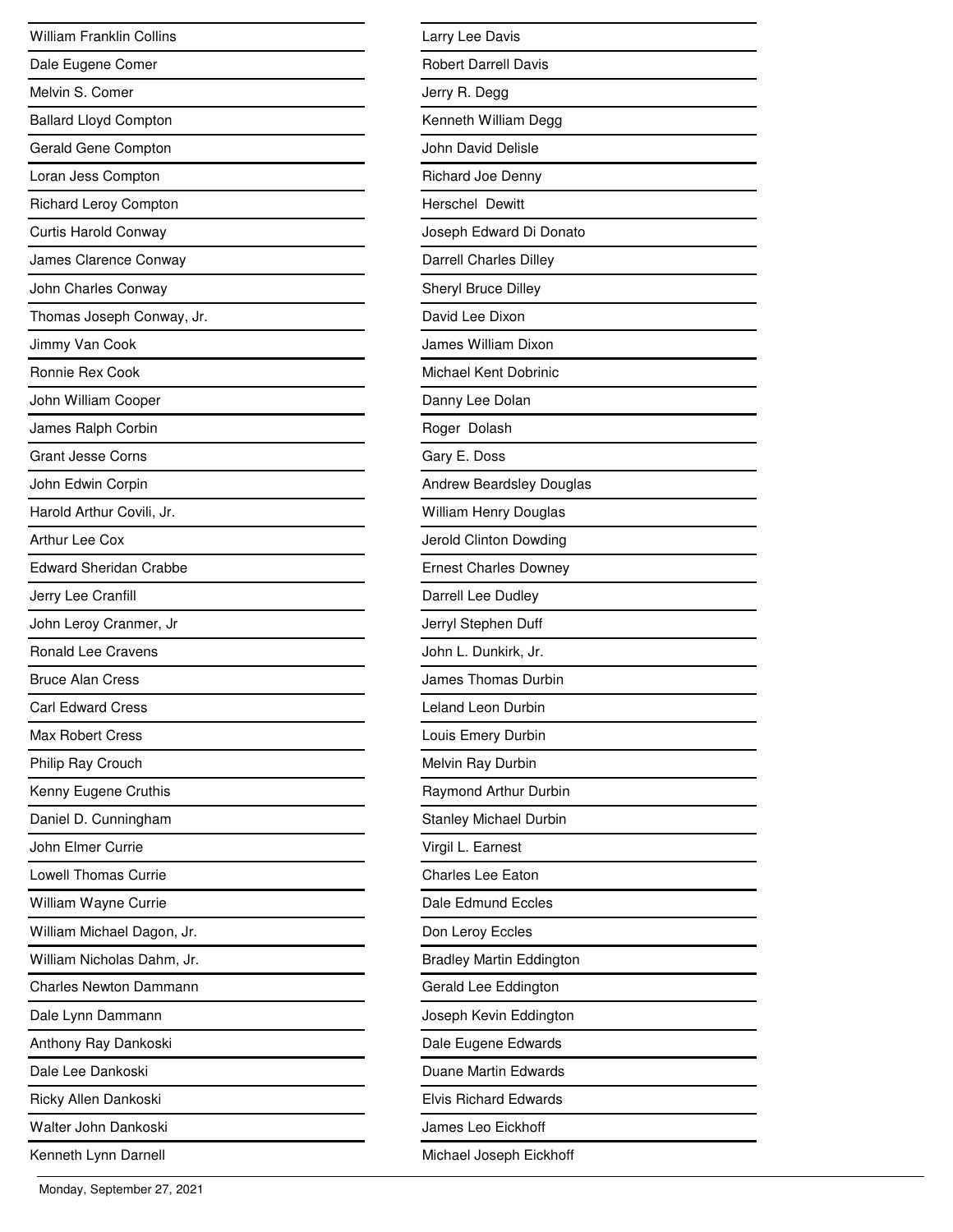| <b>William Louis Eickhoff</b>    |
|----------------------------------|
| Samuel James Elizondo            |
| Robert Maynard Ellington         |
| Ronald Howard Ellington          |
| Wayne Walter Elliott             |
| <b>Arthur Dale Ellis</b>         |
| Larry Eugene Elmore              |
| <b>Richard John Elsmore</b>      |
| Joe Alan England                 |
| <b>Richard Alan Eskew</b>        |
| <b>Edward Thomas Eskra</b>       |
| John Eugene Etcheson             |
| Jerry Keith Evans                |
| John E. Evans                    |
| Richard K. Evans                 |
| <b>Franklin Leroy Everett</b>    |
| Gerald Lee Fadden                |
| Francis Alan Felix, Jr.          |
| <b>Frederick Forrest Fellers</b> |
| Dennis Lamoine Fenton            |
| Forrest Leroy Fenton             |
| Carroll Wayne File               |
| Nancy Lucille File               |
| Owen L. File                     |
| <b>Jesse Edward Finch</b>        |
| Kenneth Dee Fish                 |
| Faye Wood Fitzpatrick            |
| David F. Flack                   |
| <b>Terry Spencer Flowers</b>     |
| Robert D. Fluss                  |
| Gary Edwin Forsee                |
| Michael Daniel Foster            |
| Thomas D. Fouts                  |
| Patricia Ellen Frain             |
| James Frame                      |
| Arlie Lynn Friese                |
| Charles A. Friesland             |
| Jeffrey Ellis Frkovich           |
| Robert Henry Fuehne              |
| Gary Lee Fugate                  |
| Kenneth Ray Fugate               |

| George Harold Fulks             |
|---------------------------------|
| Shelby Lee Fuller               |
| Ronald Dean Funderburk          |
| <b>Michael Colin Funk</b>       |
| Warren Clark Gaither            |
| Joe Riley Garland               |
| Raymond Eugene Garmon           |
| Daniel Ray Garrett              |
| <b>William Thomas Garvin</b>    |
| Leslie Allen Garwood            |
| Thomas James Garwood            |
| <b>Paul Herbert Gates</b>       |
| James Peacock Gibb III          |
| <b>Thomas Russell Gibson</b>    |
| Jerry Gifford                   |
| <b>Richard Burl Gifford</b>     |
| <b>Roland Everett Gifford</b>   |
| Phillip Arthur Giller           |
| <b>Walter Richard Gilliland</b> |
| Kenneth William Ginos           |
| Frederick Eugene Govaia         |
| James Glenn Govaia              |
| <b>Walter Frederick Grabow</b>  |
| Gerald Gilbert Graden           |
| Larry Dallas Graham             |
| Dana Robert Grantham            |
| <b>Paul Gene Graves</b>         |
| <b>Charles Lester Gray</b>      |
| Joe Arnold Gray                 |
| Michael Dale Greek              |
| Gary Earl Greenwood             |
| Glen Louis Greenwood            |
| Ronald Ray Greenwood            |
| Donald Eugene Gregg             |
| Gary Eugene Gregg               |
| Richard Lee Gregg               |
| Jerry Lee Gregory               |
| Paul Kenneth Grider             |
| <b>Bernard Louis Groves</b>     |
| Gary Dean Gualandi              |
| Lewey Allen Gualandi            |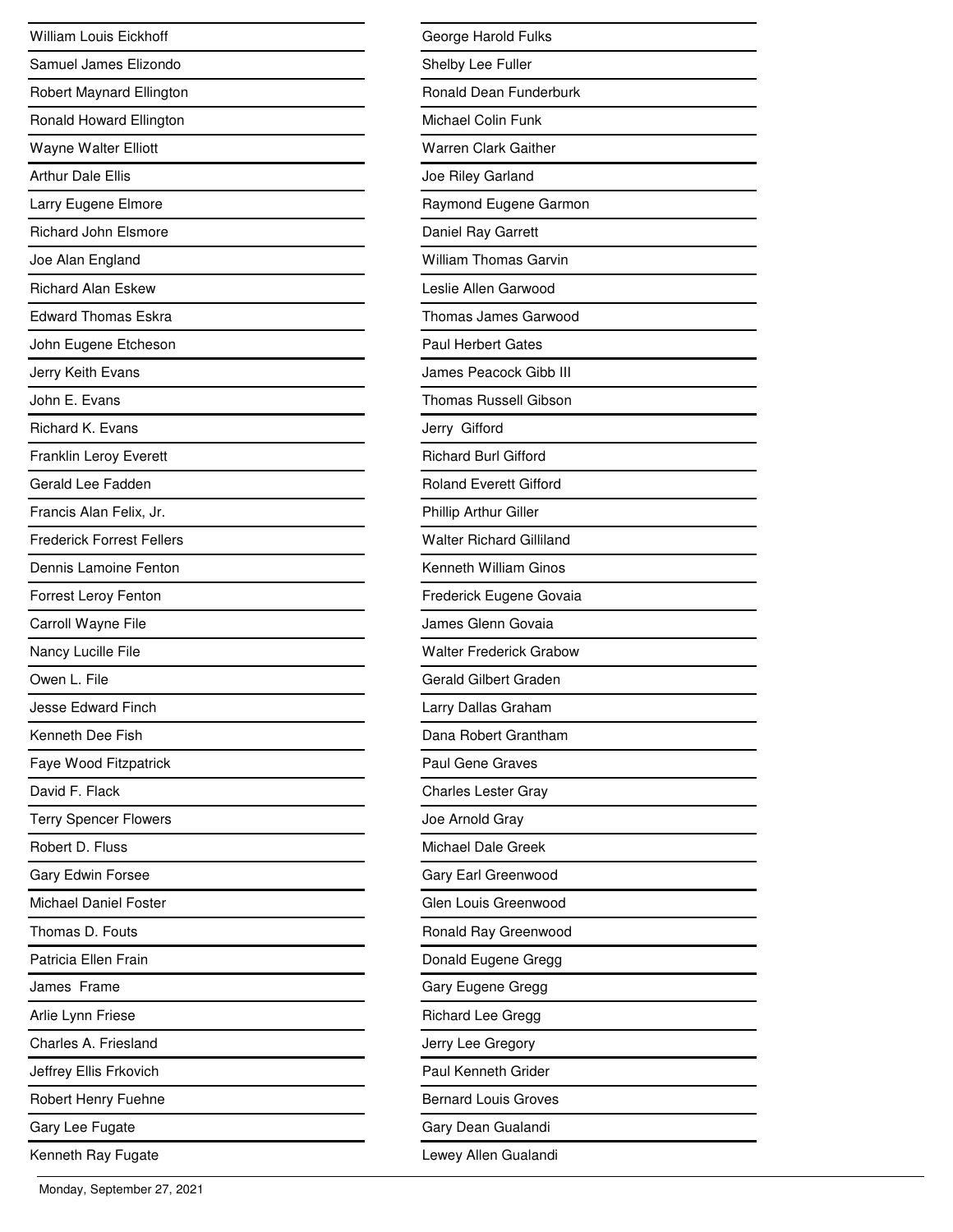| Michael Gualandi                |
|---------------------------------|
| John Joseph Guinn               |
| <b>Stanley Eugene Guinn</b>     |
| William Kenneth Guinn           |
| Clyde Eugene Gunn               |
| Earl Thomas Gunn                |
| Kenneth Maxwell Gunn            |
| Meryln E. Gunn                  |
| John R Gusick Sr.               |
| <b>Ronald Gene Guthals</b>      |
| Joseph Michael Gutierrez        |
| <b>William Robert Gutierrez</b> |
| Arthur Gene Gutierrez, Jr.      |
| Mike Haenny                     |
| Gene E. Hall                    |
| James Bryce Hall                |
| Larry Dale Halleman             |
| Lee Gilbert Halleman            |
| Ronald Lamar Halleman           |
| David K. Hamblin                |
| Darvin Duane Hamby              |
| Michael Edmond Hammon           |
| William Eugene Hammond          |
| Dennis Cleveland Hampton        |
| John Hancock                    |
| Paul Ray Hancock, Jr.           |
| Terry Lee Hand                  |
| Kenneth Daniel Hanners          |
| Lisa Kay Hanners                |
| Kevin Mark Hapner               |
| James L. Harding                |
| <b>Charles Robert Harris</b>    |
| Michael Wayne Harris            |
| <b>Herbert James Harston</b>    |
| LeRoy Franklin Hartel           |
| Barry Dean Hartman              |
| Larry Lee Hartman               |
| Steven Lemar Hartman            |
| William Joseph Hartman          |
| Vance Dean Hatcher              |
| <b>Charles William Havron</b>   |

| Ronald Dennis Hawley            |
|---------------------------------|
| <b>William Ellsworth Hawley</b> |
| <b>Charles Leroy Haycraft</b>   |
| Robert Leroy Haycraft           |
| Gerald Dwain Hayes              |
| John Patrick Heath              |
| <b>Terrence Allen Heath</b>     |
| <b>Gary Albert Heather</b>      |
| James Arthur Hefley             |
| <b>Burton Earl Hemken</b>       |
| Carl Lee Hemken                 |
| Darrell Burl Hemken             |
| Norman Lynn Hemken              |
| <b>Edward Paul Hempen</b>       |
| Terry Allen Hempen              |
| Dennis Eugene Herman            |
| Charles Herman III              |
| Benney Hernandez, Jr.           |
| Glenn Ralph Hersch              |
| <b>Thomas William Hersch</b>    |
| Charles R. Hickey               |
| Herbert Lee Hickey              |
| Paul Lee Hill                   |
| <b>Robert Michael Hill</b>      |
| John Robert Hilt                |
| Alan Laverne Himstedt           |
| Denise Lynch Hinkle             |
| Gerald Hitt                     |
| <b>Harold Lewis Hitt</b>        |
| Daryl Howard Hodges             |
| Thomas Edward Hogue             |
| <b>Bruce Henry Holcomb</b>      |
| Richard James Holloway          |
| Gary Richard Holman             |
| <b>Bradley David Holmes</b>     |
| David Charles Holt              |
| Dennis Hooks                    |
| Hubert Vern Hopley              |
| Donald Eugene Hosick            |
| <b>Richard Herbert Hosto</b>    |
| Larry Dale Houck                |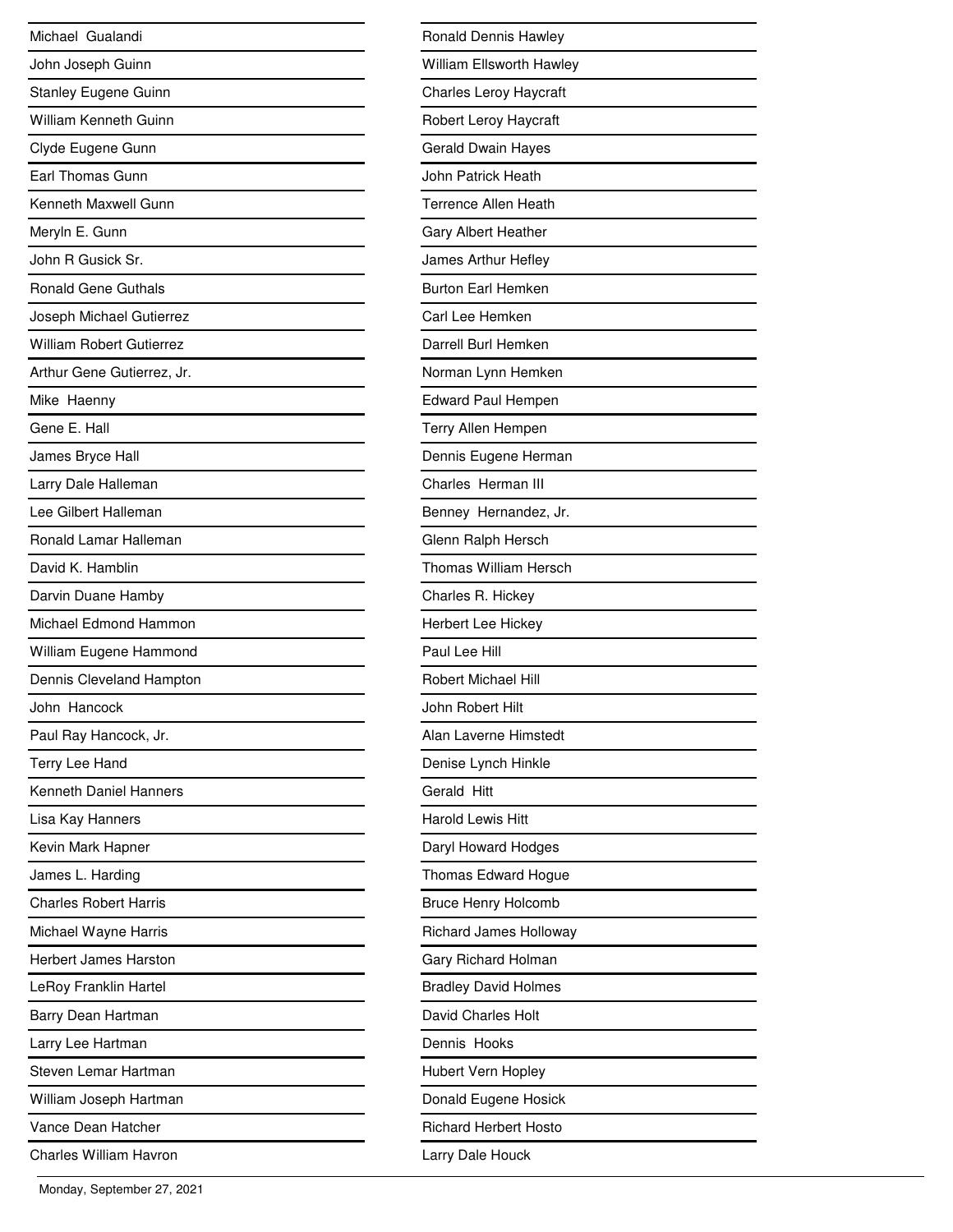| Leon Kayle House               |
|--------------------------------|
| George Ross Howard             |
| Gerald Lee Howard              |
| James Clement Howard           |
| Anthony Ross Howell            |
| Bernard J. Huber               |
| <b>Bradley Joseph Huber</b>    |
| Carl Eugene Huber              |
| Dale Henry Huber               |
| <b>Gerald Patrick Huber</b>    |
| Randall Barry Huber            |
| <b>Richard Lee Huber</b>       |
| Roger Charles Huber            |
| Sidney James Huber             |
| Daniel Robert Hucker           |
| Loren Dean Huddleston          |
| Alfred Eli Huddlestun, Jr.     |
| Donald Harry Hudelson          |
| Gary John Hudelson             |
| William Douglas Hudelson       |
| Gary Lee Hughes                |
| John Harvey Hughes             |
| Larry Dean Hughes              |
| Ronald Eugene Hughes           |
| Russell Allan Hughes           |
| Robert Frank Hughes, Jr.       |
| Michael Wayne Hummert          |
| Leo Delvin Hunter              |
| John Thomas Hurst              |
| Lewis Lee Hyatt                |
| <b>Richard William Hyatt</b>   |
| Barclay Christian Brinton Imle |
| Andrew Herman lovito, Jr.      |
| Marvin Lee Irby, Jr.           |
| Buddy Joe Irvin                |
| Jesse Edward Ivy               |
| William Lee Jackson            |
| <b>Bernard Larue Jenkins</b>   |
| Larry Lee Jenkins              |
| Marvin Carl Jenkins            |
| Ronnie T. Johnsey              |

| William Alan Johnston             |
|-----------------------------------|
| Glenwood Clayton Jones            |
| <b>Harold David Jones</b>         |
| Kit Maurice Jones                 |
| Larry Lee Jones                   |
| Lewey Jones                       |
| Stephen Verl Jones                |
| Kenneth Henry Jorn                |
| Olivene (Junior) Bliss Joyce, Jr. |
| William David Jurgena             |
| Ronald Eugene Kahl                |
| Ralph Edward Karnes               |
| David Edgar Keepper               |
| Robert Keepper                    |
| <b>Robert Harold Keiser</b>       |
| James Douglas Keith               |
| Stephen Earl Keith                |
| Gerald Eugene Kellenberger        |
| Gary Edward Keller                |
| Paul Robert Kelly                 |
| James Clinton Kenney              |
| Cecil Robert Kershaw              |
| Larry Wayne Kershaw               |
| <b>Charles Gene Kesky</b>         |
| <b>Richard Dean Kibler</b>        |
| Jerold Roy Kimbro                 |
| Robert Lynn Kimbro                |
| James Lester Kimbro, Jr.          |
| Rusty Lee Kirby                   |
| <b>Robert Duane Kirk</b>          |
| <b>William Charles Klim</b>       |
| Ronald Lee Knisley                |
| Joseph Frank Kocur, Jr.           |
| Dennis Richard Krueger            |
| <b>Walter Krummel</b>             |
| <b>Stanley Ray Kunz</b>           |
| Roger Louis Kutemeier             |
| Gerald Wayne Lane                 |
| Donald A. Lang                    |
| Steven L. Langheim                |
| <b>Billy Gene Langston</b>        |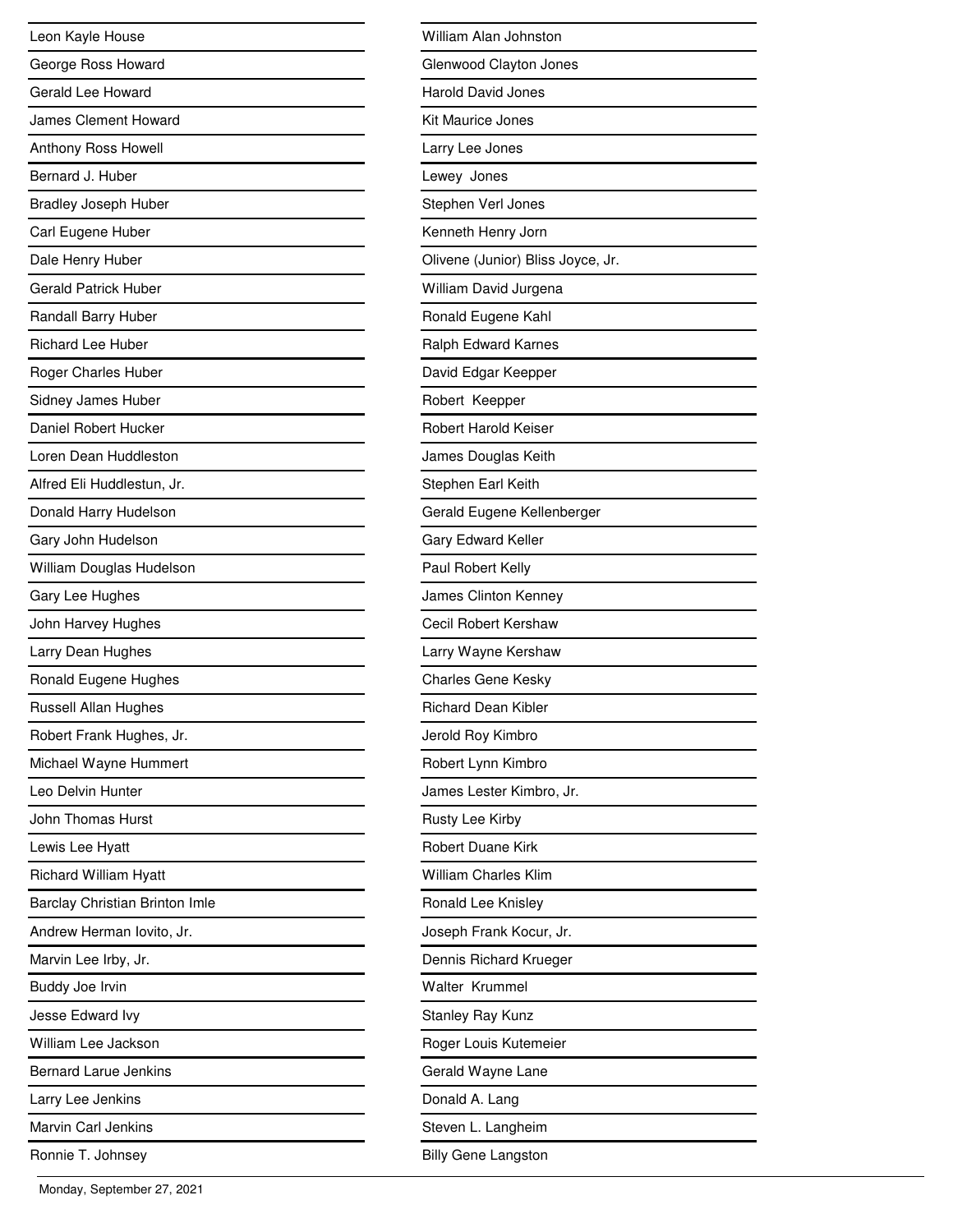| Dennis Lee Langston           |
|-------------------------------|
| Jim D. Lanter                 |
| John Michael Lanthrum         |
| Fred Jacob Lanzer             |
| Tony L. LaRussa               |
| William Addison Law           |
| Earl Wesley Law, Jr.          |
| George Lee Lawson             |
| James William Lawson          |
| Roy Everett Lawson            |
| <b>Thomas Paul Lebeck</b>     |
| Harold Alan Lee               |
| Dennis Lee Leetham            |
| <b>Bernard Carl Leitschuh</b> |
| Jackie Lynn Leitschuh         |
| Jerry Lee Leitschuh           |
| Allen Leroy Lemme             |
| <b>Charles Edward Lentz</b>   |
| James Lee Lentz               |
| <b>Robert Gene Lentz</b>      |
| Terry W. Lentz                |
| Allen Lewey                   |
| Dwain Carl Lewey              |
| Dwight William Lewey          |
| Jerry Alan Lewey              |
| Louis Laverne Lewey           |
| Robert Jason Lewey            |
| <b>Walter Louis Lewey</b>     |
| Dwight Leon Lewis             |
| William Roy Lindsay           |
| Dale Wayne Lipe               |
| Roger Alan Lipe               |
| John Oscar Lipe, Jr.          |
| <b>Stanley Barton Lippard</b> |
| Terry Lynn Livingston         |
| Wayne Logsdon                 |
| Jimmy Lee Lohman              |
| Michael David Lohr            |
| Kelly Dean Long               |
| Robert Franklin Long          |
| Robert Eugene Loskot          |

| <b>Charles Edward Lowe</b>    |
|-------------------------------|
| Randall Larry Lowe            |
| William Carl Ludwig           |
| Raymond Thomas Luebbert       |
| Gary J. Lutz                  |
| Larry John Lutz               |
| James Preston Lyerla          |
| Frederick Charles Lyman       |
| Gerald D. Lynch               |
| Donald Lyttaker               |
| Michael Dean Maccanelli       |
| <b>William Paden Mack</b>     |
| Ronald Lewis Madden           |
| Charles William Major         |
| Robert Dean Malisia           |
| Derek Lee Malloy              |
| Gary A. Malloy                |
| Dennis LaVerne Manning        |
| Kelly Dean Marcolini          |
| <b>Phillip Gene Marcus</b>    |
| <b>Allen Edward Marfell</b>   |
| <b>Patrick Edward Marley</b>  |
| Edward L. Martin              |
| Edward La Mar Martin          |
| James Francis Martin          |
| Eileen Martincic              |
| Gary Lynn Martincic           |
| Kathryn L. Martincic          |
| Lawrence Robert Martincic     |
| Sharon Kay Martincic          |
| John Phillip Martincic, Jr.   |
| Thomas William Mastrolia      |
| <b>Robert Bernard Matli</b>   |
| Perry Jay Matthews            |
| Eldon Leverne May             |
| John Frank McBride            |
| <b>Charles Arthur McBroom</b> |
| Donald Richard McBroom        |
| Jerome Kenneth McBroom        |
| David Lee McCario             |
| Eugene Pete McCario           |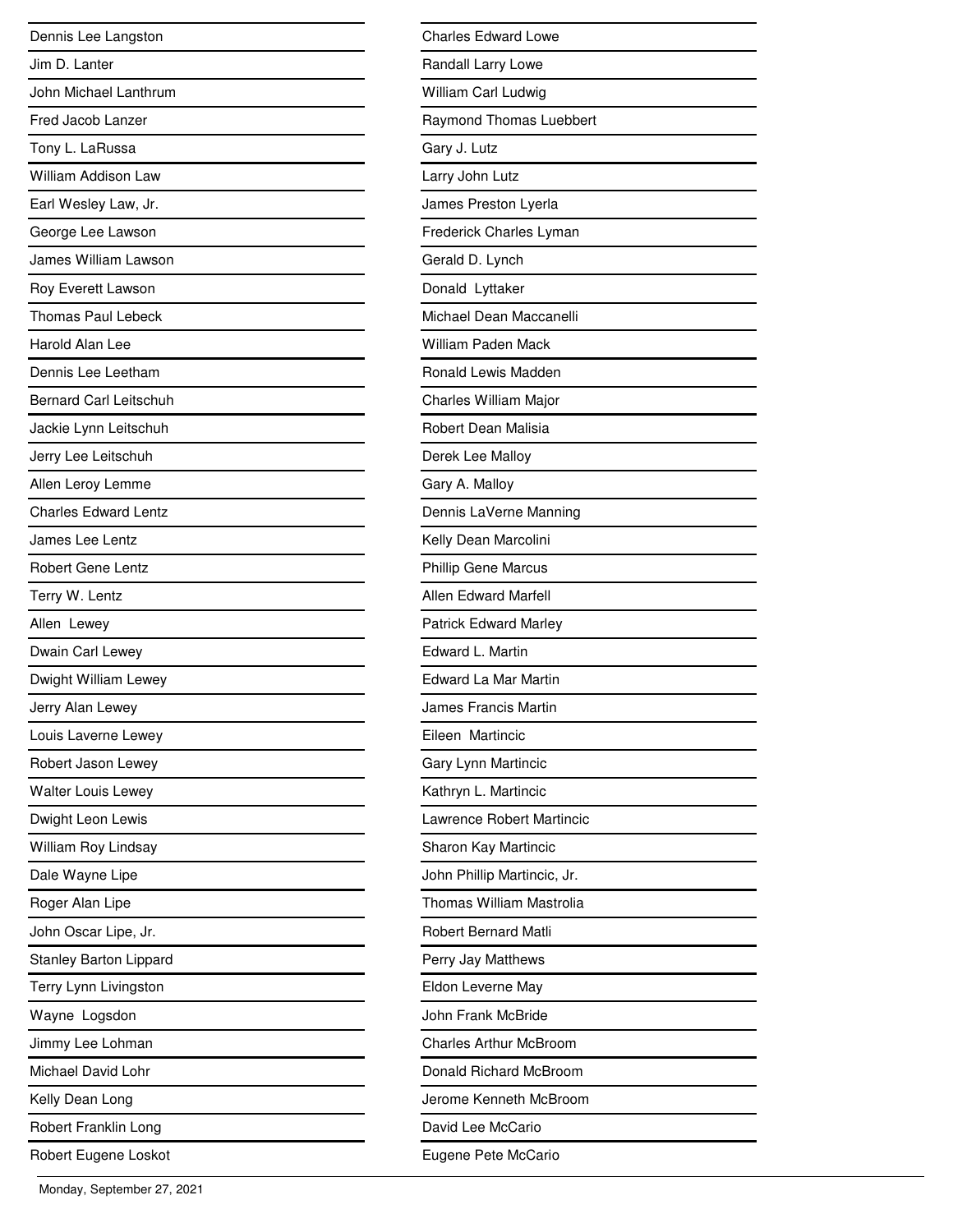| John Howard McCario          |
|------------------------------|
| Carl F. McClaine             |
| Mark Alexander McClymont     |
| Darrell Ray McCormick        |
| James Roy McCracken          |
| Ronald Dean McCulley         |
| Don J. McDavid               |
| <b>Connie Cordell McDice</b> |
| Alan Wayne McFarlin          |
| Allen Lee McGill             |
| Ralph Dean McGill            |
| <b>Albert Glenn McGurty</b>  |
| <b>Charles David McLean</b>  |
| Daniel Lee McLean            |
| James Andrew McLean          |
| Larry Lee McNeely            |
| Michael Dean McNeill         |
| Lance Benton McNew           |
| Thurman Byron McNew          |
| Raymond Eugene McPhail       |
| James Edward Mehochko        |
| John Melvin Mehochko         |
| <b>James Edward Mentz</b>    |
| Frankie Leo Merriman         |
| Robert Glenn Merriman        |
| Donald Lee Meyer             |
| Donald Ray Meyer             |
| Earl Joseph Meyer            |
| <b>Robert Arthur Meyer</b>   |
| William Paul Meyer           |
| <b>Larry Vincent Meyers</b>  |
| Darrell Gene Miller          |
| Donald Ray Miller            |
| Gerald Lee Miller            |
| Harry Edward Miller          |
| Kenneth Edward Miller        |
| Steven Lawrence Miller       |
| Terry Lynn Miller            |
| James Ronald Modla           |
| Rodger Eugene Moler          |
| Robert Herman Monke          |

| Max Charles Montgomery        |
|-------------------------------|
| <b>Billy Wayne Moore</b>      |
| Larry G. Moore                |
| Wilbur Anthony Moore          |
| Jerry Wayne Moreland          |
| Tim Edward Moreland, Jr.      |
| Elwood Eugene Morgan          |
| Lonnie Dane Morgan            |
| Larry Alan Morrow             |
| Daniel Alexander Mount, Jr.   |
| <b>Clifford R Mueller</b>     |
| Larry Dean Mullen             |
| Leslie Clarence Mullen        |
| Alvin John Mullins            |
| <b>Robert Ware Mullins</b>    |
| John D. Munos                 |
| Tony Eugene Munos             |
| John M. Murray                |
| Leo Edward Murray             |
| Patrick Michael Murray        |
| Raymond John Murray           |
| Stephen M. Murray             |
| Thomas Leo Murray             |
| James Alvin Mutchler          |
| Michael A. Mutchler           |
| James Franklin Myers          |
| Roger Lee Myers               |
| Michael Patrick Nangle        |
| <b>Richard Allan Neathery</b> |
| Michael Wayne Neely           |
| <b>Chris Eugene Neikes</b>    |
| Leon Guy Nelson               |
| Frank L. Newberry, Jr.        |
| Dwight James Niehaus          |
| Kenneth Ray Niemeyer          |
| Ralph Everet Notter           |
| John Arthur Nowlan            |
| Gary Dean Noyes               |
| James Louis Oakley            |
| James Lynn O'Brien            |
| Terry D. O'Dell               |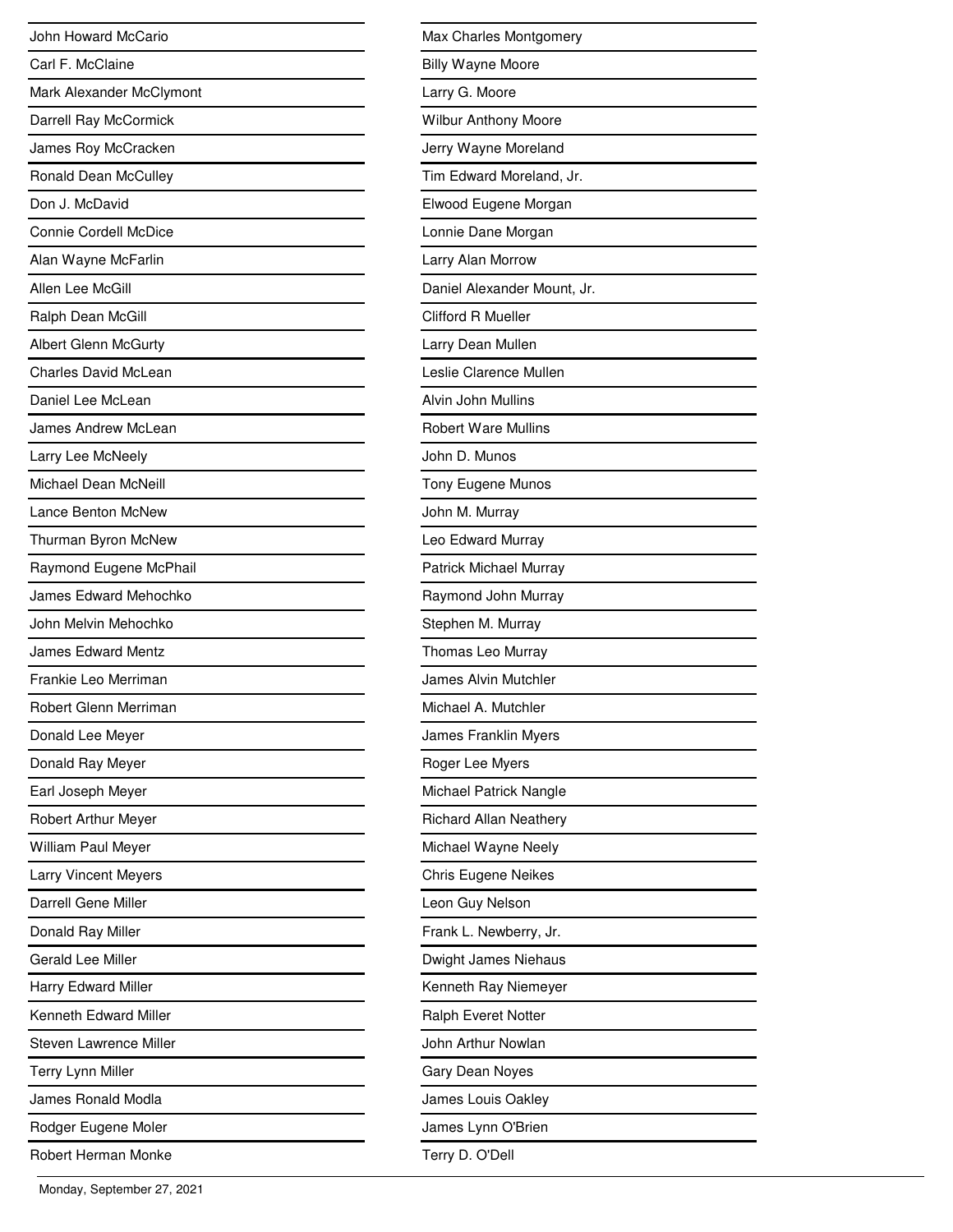| Dennis Michael O'Malley        |
|--------------------------------|
| Donald Edward O'Malley         |
| Andrew Thomas Ondesko          |
| David Anthony Ondrey           |
| Kenneth Paul Ondrey            |
| Larry Robert Ondrey            |
| Norman Paul Ondrey             |
| James Thomas O'Neill, Jr.      |
| John Kenneth Orzel             |
| Mark Edward Osborn             |
| Robert Eugene Osborn           |
| <b>William David Osborn</b>    |
| <b>Arthur Lester Overby</b>    |
| John Draper Overstreet         |
| Samuel Laurence Overstreet     |
| Don Leroy Page                 |
| Joseph Edward Page             |
| <b>Harold Dean Parks</b>       |
| Tony Parola                    |
| Tony Glenn Payne               |
| <b>Terry Robert Peel</b>       |
| Darrell Wayne Pembroke         |
| Jerry Lee Pembroke             |
| Clyde John Pence               |
| David Rowley Pence             |
| Patricia McCollum Pendergrass  |
| Richard Dean Penrod, Jr.       |
| John Amel Pesko                |
| John Augustus Petcher III      |
| <b>Charles Victor Peterson</b> |
| Earl Donald Peterson, Jr.      |
| Marvin Lee Petra               |
| <b>Walter Petra</b>            |
| Paul Pfeifer                   |
| William Terry Piazza           |
| Victor W. Piechocinski, Jr.    |
| <b>Richard Leon Pirtle</b>     |
| George Russell Pliley, Jr.     |
| Gloria Lucille Plos            |
| David Ronald Poppenhouse       |
| Gerald Chester Poppenhouse     |

| James Cleve Poppenhouse         |
|---------------------------------|
| Stephen Kelly Poppenhouse       |
| James Stuart Porter, Jr.        |
| Joseph Anthony Potts            |
| Ray Allen Price                 |
| Robert Eugene Proper            |
| Michael Edward Province         |
| <b>Charles Leonard Pryor</b>    |
| Carl Dennis Puckett             |
| Thomas Eugene Pulliam           |
| James P. Raburn                 |
| <b>Robert Charles Ratermann</b> |
| Mary Myers Rauch                |
| <b>Robert Francis Ray</b>       |
| Carwin Louis Rayphole           |
| Albert Alan Redfern             |
| <b>Billy Joe Redman</b>         |
| Ronald Vern Reed                |
| Deane Norman Reeves             |
| <b>Frederick Orville Reeves</b> |
| Gary W. Reeves                  |
| Hiram Leroy Renfro              |
| David Carl Rentz                |
| Jack Lee Revisky                |
| Frank Cary Revisky, Jr.         |
| Donald Eugene Reynolds          |
| <b>Edwin Thomas Reynolds</b>    |
| Gary Lynn Reynolds              |
| Glenn Lee Reynolds              |
| Harold Ambrose Reynolds         |
| Homer Michael Reynolds          |
| Carl Duane Rhodes               |
| Ricky Ray Richardson            |
| Jimmy Lee Ricke                 |
| Gene Douglas Rickman            |
|                                 |
| Fred E. Roach                   |
| James Edward Roach              |
| <b>Harold Gene Robbins</b>      |
| Thomas Joseph Robbins           |
| Dennis Allen Roberts            |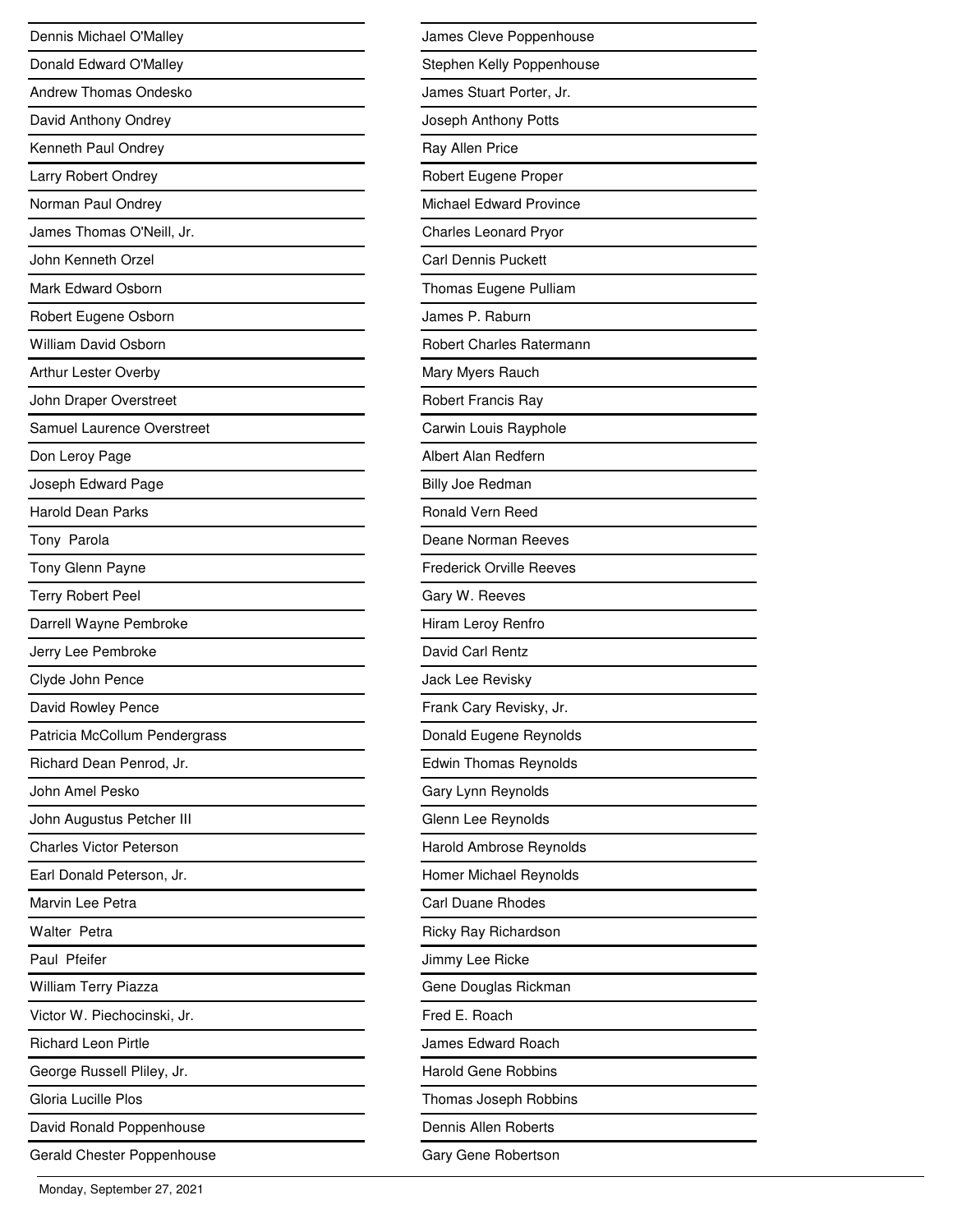| Larry Dean Robertson           |
|--------------------------------|
| <b>Bradley Milton Robinson</b> |
| Jesse Russell Robinson         |
| Kenneth Rolin Robinson         |
| <b>Walter Newton Robinson</b>  |
| Stephen Larry Romeo            |
| Dennis Stephen Ronen           |
| William Lewis Roseman          |
| George Giacomo Rosko           |
| George Edwin Rottinghaus       |
| <b>Charles Olis Rouse</b>      |
| <b>William Clifford Rufus</b>  |
| Ronald Gene Ruppe              |
| James Leroy Russell            |
| <b>John Richard Russell</b>    |
| Michael Dale Russell           |
| <b>William Lee Sale</b>        |
| Steven Lee Salsi               |
| Earl Franklin Sanford          |
| <b>Robert Lee Sanford</b>      |
| George Garland Savage, II      |
| <b>Edward Charles Schafer</b>  |
| <b>Robert Daniels Scherer</b>  |
| Kent Lee Schmedeke             |
| Randolph L. Schneider          |
| Larry Dean Schoen              |
| Larry Gene Schraut             |
| <b>Russell Lee Schraut</b>     |
| James Edward Scobell           |
| Carl Jerome Scott              |
| David Lawrence Scott           |
| <b>Earl Quentin Scott</b>      |
| <b>Kenneth Thomas Scott</b>    |
| Virgil Brent Seamon            |
| <b>Ronald Ray Sellers</b>      |
| Donald Leon Sellers, Sr.       |
| Michael C. Shelton             |
| James Thomas Shepherd          |
| <b>Richard Carl Shepherd</b>   |
| Robert Byron Shepherd, Jr.     |
| John Robert Sherer             |

| Steven Bruce Sherer              |
|----------------------------------|
| Guy Ramsey Sheridan              |
| Gregory Owen Shimp               |
| Marion Lee Shipman               |
| Keith Eldon Shoemaker            |
| Dan Edward Shoraga               |
| David Harold Shoraga             |
| <b>William Robert Short</b>      |
| Larry Lee Shryock                |
| <b>Melvin Lee Simmons</b>        |
| Ronald L. Sims                   |
| <b>Gerald Edward Singleterry</b> |
| Arthur Lon Skinner               |
| James Allen Slagel               |
| <b>Richard Franklin Sleboda</b>  |
| Larry Eugene Slightom            |
| Lyndle Lee Slightom              |
| Darrell Owen Smith               |
| Lynn Edward Smith                |
| <b>Robert Preston Smith</b>      |
| <b>Robert Kent Smith</b>         |
| Ronald Dwight Smith              |
| <b>Ronald Louis Smith</b>        |
| <b>Steven Kent Smith</b>         |
| Terrence D. Smith                |
| Terry Kirk Smith                 |
| Thomas Lloyd Smith               |
| John Curtis Smith, Jr.           |
| Earnest L. Smoot                 |
| James Doyle Snelson              |
| Donald Eugene Snow               |
| James Edward Snyder              |
| Ross Carroll Snyder              |
| <b>Gerald Chester Sommers</b>    |
| David Soncek                     |
| Larry Wayne Sorrell              |
| Darwin Dennis Sowarsh            |
| James Jesse Spears               |
| Thurman Dewayne Spears           |
| <b>Richard Dennis Spencer</b>    |
| <b>Thomas Rickey Spencer</b>     |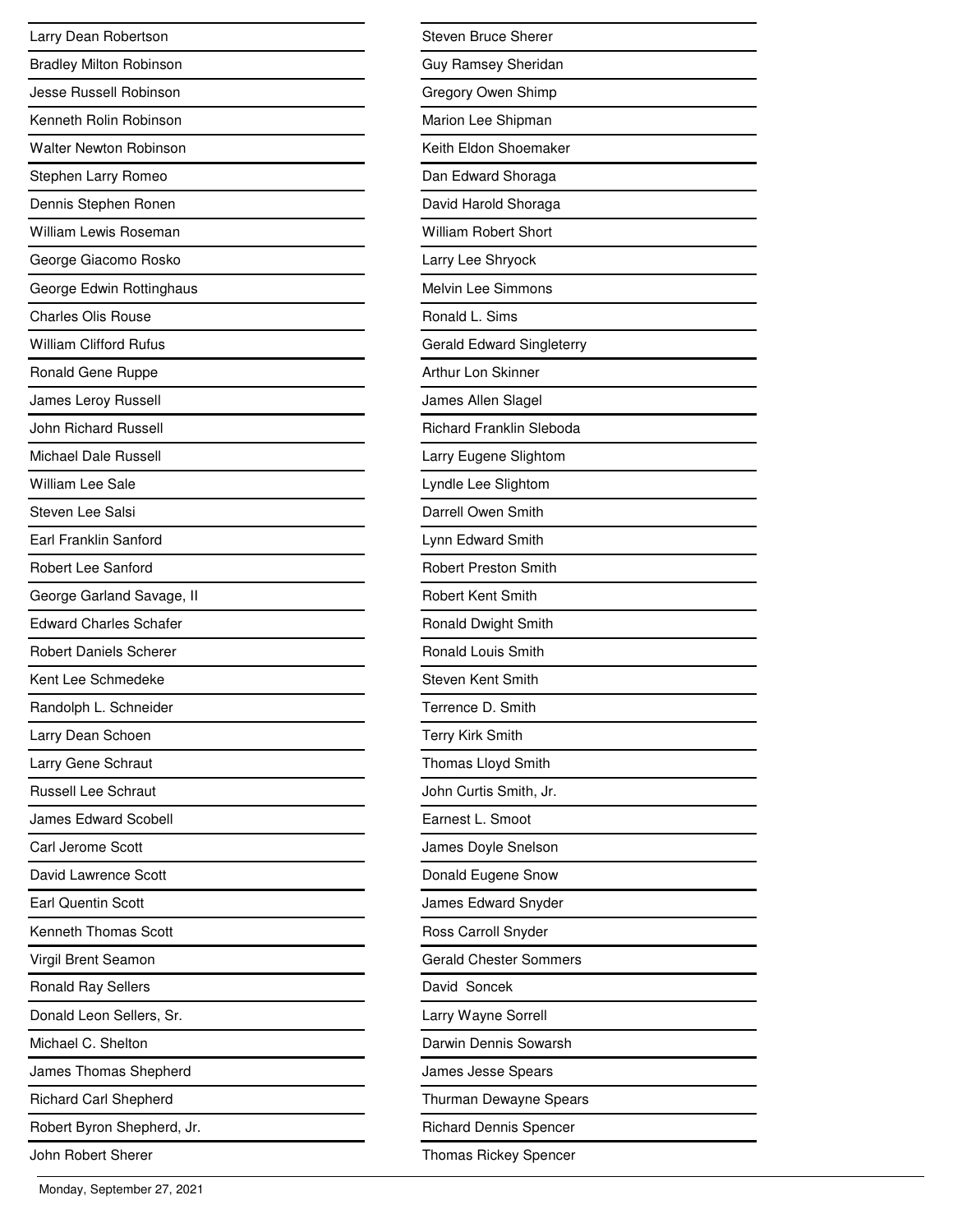| William Richard Spinner           |
|-----------------------------------|
| Gary Lee Stanford                 |
| <b>Frank Thomas Starr</b>         |
| <b>Bill C. States</b>             |
| Terry Lee Steinbach               |
| Dale W. Stewart                   |
| Cecil Leroy Stewart, Jr.          |
| Vester Lewis Stewart, Jr.         |
| <b>Robert Lee Stokes</b>          |
| <b>Roger Niel Stokes</b>          |
| <b>Elmer Martin Stolte</b>        |
| Nevin Dean Stolte                 |
| Steven Richard Stout              |
| Harry John Strackeljahn           |
| Preston Wesley Streight           |
| Lowell B. Sturgeon                |
| Martin Douglas Sutherland         |
| Gail E. Swick                     |
| Jerry Wayne Swick                 |
| Floyd D. Taylor                   |
| Ronald Dean Taylor                |
| Stephen Lewis Teegarden           |
| <b>Theodore Terriel Teegarden</b> |
| Larry Joseph Terneus              |
| <b>Edward Frank Thacker</b>       |
| Ken Edwin Thacker                 |
| <b>Richard William Thacker</b>    |
| <b>Stanley Ray Thacker</b>        |
| <b>Stanley Nelson Thompson</b>    |
| Marcus Clark Thomson              |
| Carroll Vernon Tidwell            |
| Thurman Edward Tilling, Jr.       |
| Bobby Lee Titsworth               |
| David Wayne Titsworth             |
| <b>Guy Edward Tobias</b>          |
| Paul M. Tomazzoli                 |
| John Walter Tossi                 |
| Larry Ronald Tossi                |
| Larry David Towell                |
| Craig Eugene Traylor              |
| Harold Eugene Traylor             |

| Harvey Lee Traylor            |
|-------------------------------|
| Marvin Lee Traylor, Jr        |
| Loren A. Trost                |
| Robert Eugene Tucker          |
| Darrell Ray Turcol            |
| Jessie Rayford Turner         |
| John H. Turner                |
| Stephen Ernest Tuthill        |
| Harold Larry Uhlry            |
| Paul Royce Ulrici             |
| Paul Leon Unger               |
| Thomas Eugene Unser           |
| David Valente                 |
| John Curtis Van Giesen II     |
| Allen Rolland Van Hyning      |
| Bruce Joseph Venturelli       |
| Lawrence Richard Verhusen     |
| <b>Burl Laverne Vogel</b>     |
| Gary William Vogel            |
| Merle Ernest Vogel            |
| <b>Charles Thomas Vollmer</b> |
| John Lynn Voyles              |
| Mark Lon Voyles               |
| Dale Leon Walcher             |
| Don Leroy Walcher             |
| Keith Michael Walcher         |
| John Eldon Walker             |
| Ross O. Wallace               |
| <b>Gary Gene Walters</b>      |
| <b>Glen Richard Wankel</b>    |
| David Earl Warren             |
| <b>William Thomas Warren</b>  |
| Dennis Wayne Watson           |
| Earl Leroy Watson             |
| John Vance Welge              |
| Louis Martin Welge            |
| Gary Lynn Weller              |
| Lanny Kent Weller             |
| Robert Kyle Wessell           |
| <b>Ronald Louis West</b>      |
| <b>Ronnald Kent Weston</b>    |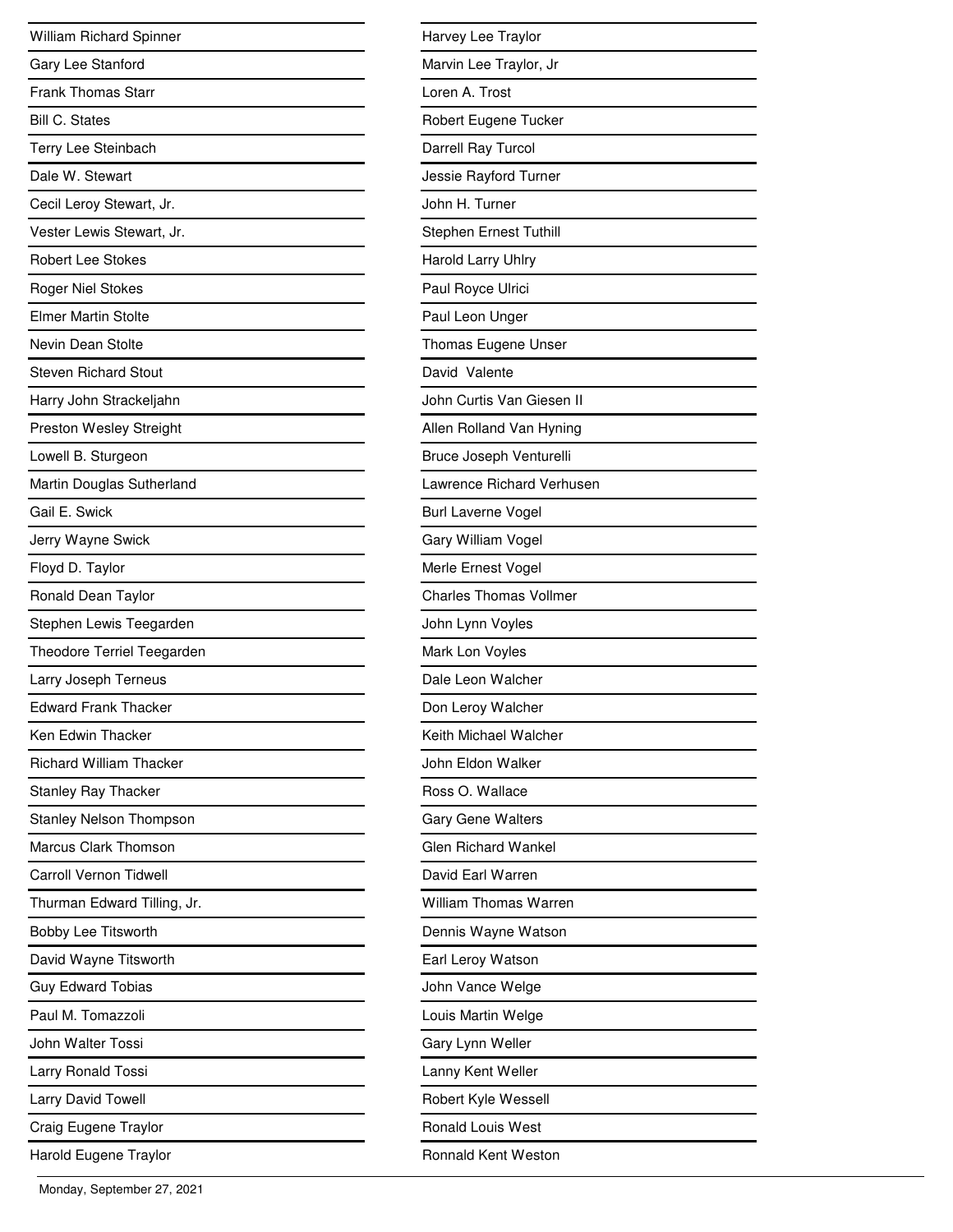| <b>Albert Conant White</b>     |
|--------------------------------|
| Allen Dale White               |
| Dale A. White                  |
| David Lee White                |
| Dean Lee White                 |
| Donald Ray White               |
| Gordon Earl White              |
| Lindell James White            |
| Michael Paul White             |
| Michael Burrel White           |
| Michael Lee White              |
| Rex Eugene White               |
| <b>Ronald Eudean White</b>     |
| Stephen Ladoit White           |
| Terry D. White                 |
| <b>William Paul White</b>      |
| James R. White, Sr.            |
| <b>Richard Louis Whitehead</b> |
| Ronald Eugene Whitley          |
| Robert Floyd Whitman, Jr.      |
| Kenneth Ray Whitten            |
| William Joseph Whitworth       |
| Larry Ray Wilbourn             |
| Martin Lynn Wilhelm            |
| Charles Joseph Wilkinson       |
| Gary L. Wilkinson              |
| Harold D. Williams             |
| <b>Kenneth Mark Williams</b>   |
| Michael Henry Williams         |
| <b>Rex Allen Williams</b>      |
| <b>Walter Richard Williams</b> |
| Walter James Williams, Jr.     |
| Garry Raymond Williamson       |
| James Russell Williamson       |
| Roger Lynn Willman             |
| <b>Charles William Wills</b>   |
| Jack Lee Wilson                |
| Joseph Lloyd Wisnasky          |
| Glen Ray Wittnam               |
| Jack Leroy Wolverton           |
| George William Wood            |

| James Michael Wood    |
|-----------------------|
| Keith Duane Wood      |
| Thurman Eugene Wood   |
| Jerry Eugene Woods    |
| Ronald Dale Wygal     |
| James Lee Yount       |
| Dale Leroy Zanni      |
| Francis Joseph Zeller |
| Gary Lee Zerrusen     |
| Robert Dean Zerrusen  |
| Frederick J. Ziglar   |

Gerald L. Zumwalt

 $\overline{\phantom{0}}$ 

 $\overline{\phantom{0}}$  $\overline{\phantom{0}}$ 

 $\overline{\phantom{a}}$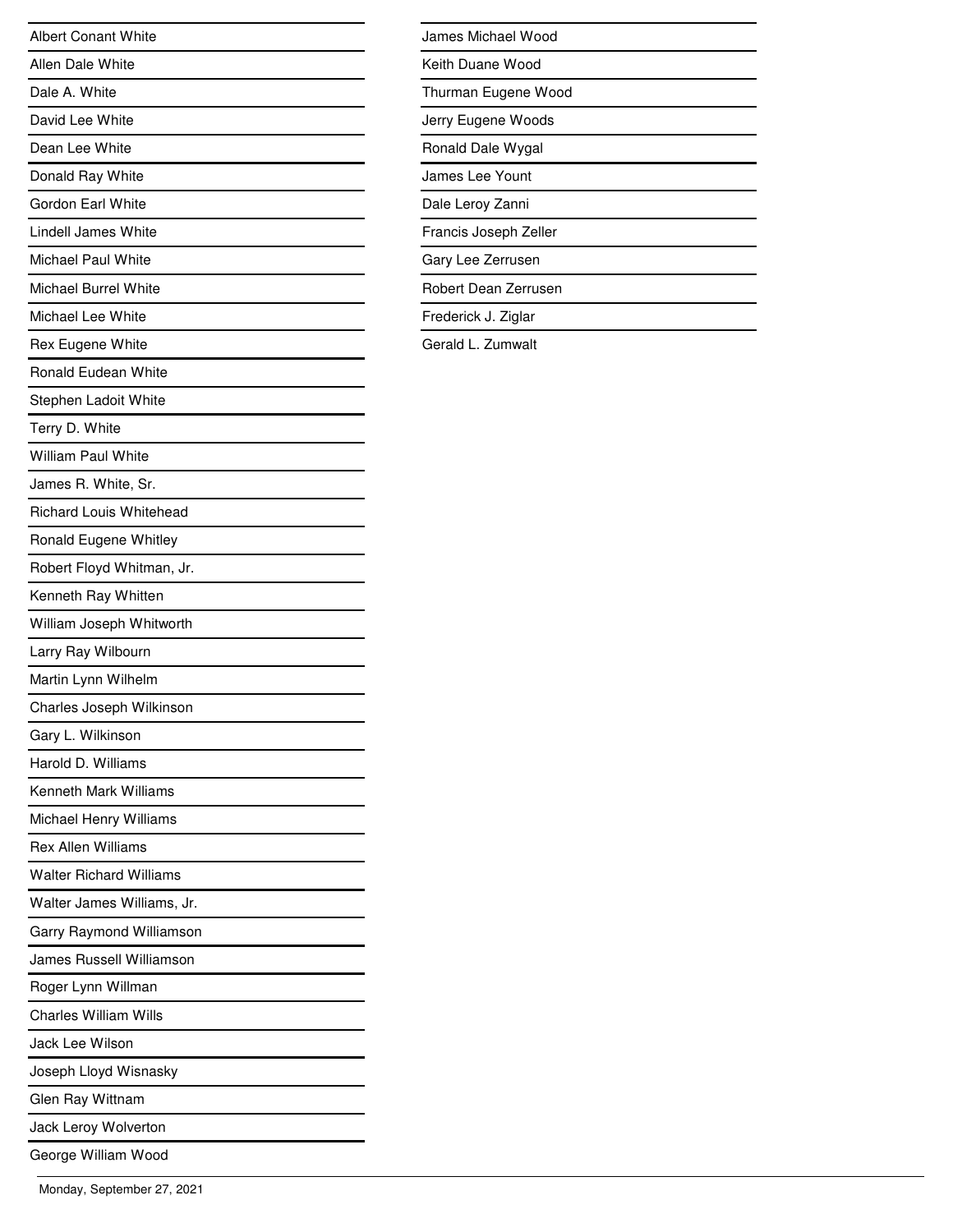#### Lebanon-Grenada-Panama Conflicts

| Larry Lee Adams, Jr.         |
|------------------------------|
| <b>Brian Scott Allister</b>  |
| Chellis S. Altenberger       |
| <b>William Preston Beard</b> |
| Clinton Jay Bennett          |
| Steven Victor Beran          |
| Brian Bergschneider          |
| Michael Edward Blain         |
| Roger Allen Boden            |
| Mark Kevin Bowen             |
| Brian Jay Carter             |
| John David Combs             |
| Keith Eugene Davidson, Jr.   |
| Douglas C. Donaldson         |
| Virgil Eugene Easley         |
| Jeffrey Todd Eden            |
| Jerry Karl Edwards           |
| Drury Ludwig Emerson         |
| Steven M. Gaither            |
| <b>James Michael Gates</b>   |
| William N. Ginos             |
| Dan Benjamin Gonzalez        |
| Troy Dean Gualandi           |
| Christopher G. Gutierrez     |
| <b>Timothy Allen Hancock</b> |
| Reba Mae Harris              |
| William Joseph Harston       |
| Kandy Kay Hege               |
| <b>Bruce Gene Hickey</b>     |
| Mark William Hill            |
| David Alan Hilt              |
| David Jarman                 |
| William Louis Kimme, Jr.     |
| Joseph Lynn Koches           |
| David Wade Kunze             |
| Roger Paul Kunze             |
| David Troy Leitschuh         |
| Gary Wayne Lewis             |
| <b>Robert Ulis Lewis</b>     |
| <b>Brian Keith Malloy</b>    |

| Jeffrey Loren Malloy             |  |
|----------------------------------|--|
| Robin Leanne Mayle               |  |
| Sonia Lynn McArthur              |  |
| Scott Alan McBride               |  |
| Dennis Lee McCammack             |  |
| David James Mehochko             |  |
| Jerry Lee Milanos                |  |
| Cheryl Ann Miller                |  |
| Rockie Wayne Miller              |  |
| <b>Stanley Brian Miller</b>      |  |
| Randy Arthur Montgomery          |  |
| Dwight Nicholas Murray           |  |
| Roger Guy Myers                  |  |
| <b>Scott Patrick Paden</b>       |  |
| <b>William Buffington Peters</b> |  |
| Joseph Giordano Pianfetti        |  |
| <b>Steven Lowell Ralston</b>     |  |
| <b>Brett Thomas Randel</b>       |  |
| Rex Dean Rau                     |  |
| <b>Richard Dean Robbins</b>      |  |
| Walter Newton Robinson, Jr.      |  |
| Kristy Ann Ross                  |  |
| Eric Dan Saathoff                |  |
| Kevin Dean Saathoff              |  |
| Ronald Lynn Saathoff             |  |
| Ben B. Savage                    |  |
| Carl James Schuster              |  |
| Deborah Sedar                    |  |
| Kevin Jack Sollami               |  |
| Debra Lynn Taylor                |  |
| <b>Clayton Travis Tefteller</b>  |  |
| Paul Zephyr Tomazzoli, Jr.       |  |
| James H. Turner                  |  |
| William Phillip Wright           |  |
| <b>Alvin Michael Yeske</b>       |  |
| Kenneth Earl Yeske               |  |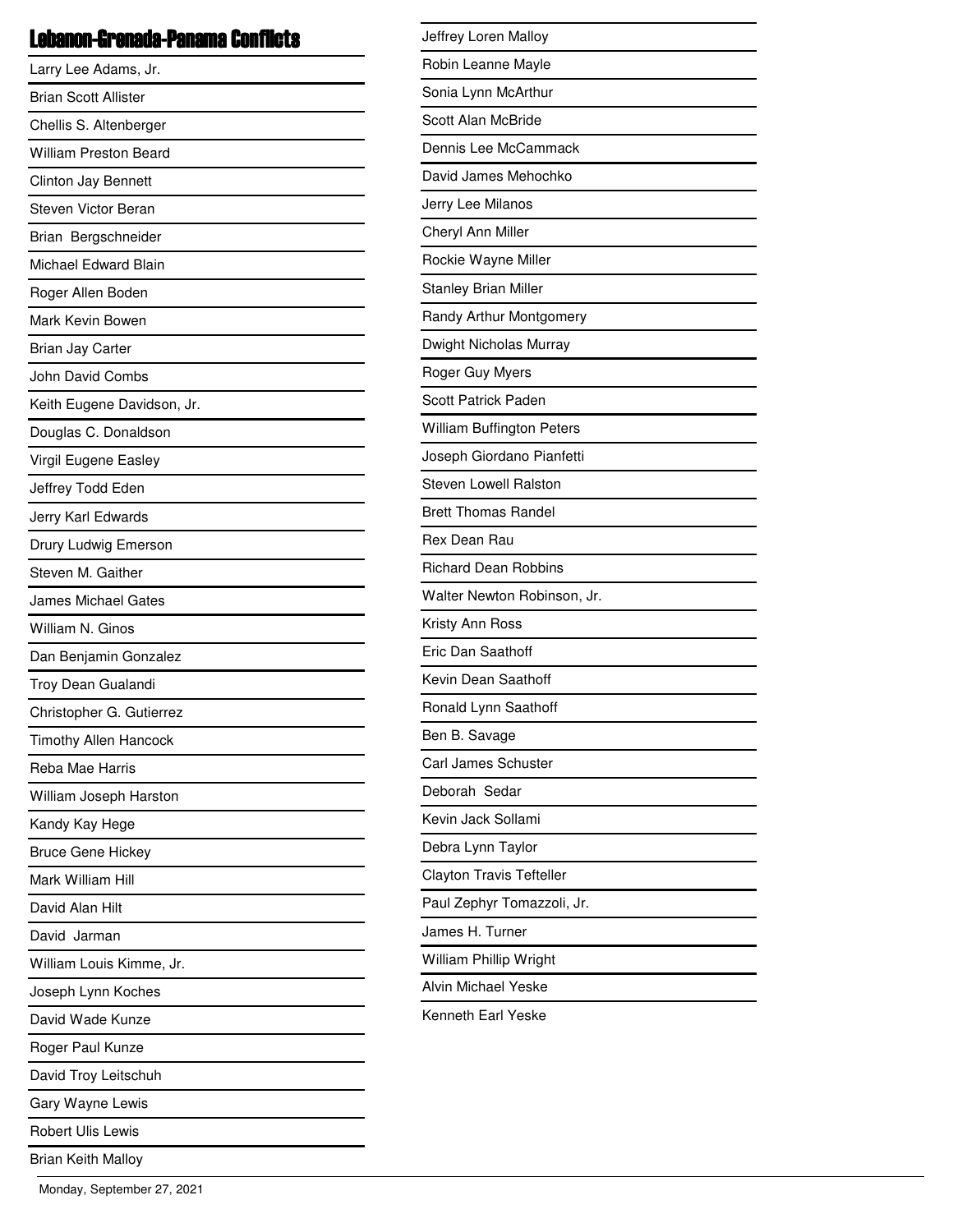# Persian Gulf War to Current

| Justin Kyle Adams              |
|--------------------------------|
| <b>Brent Eugene Adkins</b>     |
| Greta Jean Akers               |
| Thomas Altevogt                |
| William Michael Applegate      |
| Gary W. Armentrout             |
| Robert W. Armentrout           |
| Joseph Laroy Bandy             |
| William Michael Baran II       |
| Frank Ryan Beasley             |
| Anita Gaye Beeler              |
| <b>Nathan Thomas Black</b>     |
| Jeanne Boehler                 |
| Jacob Martin Booher            |
| Nick Andrew Bourdoumis         |
| Michael S. Brink               |
| Neil Alan Brinkman             |
| Mark A. Brown                  |
| Ricky Lee Bryce                |
| Tara Lynn Bryce                |
| Ryan Buckley                   |
| <b>Andrew Brian Cailey</b>     |
| Mark Caldwell                  |
| John Thomas Campbell           |
| <b>Travis Scot Campbell</b>    |
| Jarold Joseph Chaplin          |
| Travis Dale Chaplin            |
| Charles A. Chase               |
| Edward H. Clausen              |
| Michael Allen Claybrook        |
| <b>William David Cobetto</b>   |
| Michael Patrick Collins        |
| Brandon P. Cranfill            |
| William Lee Crays              |
| <b>Adam McNitt Cress</b>       |
| David Ward Culp                |
| <b>Clarence Edward Cushing</b> |
| <b>Chris Edward Dahler</b>     |
| Brian Allan Davidson           |
| Jeffery A. Davis, Jr.          |

| Christopher F. DeLong          |
|--------------------------------|
| Vernon Leroy Dewitt            |
| <b>Richard Allen Dickerson</b> |
| Lori Ann Dowding               |
| Travis Jon Durbin              |
| Lee Eugene Eddington           |
| Kenneth Lynn Eller             |
| <b>Jesse William Elliott</b>   |
| <b>Timothy Paul Elliott</b>    |
| Kurt Floyd Fenton              |
| <b>Cameron Lee Fields</b>      |
| Terry Jason Flowers            |
| Lucas William Funk             |
| Dane Michael Gabriel           |
| Joseph Francis Gaffney         |
| Troy L. Galer                  |
| Nicholas R. Garman             |
| Nicholaus Leon Geisert         |
| Briana Brooke Gibb             |
| Michelle Elizabeth Glowacki    |
| Justin Andrew Gonzalez         |
| James Joseph Gray              |
| Barbara Annette Grimsley       |
| Jason Wayne Hale               |
| Christopher Hamby              |
| Jason Michael Harms            |
| Jennifer Leigh Harms           |
| Chad Stephen Hartman           |
| <b>Richard Edward Hawley</b>   |
| Kenneth James Hefley           |
| Kenneth Ray Hege               |
| <b>Robert Todd Hester</b>      |
| Darrell Thomas Hockett         |
| Dana Shea Hodges               |
| Reid Robison Holshouser        |
| Tyson Joel Holshouser          |
| James Allen Howard             |
| Steven Christopher Howard      |
| David Patrick Huber            |
| John Stephen Huber             |
| Mark Andrew Huber              |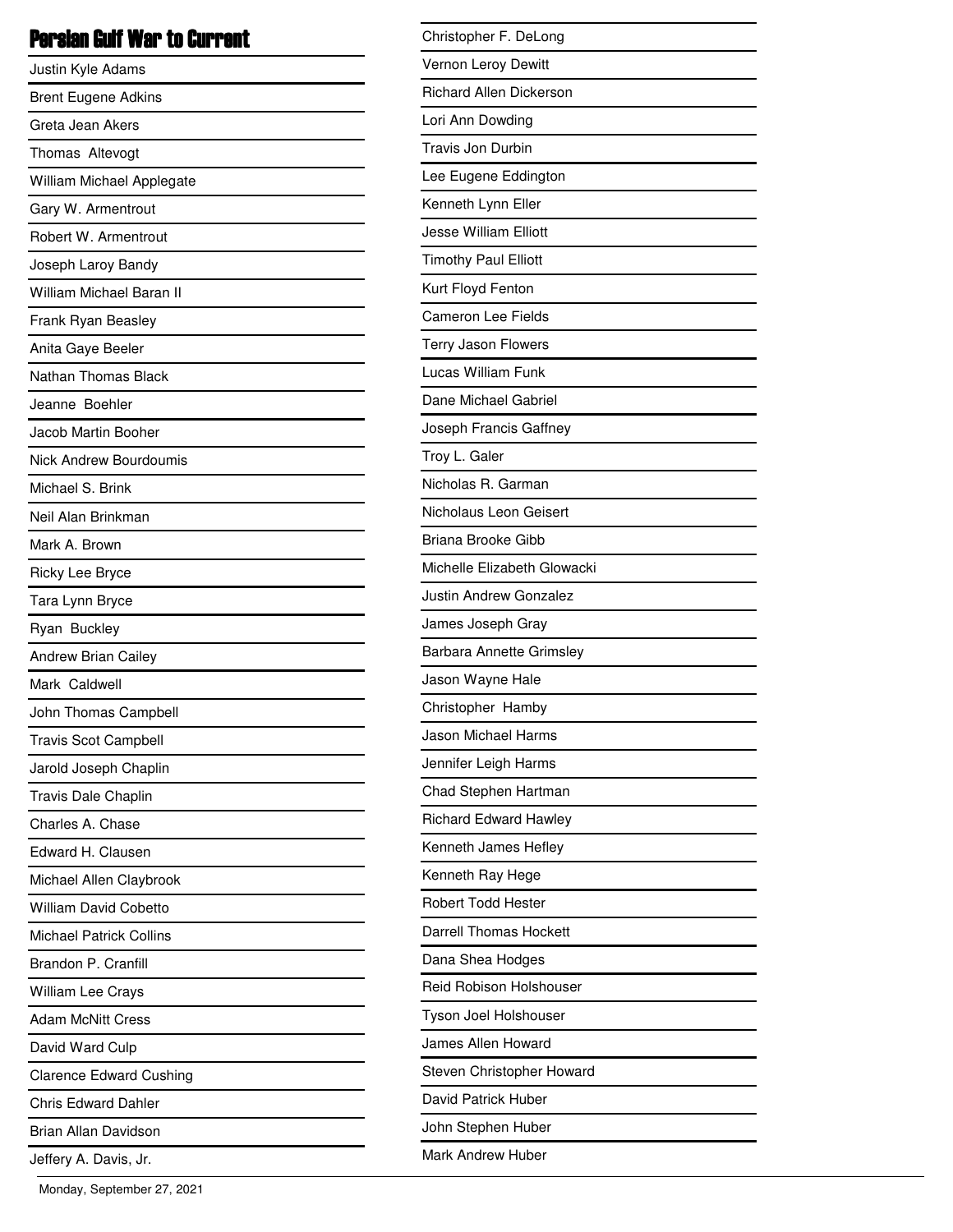| Philip Louis Huber              |
|---------------------------------|
| Jerome Harry Hutchison          |
| Shane Allen Irvin               |
| Shawnna Lee Irvin               |
| Alicia Shreve Johnson           |
| Steven Fredrick Johnson         |
| Jesse Lee Jones                 |
| Casey Jay Kendall               |
| Linda Althea Kenney             |
| William Lawrence Kenny          |
| Christopher Michael Kent        |
| Zachary Edward Kershaw          |
| <b>James Robert Kieslar</b>     |
| <b>Brandon Lance Kimbro</b>     |
| Charles Edward Kirby, Jr.       |
| John Stephan Kirk               |
| Kerri Ann Krause                |
| Rachel Brown Kuhl               |
| Gary Dean Lamb, Jr.             |
| Jesse Lee Christopher Lane      |
| Tara Marie Lang                 |
| Jason Paul Lenczycki            |
| Clint Monroe Lessman            |
| Tessie Marie Lessman            |
| Dennis R. Loskot                |
| <b>Patrick Carl Lowe</b>        |
| Charles Edward Lucykow          |
| Steven James Major              |
| Stephen Eugene Markham          |
| John Phillip Martincic III      |
| Clinton Dale Massey, Jr.        |
| <b>Timothy Demetrius Matich</b> |
| Joseph Charles Matich, Jr.      |
| James Dale May, Jr.             |
| Joseph Douglas McArthur         |
| <b>Adam Stewart McCammack</b>   |
| Douglas Alan McCario            |
| Joseph Eugene McCario           |
| Jason Daniel McCaslin           |
| Aaron Michael McCoy             |
| Jason Edward Alton McCuen       |

| Robert Clinton McMillan          |
|----------------------------------|
| Barry M. McNew                   |
| Lucas Scott Merano               |
| Romona Lynn Merical              |
| <b>Timothy Vincent Meyers</b>    |
| <b>Mark Russell Miller</b>       |
| Lauren Bogle Moffatt             |
| Daniel Lee Morgan                |
| Annie Morrill                    |
| John Thomas Murray               |
| Thomas Leo Murray, Jr            |
| Michael Eugene Myers             |
| Michael Loren Niemeyer           |
| <b>Thomas Edward Oakley</b>      |
| Jeffrey Lynn Oberle              |
| Daniel R. O'Guinn                |
| <b>Charles Frances O'Malley</b>  |
| Kevin Scott Osborn               |
| Matthew Ryan Osborn              |
| Kelly Dean Parks                 |
| Vito Joseph Passariello          |
| Michael Edward Payne             |
| <b>Christopher Duane Perkins</b> |
| <b>Christopher Andrew Peters</b> |
| Drew Anthony Peterson            |
| Misty Lucille Pfeifer            |
| <b>Robert Earl Price</b>         |
| Daniel Lee Putnam                |
| Michael Lee Putnam               |
| William Harold Reynolds          |
| Terry Tyler Richmond             |
| Mark Joseph Rix                  |
| Charles J. Sale                  |
| Jeremy Paul Schmidt              |
| Daniel Lee Settle                |
| Daniel William Shroyer           |
| <b>Brandi Almedia Simmons</b>    |
| Tammera S. Sims                  |
| Matthew John Sleboda             |
| Denny William Smith              |
| Ronald Dwight Smith, Jr.         |